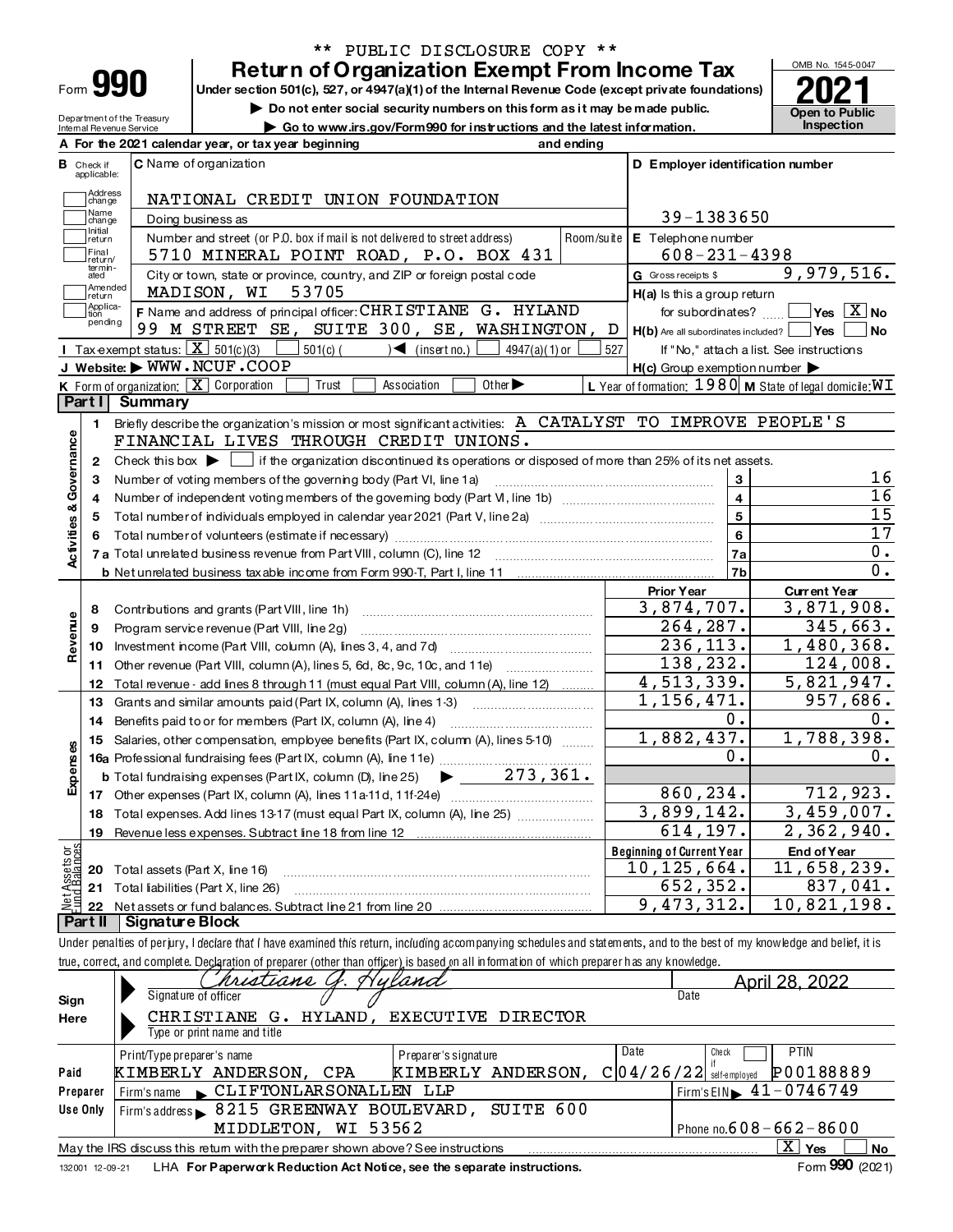|              | $39 - 1383650$<br>NATIONAL CREDIT UNION FOUNDATION<br>Page 2<br>Form 990 (2021)                                                                                                                                                                                                                                                                                                                                                                                                                                                                                                                                                                                                                                                                                                                            |
|--------------|------------------------------------------------------------------------------------------------------------------------------------------------------------------------------------------------------------------------------------------------------------------------------------------------------------------------------------------------------------------------------------------------------------------------------------------------------------------------------------------------------------------------------------------------------------------------------------------------------------------------------------------------------------------------------------------------------------------------------------------------------------------------------------------------------------|
|              | Part III Statement of Program Service Accomplishments                                                                                                                                                                                                                                                                                                                                                                                                                                                                                                                                                                                                                                                                                                                                                      |
|              | $\boxed{\textbf{X}}$                                                                                                                                                                                                                                                                                                                                                                                                                                                                                                                                                                                                                                                                                                                                                                                       |
| 1            | Briefly describe the organization's mission:                                                                                                                                                                                                                                                                                                                                                                                                                                                                                                                                                                                                                                                                                                                                                               |
|              | THE FOUNDATION'S VISION IS TO MAKE FINANCIAL FREEDOM ACHIEVABLE                                                                                                                                                                                                                                                                                                                                                                                                                                                                                                                                                                                                                                                                                                                                            |
|              | THROUGH CREDIT UNIONS. WE DO THIS THROUGH THREE PRIMARY PILLARS OF                                                                                                                                                                                                                                                                                                                                                                                                                                                                                                                                                                                                                                                                                                                                         |
|              | WORK: 1. IGNITING CREDIT UNIONS TO PLACE EMPLOYEE, MEMBER AND                                                                                                                                                                                                                                                                                                                                                                                                                                                                                                                                                                                                                                                                                                                                              |
|              | COMMUNITY FINANCIAL WELL-BEING AT THE CENTER OF THEIR STRATEGY BY                                                                                                                                                                                                                                                                                                                                                                                                                                                                                                                                                                                                                                                                                                                                          |
| $\mathbf{2}$ | Did the organization undertake any significant program services during the year which were not listed on the                                                                                                                                                                                                                                                                                                                                                                                                                                                                                                                                                                                                                                                                                               |
|              | $\sqrt{\mathsf{Yes}}$ $\boxed{\mathrm{X}}$ No                                                                                                                                                                                                                                                                                                                                                                                                                                                                                                                                                                                                                                                                                                                                                              |
|              | If "Yes," describe these new services on Schedule O.                                                                                                                                                                                                                                                                                                                                                                                                                                                                                                                                                                                                                                                                                                                                                       |
| 3            | $\overline{X}$ Yes $\overline{X}$ No<br>Did the organization cease conducting, or make significant changes in how it conducts, any program services?                                                                                                                                                                                                                                                                                                                                                                                                                                                                                                                                                                                                                                                       |
|              | If "Yes," describe these changes on Schedule O.                                                                                                                                                                                                                                                                                                                                                                                                                                                                                                                                                                                                                                                                                                                                                            |
| 4            | Describe the organization's program service accomplishments for each of its three largest program services, as measured by expenses.                                                                                                                                                                                                                                                                                                                                                                                                                                                                                                                                                                                                                                                                       |
|              | Section 501 (c)(3) and 501 (c)(4) organizations are required to report the amount of grants and allocations to others, the total expenses, and                                                                                                                                                                                                                                                                                                                                                                                                                                                                                                                                                                                                                                                             |
|              | revenue, if any, for each program service reported.                                                                                                                                                                                                                                                                                                                                                                                                                                                                                                                                                                                                                                                                                                                                                        |
|              | 515, 866. including grants of \$<br>$443,968.$ (Revenue \$<br>$4a$ (Code:<br>(Expenses \$                                                                                                                                                                                                                                                                                                                                                                                                                                                                                                                                                                                                                                                                                                                  |
|              | DISASTER RELIEF - THROUGH THE NATIONAL CREDIT UNION FOUNDATION'S                                                                                                                                                                                                                                                                                                                                                                                                                                                                                                                                                                                                                                                                                                                                           |
|              | DISASTER RELIEF FUND & CUAID INITIATIVE, THE FOUNDATION CAN QUICKLY                                                                                                                                                                                                                                                                                                                                                                                                                                                                                                                                                                                                                                                                                                                                        |
|              | RESPOND WHEN DISASTERS STRIKE BY HARNESSING THE COLLECTIVE GENEROSITY                                                                                                                                                                                                                                                                                                                                                                                                                                                                                                                                                                                                                                                                                                                                      |
|              | OF CREDIT UNIONS, INDIVIDUALS AND OTHER STAKEHOLDERS THROUGH CUAID,                                                                                                                                                                                                                                                                                                                                                                                                                                                                                                                                                                                                                                                                                                                                        |
|              | RAISING DONATIONS THAT SUPPORT CREDIT UNION EMPLOYEES, VOLUNTEERS WHO                                                                                                                                                                                                                                                                                                                                                                                                                                                                                                                                                                                                                                                                                                                                      |
|              | ARE IMPACTED BY A DISASTER.<br>THE FOUNDATION COORDINATES WITH THE STATE                                                                                                                                                                                                                                                                                                                                                                                                                                                                                                                                                                                                                                                                                                                                   |
|              | FOUNDATION/LEAGUE PARTNERS WITHIN THE GEOGRAPHIC AREA WHERE THE                                                                                                                                                                                                                                                                                                                                                                                                                                                                                                                                                                                                                                                                                                                                            |
|              |                                                                                                                                                                                                                                                                                                                                                                                                                                                                                                                                                                                                                                                                                                                                                                                                            |
|              | DISASTER HAPPENS TO ASSESS AND RESPOND TO NEEDS. MORE INFORMATION IS                                                                                                                                                                                                                                                                                                                                                                                                                                                                                                                                                                                                                                                                                                                                       |
|              | AVAILABLE AT: 2020 DISASTER RELIEF PLAYBOOK FINAL2.PDF (NCUF.COOP).                                                                                                                                                                                                                                                                                                                                                                                                                                                                                                                                                                                                                                                                                                                                        |
|              | PROSPERITY AND FINANCIAL WELL-BEING OF THEIR MEMBERS AND COMMUNITIES.<br>DURING THE PROGRAM, PARTICIPANTS LEARN ABOUT THE HISTORY AND PHILOSOPHY<br>OF CREDIT UNIONS; EXPLORE DEVELOPMENT ISSUES AND THEIR IMPACT ON<br>MEMBERS AND COMMUNITIES; PARTICIPATE IN PERSPECTIVE-TAKING EXERCISES TO<br>APPLY EMPATHY IN BANKING; AND COMPLETE A GROUP PROJECT TO DEMONSTRATE<br>APPLICATION OF LEARNING. UPON COMPLETION, ATTENDEES EARN THEIR CREDIT<br>UNION DEVELOPMENT EDUCATOR (CUDE) DESIGNATION. THE DE PROGRAM IS<br>OFFERED BOTH AS AN IN-PERSON AND ONLINE TRAINING. SINCE 1982, MORE THAN<br>4c $(\text{Code:})$ $(\text{Expenses$})$ $(\text{Expenses$})$ $864,906$ including grants of \$ $242,828$ . $(\text{Revenue $})$<br>FINANCIAL WELL-BEING FOR ALL AND GRANT MAKING - THE NATIONAL CREDIT |
|              | UNION FOUNDATION FUNDS THE EFFORTS OF CREDIT UNIONS AND OTHER                                                                                                                                                                                                                                                                                                                                                                                                                                                                                                                                                                                                                                                                                                                                              |
|              | NON-PROFIT ORGANIZATIONS TO MEASURE AND IMPROVE FINANCIAL HEALTH AND                                                                                                                                                                                                                                                                                                                                                                                                                                                                                                                                                                                                                                                                                                                                       |
|              | WELL-BEING FOR ALL. THROUGH IMPACT AND INNOVATIVE GRANTMAKING,                                                                                                                                                                                                                                                                                                                                                                                                                                                                                                                                                                                                                                                                                                                                             |
|              | CONVENINGS AND CONFERENCES, THE FOUNDATION HAS ASSEMBLED A ROBUST SUITE                                                                                                                                                                                                                                                                                                                                                                                                                                                                                                                                                                                                                                                                                                                                    |
|              | OF TOOLS AND CASE STUDIES TO HELP CREDIT UNIONS MEASURE FINANCIAL                                                                                                                                                                                                                                                                                                                                                                                                                                                                                                                                                                                                                                                                                                                                          |
|              | WELL-BEING, BUILD A STRATEGY AND TAKE ACTION TO MOVE PEOPLE UP A PATH                                                                                                                                                                                                                                                                                                                                                                                                                                                                                                                                                                                                                                                                                                                                      |
|              | TO FINANCIAL FREEDOM. MORE INFORMATION IS AVAILABLE AT: MAKING                                                                                                                                                                                                                                                                                                                                                                                                                                                                                                                                                                                                                                                                                                                                             |
|              | FINANCIAL WELL-BEING FOR ALL A REALITY (NCUF.COOP).                                                                                                                                                                                                                                                                                                                                                                                                                                                                                                                                                                                                                                                                                                                                                        |
|              |                                                                                                                                                                                                                                                                                                                                                                                                                                                                                                                                                                                                                                                                                                                                                                                                            |
|              | 4d Other program services (Describe on Schedule O.)                                                                                                                                                                                                                                                                                                                                                                                                                                                                                                                                                                                                                                                                                                                                                        |
|              | $(Express $ 288, 243 \cdot$ including grants of \$ 237, 674.) (Revenue \$                                                                                                                                                                                                                                                                                                                                                                                                                                                                                                                                                                                                                                                                                                                                  |
|              |                                                                                                                                                                                                                                                                                                                                                                                                                                                                                                                                                                                                                                                                                                                                                                                                            |
|              |                                                                                                                                                                                                                                                                                                                                                                                                                                                                                                                                                                                                                                                                                                                                                                                                            |
|              | 2,150,975.<br>4e Total program service expenses                                                                                                                                                                                                                                                                                                                                                                                                                                                                                                                                                                                                                                                                                                                                                            |
|              | Form 990 (2021)<br>SEE SCHEDULE O FOR CONTINUATION(S)<br>132002 12-09-21                                                                                                                                                                                                                                                                                                                                                                                                                                                                                                                                                                                                                                                                                                                                   |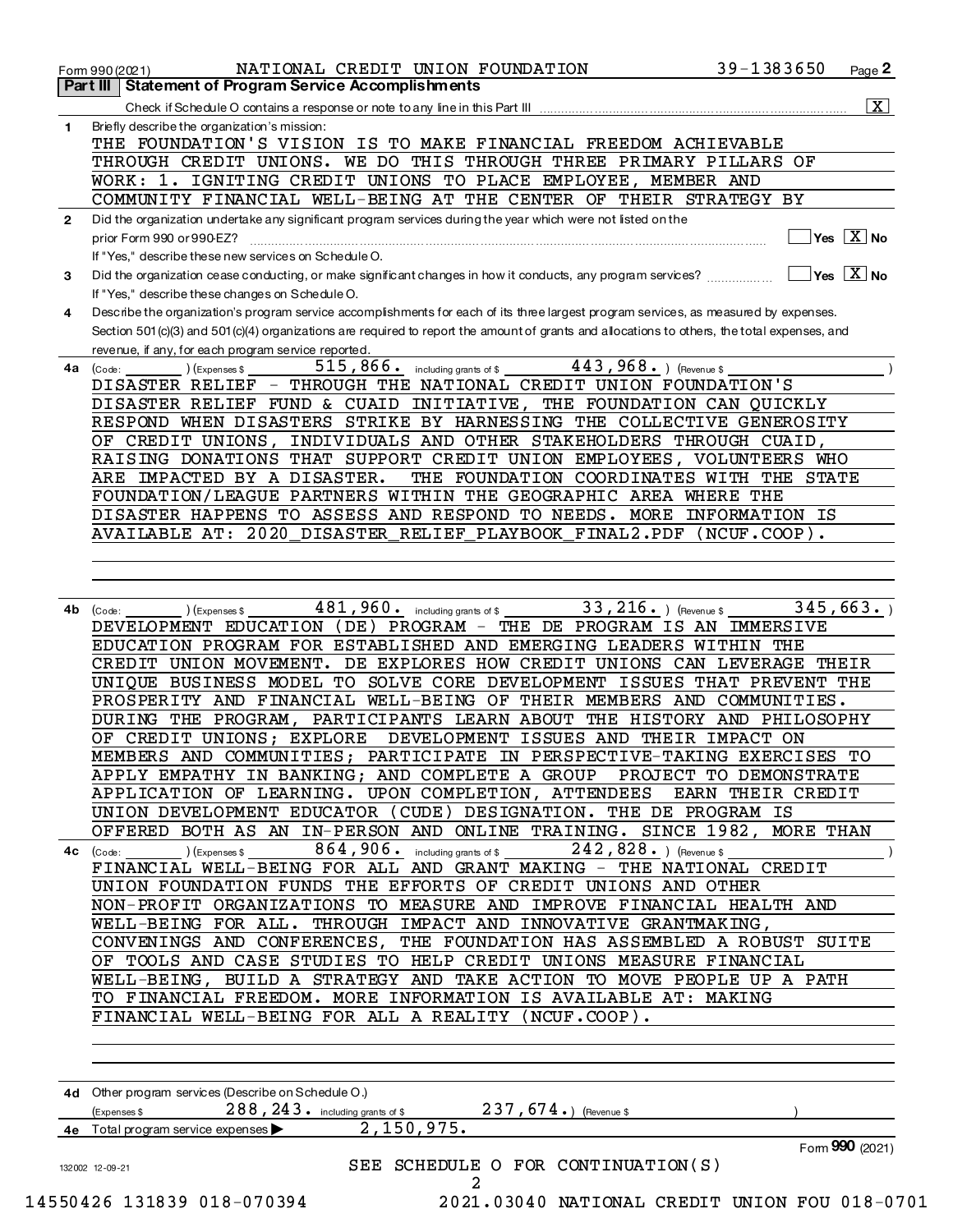| Form 990 (2021) |                                                  |  | NATIONAL CREDIT UNION FOUNDATION | $39 - 1383650$ | Page |
|-----------------|--------------------------------------------------|--|----------------------------------|----------------|------|
|                 | <b>Part IV   Checklist of Required Schedules</b> |  |                                  |                |      |

|     |                                                                                                                                       |                 | Yes         | No |
|-----|---------------------------------------------------------------------------------------------------------------------------------------|-----------------|-------------|----|
| 1.  | Is the organization described in section $501(c)(3)$ or $4947(a)(1)$ (other than a private foundation)?                               |                 |             |    |
|     |                                                                                                                                       | 1               | х           |    |
| 2   |                                                                                                                                       | $\mathbf{2}$    | $\mathbf X$ |    |
| З.  | Did the organization engage in direct or indirect political campaign activities on behalf of or in opposition to candidates for       |                 |             |    |
|     |                                                                                                                                       | 3               |             | x  |
| 4   | Section 501(c)(3) organizations. Did the organization engage in lobbying activities, or have a section 501(h) election in effect      |                 |             |    |
|     |                                                                                                                                       | 4               |             | x  |
| 5   | Is the organization a section 501(c)(4), 501(c)(5), or 501(c)(6) organization that receives membership dues, assessments, or          |                 |             |    |
|     |                                                                                                                                       | 5               |             | x  |
| 6   | Did the organization maintain any donor advised funds or any similar funds or accounts for which donors have the right to             |                 |             |    |
|     | provide advice on the distribution or investment of amounts in such funds or accounts? If "Yes," complete Schedule D, Part I          | 6               |             | x  |
| 7   | Did the organization receive or hold a conservation easement, including easements to preserve open space,                             |                 |             |    |
|     |                                                                                                                                       | $\overline{7}$  |             | x  |
| 8   | Did the organization maintain collections of works of art, historical treasures, or other similar assets? If "Yes," complete          |                 |             |    |
|     |                                                                                                                                       | 8               |             | x  |
| 9   | Did the organization report an amount in Part X, line 21, for escrow or custodial account liability, serve as a custodian for         |                 |             |    |
|     | amounts not listed in Part X; or provide credit counseling, debt management, credit repair, or debt negotiation services?             |                 |             |    |
|     |                                                                                                                                       | 9               |             | x  |
| 10  | Did the organization, directly or through a related organization, hold assets in donor-restricted endowments                          |                 |             |    |
|     |                                                                                                                                       | 10              | х           |    |
| 11  | If the organization's answer to any of the following questions is "Yes," then complete Schedule D, Parts VI, VII, VIII, IX, or X,     |                 |             |    |
|     | as applicable.                                                                                                                        |                 |             |    |
|     | a Did the organization report an amount for land, buildings, and equipment in Part X, line 10? If "Yes." complete Schedule D.         |                 |             |    |
|     |                                                                                                                                       | 11a             | х           |    |
|     | <b>b</b> Did the organization report an amount for investments - other securities in Part X, line 12, that is 5% or more of its total |                 |             |    |
|     |                                                                                                                                       | 11 <sub>b</sub> |             | x  |
|     | c Did the organization report an amount for investments - program related in Part X, line 13, that is 5% or more of its total         |                 |             |    |
|     |                                                                                                                                       | 11c             |             | х  |
|     | d Did the organization report an amount for other assets in Part X, line 15, that is 5% or more of its total assets reported in       |                 |             |    |
|     |                                                                                                                                       | 11d             |             | x  |
|     | e Did the organization report an amount for other liabilities in Part X, line 25? If "Yes," complete Schedule D, Part X               | 11e             |             | X  |
| f   | Did the organization's separate or consolidated financial statements for the tax year include a footnote that addresses               |                 |             |    |
|     | the organization's liability for uncertain tax positions under FIN 48 (ASC 740)? If "Yes," complete Schedule D, Part X                | 11f             | X           |    |
|     | 12a Did the organization obtain separate, independent audited financial statements for the tax year? If "Yes," complete               |                 |             |    |
|     |                                                                                                                                       | 12a             | х           |    |
|     | <b>b</b> Was the organization included in consolidated, independent audited financial statements for the tax year?                    |                 |             |    |
|     | If "Yes," and if the organization answered "No" to line 12a, then completing Schedule D, Parts XI and XII is optional                 | 12 <sub>b</sub> |             | х  |
| 13. |                                                                                                                                       | 13              |             | X  |
|     | 14a Did the organization maintain an office, employees, or agents outside of the United States?                                       | 14a             |             | x  |
|     | <b>b</b> Did the organization have aggregate revenues or expenses of more than \$10,000 from grantmaking, fundraising, business,      |                 |             |    |
|     | investment, and program service activities outside the United States, or aggregate foreign investments valued at \$100,000            |                 |             | x  |
|     |                                                                                                                                       | 14b             |             |    |
| 15  | Did the organization report on Part IX, column (A), line 3, more than \$5,000 of grants or other assistance to or for any             |                 |             | x  |
|     | Did the organization report on Part IX, column (A), line 3, more than \$5,000 of aggregate grants or other assistance to              | 15              |             |    |
| 16  |                                                                                                                                       |                 |             | x  |
|     |                                                                                                                                       | 16              |             |    |
| 17  | Did the organization report a total of more than \$15,000 of expenses for professional fundraising services on Part IX,               | 17              |             | x  |
|     | Did the organization report more than \$15,000 total of fundraising event gross income and contributions on Part VIII, lines          |                 |             |    |
| 18  |                                                                                                                                       | 18              | х           |    |
| 19  | Did the organization report more than \$15,000 of gross income from gaming activities on Part VIII, line 9a? If "Yes."                |                 |             |    |
|     |                                                                                                                                       | 19              |             | X  |
|     | complete Schedule G, Part III machines and contained a complete Schedule G, Part III machines and complete Schedule G, Part III       | 20a             |             | X  |
|     | b If "Yes" to line 20a, did the organization attach a copy of its audited financial statements to this retum?                         | 20b             |             |    |
| 21  | Did the organization report more than \$5,000 of grants or other assistance to any domestic organization or                           |                 |             |    |
|     |                                                                                                                                       | 21              | х           |    |
|     |                                                                                                                                       |                 |             |    |

3

13200312-09-21

14550426131839018-0703942021.03040NATIONALCREDITUNIONFOU018-0701

Form **990** (2021)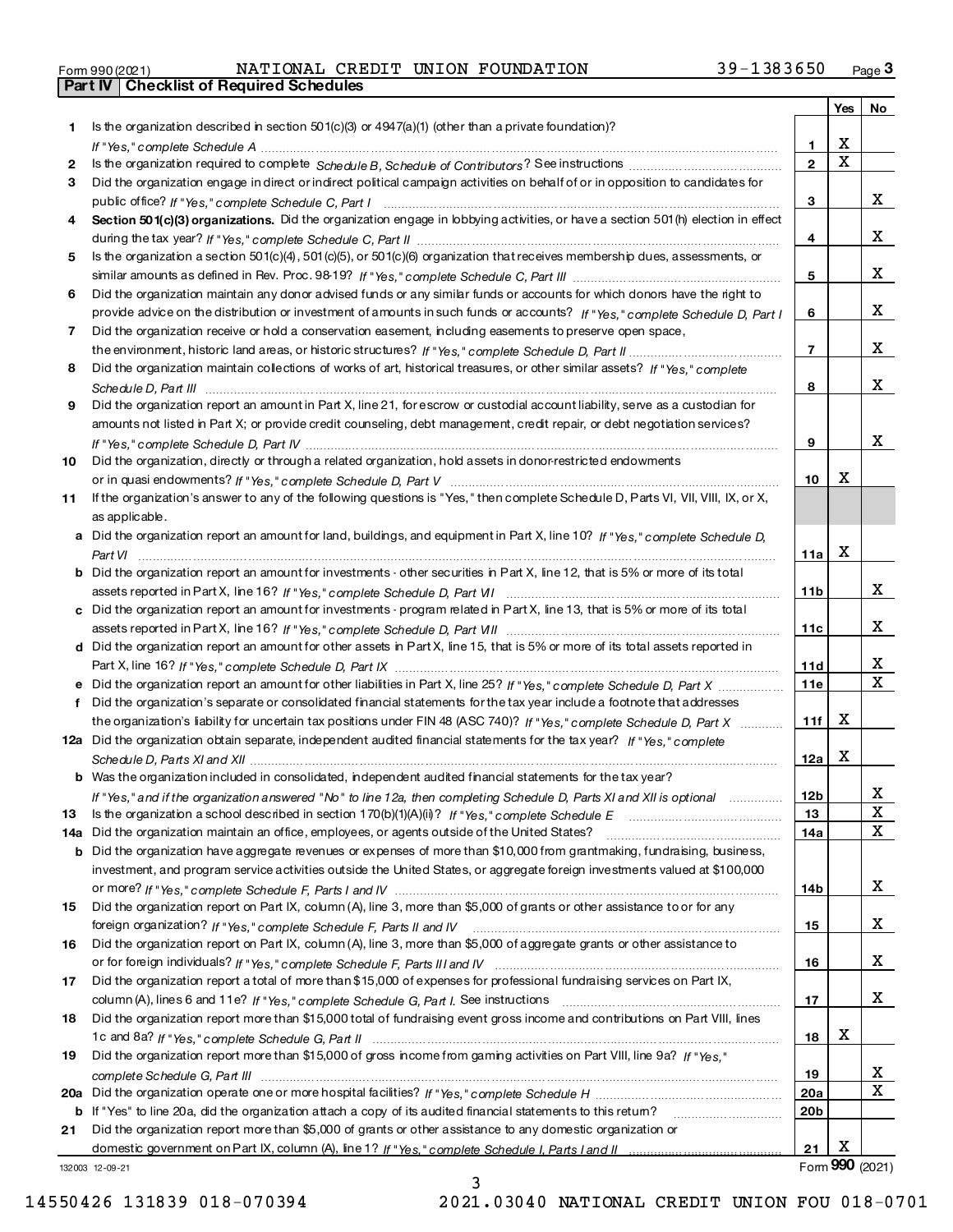| Form 990 (2021) |  |
|-----------------|--|
|-----------------|--|

Part IV | Checklist of Required Schedules

(continued) Form 990(2021) NATIONAL CREDIT UNION FOUNDATION 39-1383650 <sub>Page</sub> 4 NATIONALCREDITUNIONFOUNDATION 39-1383650

|               |                                                                                                                                                                 |     | Yes | No               |
|---------------|-----------------------------------------------------------------------------------------------------------------------------------------------------------------|-----|-----|------------------|
| 22            | Did the organization report more than \$5,000 of grants or other assistance to or for domestic individuals on                                                   |     |     |                  |
|               |                                                                                                                                                                 | 22  | Х   |                  |
| 23            | Did the organization answer "Yes" to Part VII, Section A, line 3, 4, or 5, about compensation of the organization's current                                     |     |     |                  |
|               | and former officers, directors, trustees, key employees, and highest compensated employees? If "Yes," complete                                                  |     |     |                  |
|               |                                                                                                                                                                 | 23  | X   |                  |
|               | 24a Did the organization have a tax-exempt bond issue with an outstanding principal amount of more than \$100,000 as of the                                     |     |     |                  |
|               | last day of the year, that was issued after December 31, 2002? If "Yes," answer lines 24b through 24d and complete                                              |     |     |                  |
|               |                                                                                                                                                                 | 24a |     | x                |
|               | <b>b</b> Did the organization invest any proceeds of tax exempt bonds beyond a temporary period exception?                                                      | 24b |     |                  |
|               | c Did the organization maintain an escrow account other than a refunding escrow at any time during the year to defease                                          |     |     |                  |
|               | any tax-exempt bonds?                                                                                                                                           | 24c |     |                  |
|               |                                                                                                                                                                 | 24d |     |                  |
|               | 25a Section 501(c)(3), 501(c)(4), and 501(c)(29) organizations. Did the organization engage in an excess benefit                                                |     |     |                  |
|               |                                                                                                                                                                 | 25a |     | x                |
|               | b Is the organization aware that it engaged in an excess benefit transaction with a disqualified person in a prior year, and                                    |     |     |                  |
|               | that the transaction has not been reported on any of the organization's prior Forms 990 or 990-EZ? If "Yes," complete                                           |     |     |                  |
|               |                                                                                                                                                                 | 25b |     | х                |
| 26            | Schedule L, Part I<br>Did the organization report any amount on Part X, line 5 or 22, for receivables from or payables to any current                           |     |     |                  |
|               | or former officer, director, trustee, key employee, creator or founder, substantial contributor, or 35%                                                         |     |     |                  |
|               |                                                                                                                                                                 | 26  |     | х                |
| 27            |                                                                                                                                                                 |     |     |                  |
|               | Did the organization provide a grant or other assistance to any current or former officer, director, trustee, key employee,                                     |     |     |                  |
|               | creator or founder, substantial contributor or employee thereof, a grant selection committee member, or to a 35% controlled                                     |     |     | x                |
|               | entity (including an employee thereof) or family member of any of these persons? If "Yes," complete Schedule L, Part III                                        | 27  |     |                  |
| 28            | Was the organization a party to a business transaction with one of the following parties (see the Schedule L, Part IV,                                          |     |     |                  |
|               | instructions for applicable filing thresholds, conditions, and exceptions):                                                                                     |     |     |                  |
|               | a A current or former officer, director, trustee, key employee, creator or founder, or substantial contributor? If                                              |     |     |                  |
|               |                                                                                                                                                                 | 28a |     | x<br>$\mathbf x$ |
|               |                                                                                                                                                                 | 28b |     |                  |
|               | c A35% controlled entity of one or more individuals and/or organizations described in line 28a or 28b? If                                                       |     |     |                  |
|               |                                                                                                                                                                 | 28c |     | x                |
| 29            |                                                                                                                                                                 | 29  |     | $\mathbf x$      |
| 30            | Did the organization receive contributions of art, historical treasures, or other similar assets, or qualified conservation                                     |     |     |                  |
|               |                                                                                                                                                                 | 30  |     | х                |
| 31            | Did the organization liquidate, terminate, or dissolve and cease operations? If "Yes," complete Schedule N, Part I                                              | 31  |     | X                |
| 32            | Did the organization sell, exchange, dispose of, or transfer more than 25% of its net assets? If "Yes," complete                                                |     |     |                  |
|               | Schedule N, Part II                                                                                                                                             | 32  |     | x                |
| 33.           | Did the organization own 100% of an entity disregarded as separate from the organization under Regulations                                                      |     |     |                  |
|               |                                                                                                                                                                 | 33  |     | x                |
| 34            | Was the organization related to any tax-exempt or taxable entity? If "Yes," complete Schedule R, Part II, III, or IV, and                                       |     |     |                  |
|               |                                                                                                                                                                 | 34  |     | х                |
|               |                                                                                                                                                                 | 35a |     | x                |
|               | <b>b</b> If "Yes" to line 35a, did the organization receive any payment from or engage in any transaction with a controlled entity                              |     |     |                  |
|               |                                                                                                                                                                 | 35b |     |                  |
| 36            | Section 501(c)(3) organizations. Did the organization make any transfers to an exempt non-charitable related organization?                                      |     |     |                  |
|               |                                                                                                                                                                 | 36  |     | x                |
| 37            | Did the organization conduct more than 5% of its activities through an entity that is not a related organization                                                |     |     |                  |
|               |                                                                                                                                                                 | 37  |     | х                |
| 38            | Did the organization complete Schedule O and provide explanations on Schedule O for Part VI, lines 11b and 19?                                                  |     |     |                  |
|               |                                                                                                                                                                 | 38  | х   |                  |
| <b>Part V</b> | Statements Regarding Other IRS Filings and Tax Compliance                                                                                                       |     |     |                  |
|               | Check if Schedule O contains a response or note to any line in this Part V [11] [12] Check if Schedule O contains a response or note to any line in this Part V |     |     |                  |
|               |                                                                                                                                                                 |     | Yes | No               |
|               | 14                                                                                                                                                              |     |     |                  |
|               | 1a Enter the number reported in box 3 of Form 1096. Enter -0- if not applicable<br>1a<br>0                                                                      |     |     |                  |
|               | <b>b</b> Enter the number of Forms W-2G included on line 1a. Enter -0- if not applicable <i>manumerane</i> on<br>1b                                             |     |     |                  |
|               | c Did the organization comply with backup withholding rules for reportable payments to vendors and reportable gaming                                            |     |     |                  |
|               |                                                                                                                                                                 | 1c  |     | Form 990 (2021)  |
|               | 132004 12-09-21<br>4                                                                                                                                            |     |     |                  |

14550426131839018-0703942021.03040NATIONALCREDITUNIONFOU018-0701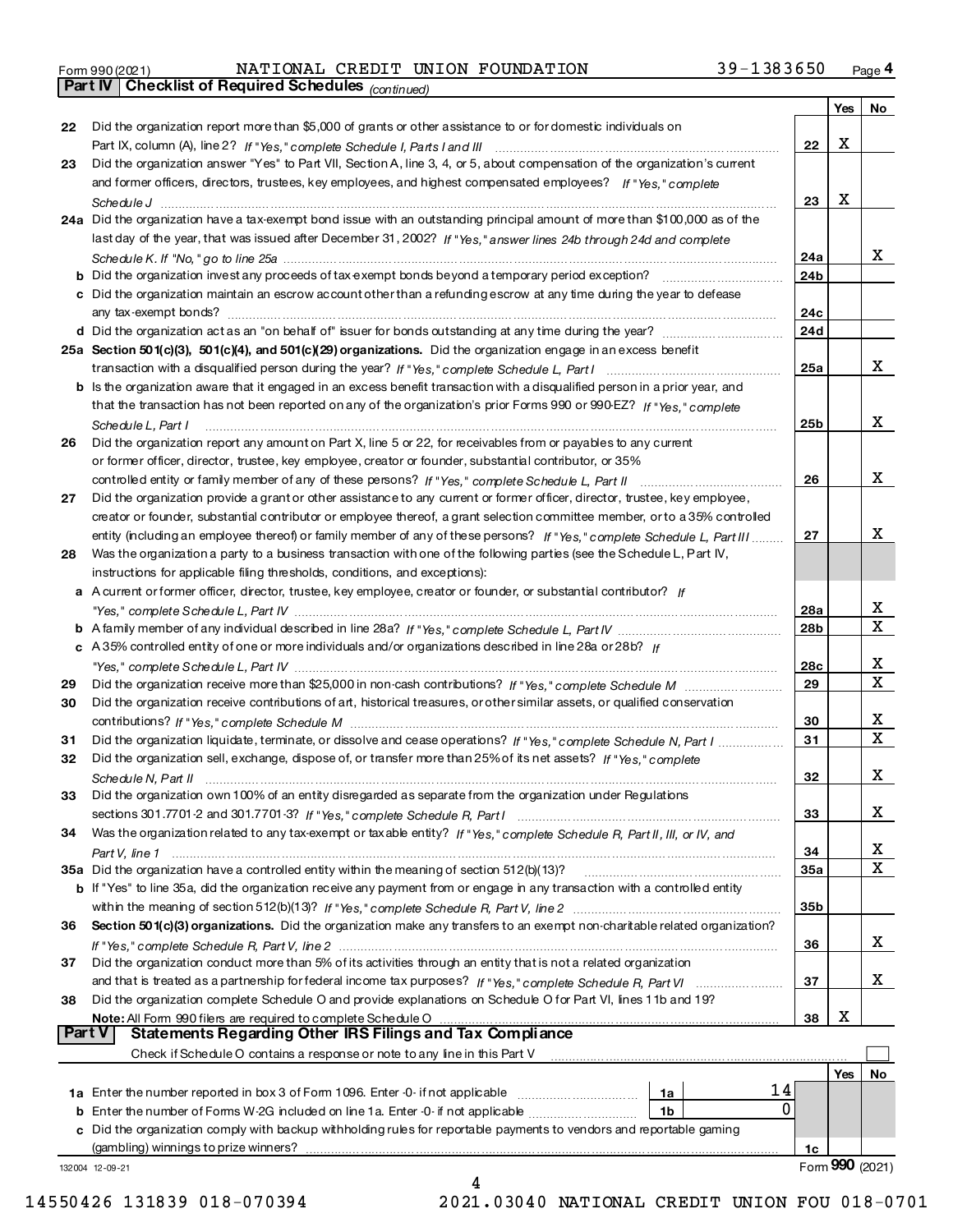| Form 990 (2021) |  | NATIONAL CREDIT UNION FOUNDATION | $39 - 1383650$ | Page 5 |
|-----------------|--|----------------------------------|----------------|--------|
|                 |  |                                  |                |        |

Part V Statements Regarding Other IRS Filings and Tax Compli ance  $\sigma_{(continued)}$ 

|                                                                                                            |                                                                                                                                                 |                 |    |                | Yes             | No                      |
|------------------------------------------------------------------------------------------------------------|-------------------------------------------------------------------------------------------------------------------------------------------------|-----------------|----|----------------|-----------------|-------------------------|
|                                                                                                            | 2a Enter the number of employees reported on Form W-3, Transmittal of Wage and Tax Statements,                                                  |                 |    |                |                 |                         |
|                                                                                                            | filed for the calendar year ending with or within the year covered by this return                                                               | 2a              | 15 |                |                 |                         |
|                                                                                                            |                                                                                                                                                 |                 |    | 2 <sub>b</sub> | X               |                         |
|                                                                                                            |                                                                                                                                                 |                 |    |                |                 |                         |
| За                                                                                                         |                                                                                                                                                 |                 |    | 3a             |                 | X                       |
| b                                                                                                          |                                                                                                                                                 |                 |    | 3 <sub>b</sub> |                 |                         |
|                                                                                                            | 4a At any time during the calendar year, did the organization have an interest in, or a signature or other authority over, a                    |                 |    |                |                 |                         |
|                                                                                                            |                                                                                                                                                 |                 |    | 4a             |                 | х                       |
|                                                                                                            | <b>b</b> If "Yes," enter the name of the foreign country $\triangleright$                                                                       |                 |    |                |                 |                         |
|                                                                                                            | See instructions for filing requirements for FinCEN Form 114, Report of Foreign Bank and Financial Accounts (FBAR).                             |                 |    |                |                 |                         |
| 5a                                                                                                         | Was the organization a party to a prohibited tax shelter transaction at any time during the tax year?                                           |                 |    | 5a             |                 | Х<br>X                  |
| b                                                                                                          |                                                                                                                                                 |                 |    | 5 <sub>b</sub> |                 |                         |
| c                                                                                                          |                                                                                                                                                 |                 |    | 5с             |                 |                         |
|                                                                                                            | 6a Does the organization have annual gross receipts that are normally greater than \$100,000, and did the organization solicit                  |                 |    |                |                 | x                       |
|                                                                                                            | <b>b</b> If "Yes," did the organization include with every solicitation an express statement that such contributions or gifts                   |                 |    | 6a             |                 |                         |
|                                                                                                            | were not tax deductible?                                                                                                                        |                 |    | 6b             |                 |                         |
| 7                                                                                                          | Organizations that may receive deductible contributions under section 170(c).                                                                   |                 |    |                |                 |                         |
| a                                                                                                          | Did the organization receive a payment in excess of \$75 made partly as a contribution and partly for goods and services provided to the payor? |                 |    | 7a             |                 | X                       |
| b                                                                                                          | If "Yes," did the organization notify the donor of the value of the goods or services provided?                                                 |                 |    | 7b             |                 |                         |
| c                                                                                                          | Did the organization sell, exchange, or otherwise dispose of tangible personal property for which it was required                               |                 |    |                |                 |                         |
|                                                                                                            |                                                                                                                                                 |                 |    | 7с             |                 | х                       |
| d                                                                                                          | If "Yes," indicate the number of Forms 8282 filed during the year                                                                               | <b>7d</b>       |    |                |                 |                         |
| е                                                                                                          | Did the organization receive any funds, directly or indirectly, to pay premiums on a personal benefit contract?                                 |                 |    | 7е             |                 | x                       |
| f                                                                                                          | Did the organization, during the year, pay premiums, directly or indirectly, on a personal benefit contract?                                    |                 |    | 7f             |                 | $\overline{\mathbf{x}}$ |
| $\mathbf{q}$                                                                                               | If the organization received a contribution of qualified intellectual property, did the organization file Form 8899 as required?                |                 |    | 7g             |                 |                         |
| h.                                                                                                         | If the organization received a contribution of cars, boats, airplanes, or other vehicles, did the organization file a Form 1098-C?              |                 |    | 7h             |                 |                         |
| Sponsoring or ganizations maintaining donor advised funds. Did a donor advised fund maintained by the<br>8 |                                                                                                                                                 |                 |    |                |                 |                         |
|                                                                                                            | sponsoring organization have excess business holdings at any time during the year?                                                              |                 |    | 8              |                 |                         |
| 9                                                                                                          | Sponsoring or ganizations maintaining donor advised funds.                                                                                      |                 |    |                |                 |                         |
| a                                                                                                          | Did the sponsoring organization make any taxable distributions under section 4966?                                                              |                 |    | 9а             |                 |                         |
| b                                                                                                          | Did the sponsoring organization make a distribution to a donor, donor advisor, or related person?                                               |                 |    | 9b             |                 |                         |
| 10                                                                                                         | Section 501(c)(7) organizations. Enter:                                                                                                         |                 |    |                |                 |                         |
| a                                                                                                          | Initiation fees and capital contributions included on Part VIII, line 12                                                                        | 10a             |    |                |                 |                         |
| b                                                                                                          | Gross receipts, included on Form 990, Part VIII, line 12, for public use of club facilities                                                     | 10 <sub>b</sub> |    |                |                 |                         |
| 11.                                                                                                        | Section 501(c)(12) organizations. Enter:<br>a Gross income from members or shareholders                                                         | 11a             |    |                |                 |                         |
|                                                                                                            | b Gross income from other sources. (Do not net amounts due or paid to other sources against                                                     |                 |    |                |                 |                         |
|                                                                                                            | amounts due or received from them.)                                                                                                             | 11b             |    |                |                 |                         |
|                                                                                                            | 12a Section 4947(a)(1) non-exempt charitable trusts. Is the organization filing Form 990 in lieu of Form 1041?                                  |                 |    | 12a            |                 |                         |
|                                                                                                            | <b>b</b> If "Yes," enter the amount of tax-exempt interest received or accrued during the year                                                  | 12 <sub>b</sub> |    |                |                 |                         |
| 13                                                                                                         | Section 501(c)(29) qualified nonprofit health insurance issuers.                                                                                |                 |    |                |                 |                         |
|                                                                                                            | a Is the organization licensed to issue qualified health plans in more than one state?                                                          |                 |    | 13a            |                 |                         |
|                                                                                                            | Note: See the instructions for additional information the organization must report on Schedule O.                                               |                 |    |                |                 |                         |
|                                                                                                            | <b>b</b> Enter the amount of reserves the organization is required to maintain by the states in which the                                       |                 |    |                |                 |                         |
|                                                                                                            |                                                                                                                                                 | 13b             |    |                |                 |                         |
|                                                                                                            |                                                                                                                                                 | 13с             |    |                |                 |                         |
|                                                                                                            | 14a Did the organization receive any payments for indoor tanning services during the tax year?                                                  |                 |    | 14a            |                 | X                       |
|                                                                                                            | <b>b</b> If "Yes," has it filed a Form 720 to report these payments? If "No," provide an explanation on Schedule O                              |                 |    | 14b            |                 |                         |
| 15                                                                                                         | Is the organization subject to the section 4960 tax on payment(s) of more than \$1,000,000 in remuneration or                                   |                 |    |                |                 |                         |
|                                                                                                            |                                                                                                                                                 |                 |    | 15             |                 | х                       |
|                                                                                                            | If "Yes," see the instructions and file Form 4720, Schedule N.                                                                                  |                 |    |                |                 |                         |
| 16                                                                                                         | Is the organization an educational institution subject to the section 4968 excise tax on net investment income?                                 |                 |    | 16             |                 | х                       |
|                                                                                                            | If "Yes," complete Form 4720, Schedule O.                                                                                                       |                 |    |                |                 |                         |
| 17                                                                                                         | Section 501(c)(21) organizations. Did the trust, any disqualified person, or mine operator engage in any                                        |                 |    |                |                 |                         |
|                                                                                                            | activities that would result in the imposition of an excise tax under section 4951, 4952 or 4953?<br>If "Yes," complete Form 6069.              |                 |    | 17             |                 |                         |
|                                                                                                            | 5<br>132005 12-09-21                                                                                                                            |                 |    |                | Form 990 (2021) |                         |

14550426131839018-0703942021.03040NATIONALCREDITUNIONFOU018-0701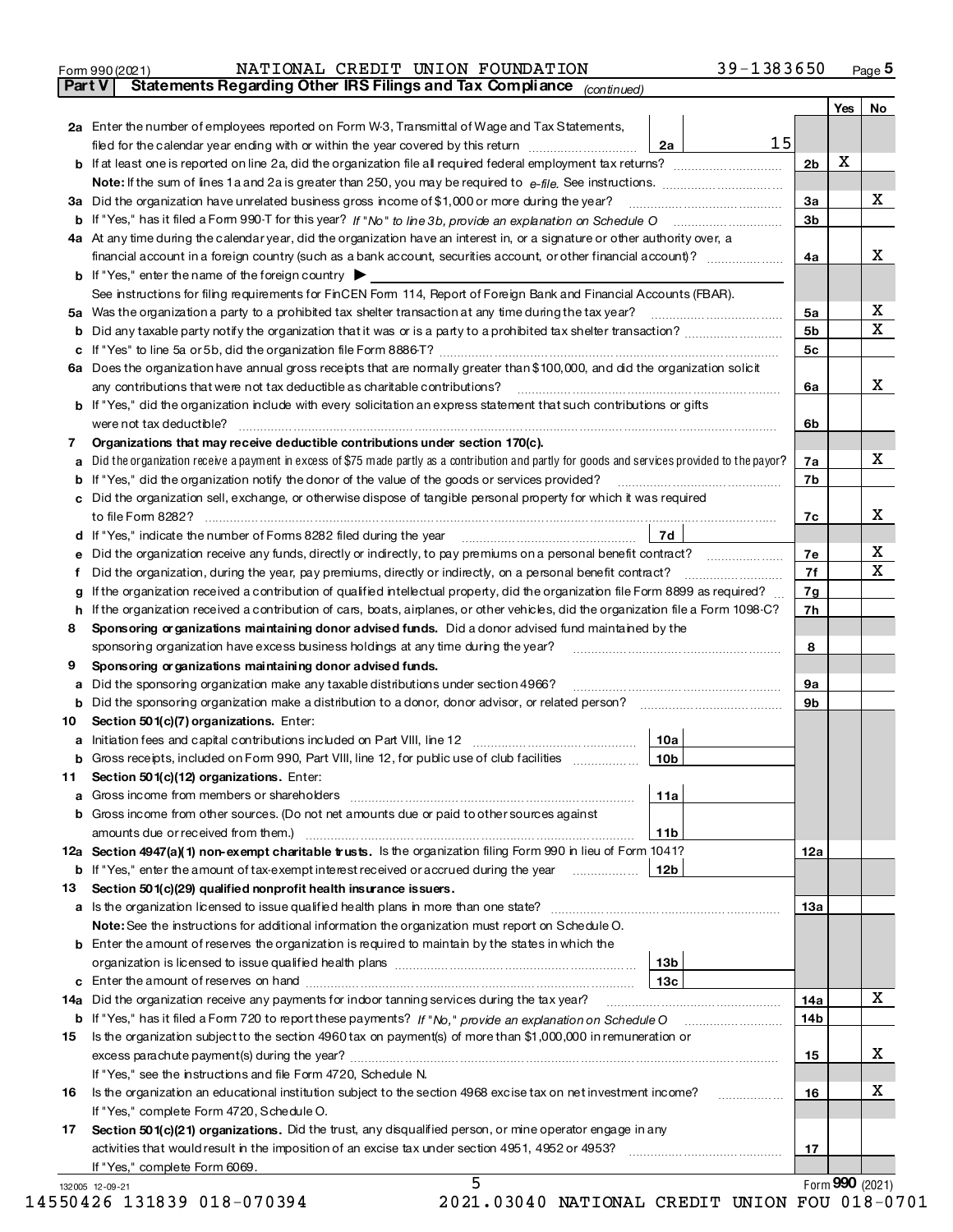| Form 990 (2021) |  |
|-----------------|--|
|-----------------|--|

# Form 990 (2021) NATIONAL(CREDIT UNION FOUNDATION 39-I38 36 50 Page NATIONAL CREDIT UNION FOUNDATION 39-1383650

Page 6

For each "Yes" response to lines 2 through 7b below, and for a "No" response to line 8a, 8b, or 10b below, describe the circumstances, processes, or changes on Schedule O. See instructions. Check if Schedule O contains a response or note to any line in this Part VI Part VI | Governance, Management, and Disclosure.  $\boxed{\text{X}}$ 

|    |                                                                                                                                                  |    |    |                 | Yes             | No          |
|----|--------------------------------------------------------------------------------------------------------------------------------------------------|----|----|-----------------|-----------------|-------------|
|    | 1a Enter the number of voting members of the governing body at the end of the tax year                                                           | 1a | 16 |                 |                 |             |
|    | If there are material differences in voting rights among members of the governing body, or if the governing                                      |    |    |                 |                 |             |
|    | body delegated broad authority to an executive committee or similar committee, explain on Schedule O.                                            |    |    |                 |                 |             |
|    | <b>b</b> Enter the number of voting members included on line 1a, above, who are independent                                                      | 1b | 16 |                 |                 |             |
| 2  | Did any officer, director, trustee, or key employee have a family relationship or a business relationship with any other                         |    |    |                 |                 |             |
|    | officer, director, trustee, or key employee?                                                                                                     |    |    | $\mathbf{2}$    |                 | х           |
| 3  | Did the organization delegate control over management duties customarily performed by or under the direct supervision                            |    |    |                 |                 |             |
|    |                                                                                                                                                  |    |    | 3               |                 | X           |
| 4  | Did the organization make any significant changes to its governing documents since the prior Form 990 was filed?                                 |    |    | $\overline{4}$  |                 | $\mathbf X$ |
| 5  |                                                                                                                                                  |    |    | 5               |                 | $\mathbf X$ |
| 6  | Did the organization have members or stockholders?                                                                                               |    |    | 6               |                 | X           |
|    | 7a Did the organization have members, stockholders, or other persons who had the power to elect or appoint one or                                |    |    | 7a              |                 | x           |
|    | b Are any governance decisions of the organization reserved to (or subject to approval by) members, stockholders, or                             |    |    |                 |                 |             |
|    | persons other than the governing body?                                                                                                           |    |    | 7b              |                 | х           |
|    | Did the organization contemporaneously document the meetings held or written actions undertaken during the vear by the following:                |    |    |                 |                 |             |
| 8  |                                                                                                                                                  |    |    | 8а              | х               |             |
| a  |                                                                                                                                                  |    |    | 8b              | X               |             |
|    |                                                                                                                                                  |    |    |                 |                 |             |
| 9  | Is there any officer, director, trustee, or key employee listed in Part VII, Section A, who cannot be reached at the                             |    |    | 9               |                 | x           |
|    |                                                                                                                                                  |    |    |                 |                 |             |
|    | Section B. Policies (This Section B requests information about policies not required by the Internal Revenue Code.)                              |    |    |                 |                 |             |
|    |                                                                                                                                                  |    |    |                 | Yes             | No<br>X     |
|    |                                                                                                                                                  |    |    | 10a             |                 |             |
|    | <b>b</b> If "Yes," did the organization have written policies and procedures governing the activities of such chapters, affiliates,              |    |    |                 |                 |             |
|    | and branches to ensure their operations are consistent with the organization's exempt purposes?                                                  |    |    | 10 <sub>b</sub> |                 |             |
|    | 11a Has the organization provided a complete copy of this Form 990 to all members of its governing body before filing the form?                  |    |    | 11a             | X               |             |
|    | <b>b</b> Describe on Schedule O the process, if any, used by the organization to review this Form 990.                                           |    |    |                 |                 |             |
|    |                                                                                                                                                  |    |    | 12a             | x               |             |
| b  |                                                                                                                                                  |    |    | 12 <sub>b</sub> | x               |             |
| c  | Did the organization regularly and consistently monitor and enforce compliance with the policy? If "Yes." describe                               |    |    |                 |                 |             |
|    |                                                                                                                                                  |    |    | 12c             | x               |             |
| 13 |                                                                                                                                                  |    |    | 13              | х               |             |
| 14 |                                                                                                                                                  |    |    | 14              | x               |             |
| 15 | Did the process for determining compensation of the following persons include a review and approval by independent                               |    |    |                 |                 |             |
|    | persons, comparability data, and contemporaneous substantiation of the deliberation and decision?                                                |    |    |                 |                 |             |
|    | a The organization's CEO, Executive Director, or top management official                                                                         |    |    | 15a             | x               |             |
|    |                                                                                                                                                  |    |    | 15 <sub>b</sub> | х               |             |
|    | If "Yes" to line 15a or 15b, describe the process on Schedule O. See instructions.                                                               |    |    |                 |                 |             |
|    | 16a Did the organization investin, contribute assets to, or participate in a joint venture or similar arrangement with a                         |    |    |                 |                 |             |
|    | tax able entity during the year?                                                                                                                 |    |    | 16a             |                 | х           |
|    | b If "Yes," did the organization follow a written policy or procedure requiring the organization to evaluate its participation                   |    |    |                 |                 |             |
|    | in joint venture arrangements under applicable federal tax law, and take steps to safeguard the organization's                                   |    |    |                 |                 |             |
|    | exempt status with respect to such arrangements?                                                                                                 |    |    | 16b             |                 |             |
|    | <b>Section C. Disclosure</b>                                                                                                                     |    |    |                 |                 |             |
| 17 | List the states with which a copy of this Form 990 is required to be filed ▶AL, AK, CA, CO, CT, FL, GA, IL, KS, KY, ME, MD                       |    |    |                 |                 |             |
| 18 | Section 6104 requires an organization to make its Forms 1023 (1024 or 1024 A, if applicable), 990, and 990 T (section 501(c)(3)s only) available |    |    |                 |                 |             |
|    | for public inspection. Indicate how you made these available. Check all that apply.                                                              |    |    |                 |                 |             |
|    | $\lfloor x \rfloor$ Another's website<br>$X$ Upon request<br>$ X $ Own website<br>Other (explain on Schedule O)                                  |    |    |                 |                 |             |
| 19 | Describe on Schedule O whether (and if so, how) the organization made its governing documents, conflict of interest policy, and financial        |    |    |                 |                 |             |
|    | statements available to the public during the tax year.                                                                                          |    |    |                 |                 |             |
| 20 | State the name, address, and telephone number of the person who possesses the organization's books and records                                   |    |    |                 |                 |             |
|    | ANDRE T PARRAWAY, CPA - 608-231-5771                                                                                                             |    |    |                 |                 |             |
|    | 53705<br>5710 MINERAL POINT ROAD, MADISON, WI                                                                                                    |    |    |                 |                 |             |
|    | SEE SCHEDULE O FOR FULL LIST OF STATES<br>132006 12-09-21                                                                                        |    |    |                 | Form 990 (2021) |             |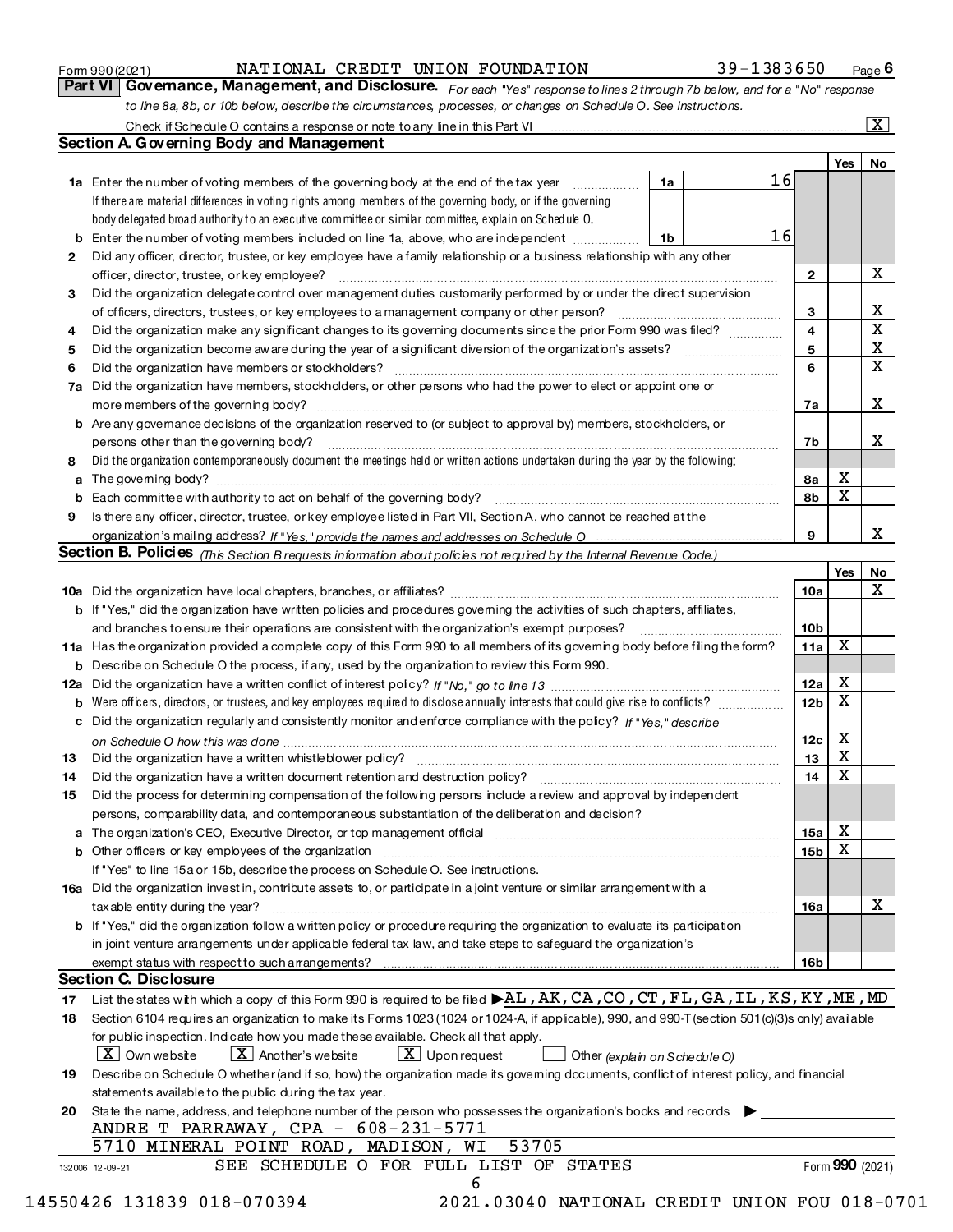|            | Part VII Compensation of Officers, Directors, Trustees, Key Employees, Highest Compensated |  |
|------------|--------------------------------------------------------------------------------------------|--|
|            | <b>Employees, and Independent Contractors</b>                                              |  |
|            | Check if Schedule O contains a response or note to any line in this Part VII               |  |
| Section A. | Officers, Directors, Trustees, Key Employees, and Highest Compensated Employees            |  |

Form 990(2021) NATIONAL CREDIT UNION FOUNDATION 39-1383650 Page

Page 7

1a Complete this table for all persons required to be listed. Report compensation for the calendar year ending with or within the organization's tax year.  $\bullet$  List all of the organization's current officers, directors, trustees (whether individuals or organizations), regardless of amount of compensation.

Enter-0-in columns  $(D)$ ,  $(E)$ , and  $(F)$  if no compensation was paid.

**•** List all of the organization's current key employees, if any. See the instructions for definition of "key employee."

• List the organization's five current highest compensated employees (other than an officer, director, trustee, or key employee) who received reportable compensation (box 5 of Form W-2, Form 1099-MISC, and/or box 1 of Form 1099-NEC) of more than \$100,000 from the organization and any related organizations.

 $\bullet$  List all of the organization's former officers, key employees, and highest compensated employees who received more than \$100,000 of reportable compensation from the organization and any related organizations.

Ist all of the organization's former directors or trustees that received, in the capacity as a former director or trustee of the organization, more than \$10,000 of reportable compensation from the organization and any related organizations.

See the instructions for the order in which to list the persons above.

Check this box if neither the organization nor any related organization compensated any current officer, director, or trustee  $\Box$ 

| (A)                           | (B)                  | (C)                           |                                                                  | (D)                     | (E)          | (F)                             |           |                                 |                              |                          |
|-------------------------------|----------------------|-------------------------------|------------------------------------------------------------------|-------------------------|--------------|---------------------------------|-----------|---------------------------------|------------------------------|--------------------------|
| Name and title                | Average              |                               | Position<br>(do not check more than one                          |                         | Reportable   | Reportable                      | Estimated |                                 |                              |                          |
|                               | hours per            |                               | box, unless person is both an<br>officer and a director/trustee) |                         |              |                                 |           | compensation                    | compensation                 | amount of                |
|                               | week                 |                               |                                                                  |                         |              |                                 |           | from                            | from related                 | other                    |
|                               | (list any            |                               |                                                                  |                         |              |                                 |           | the                             | organizations                | compensation             |
|                               | hours for<br>related |                               |                                                                  |                         |              |                                 |           | organization<br>(W-2/1099-MISC/ | (W-2/1099-MISC/<br>1099-NEC) | from the<br>organization |
|                               | organizations        |                               |                                                                  |                         |              |                                 |           | 1099-NEC)                       |                              | and related              |
|                               | below                | ndividual trustee or director | nstitutional trustee                                             |                         |              |                                 |           |                                 |                              | organizations            |
|                               | line)                |                               |                                                                  | Officer                 | Key employee | Highest compensated<br>employee | Former    |                                 |                              |                          |
| (1)<br>CHRISTIANE HYLAND      | 40.00                |                               |                                                                  |                         |              |                                 |           |                                 |                              |                          |
| EXECUTIVE DIRECTOR            |                      |                               |                                                                  | $\mathbf X$             |              |                                 |           | 370,433.                        | 0.                           | 26,000.                  |
| ANDRE PARRAWAY<br>(2)         | 40.00                |                               |                                                                  |                         |              |                                 |           |                                 |                              |                          |
| CHIEF FINANCIAL & OPERATIO    |                      |                               |                                                                  | $\overline{\textbf{X}}$ |              |                                 |           | 200,538.                        | 0.                           | 17,962.                  |
| (3)<br>DANIELLE BROWN         | 40.00                |                               |                                                                  |                         |              |                                 |           |                                 |                              |                          |
| ENGAGEMENT DIRECTOR           |                      |                               |                                                                  |                         |              | X                               |           | 149,975.                        | 0.                           | 21,955.                  |
| (4)<br>CHAD HELMINAK          | 40.00                |                               |                                                                  |                         |              |                                 |           |                                 |                              |                          |
| DIRECTOR OF DE & COOPERATI    |                      |                               |                                                                  |                         |              | $\mathbf X$                     |           | 129,665.                        | 0.                           | 29,260.                  |
| (5)<br>TERESA CAMPBELL        | 1.00                 |                               |                                                                  |                         |              |                                 |           |                                 |                              |                          |
| CHAIR                         |                      | $\mathbf X$                   |                                                                  | $\overline{\mathbf{X}}$ |              |                                 |           | $\mathbf 0$ .                   | 0.                           | $0_{.}$                  |
| JOHN SACKETT<br>(6)           | 1.00                 |                               |                                                                  |                         |              |                                 |           |                                 |                              |                          |
| VICE CHAIR                    |                      | $\mathbf X$                   |                                                                  | $\overline{\mathbf{X}}$ |              |                                 |           | 0.                              | 0.                           | $\mathbf 0$ .            |
| ROBERT CASHMAN<br>(7)         | 1.00                 |                               |                                                                  |                         |              |                                 |           |                                 |                              |                          |
| TREASURER                     |                      | $\mathbf X$                   |                                                                  | $\overline{\text{X}}$   |              |                                 |           | 0.                              | 0.                           | $\mathbf 0$ .            |
| <b>JENNY VIPPERMAN</b><br>(8) | 1.00                 |                               |                                                                  |                         |              |                                 |           |                                 |                              |                          |
| SECRETARY                     |                      | $\mathbf X$                   |                                                                  | X                       |              |                                 |           | 0.                              | 0.                           | $\mathbf 0$ .            |
| JIM NUSSLE<br>(9)             | 1.00                 |                               |                                                                  |                         |              |                                 |           |                                 |                              |                          |
| PRESIDENT                     |                      | $\mathbf X$                   |                                                                  | $\mathbf X$             |              |                                 |           | $\mathbf 0$ .                   | 0.                           | $\mathbf 0$ .            |
| (10) CHRISTINE CORDELL        | 1.00                 |                               |                                                                  |                         |              |                                 |           |                                 |                              |                          |
| <b>DIRECTOR</b>               |                      | $\mathbf X$                   |                                                                  |                         |              |                                 |           | $\mathbf 0$ .                   | 0.                           | 0.                       |
| (11) PATRICK PIERCE           | 1.00                 |                               |                                                                  |                         |              |                                 |           |                                 |                              |                          |
| <b>DIRECTOR</b>               |                      | $\mathbf X$                   |                                                                  |                         |              |                                 |           | 0.                              | 0.                           | $0$ .                    |
| (12) DAVID BIRKY              | 1.00                 |                               |                                                                  |                         |              |                                 |           |                                 |                              |                          |
| <b>DIRECTOR</b>               |                      | $\mathbf X$                   |                                                                  |                         |              |                                 |           | $\mathbf 0$ .                   | 0.                           | $\mathbf 0$ .            |
| (13) DAN KAMPEN               | 1.00                 |                               |                                                                  |                         |              |                                 |           |                                 |                              |                          |
| <b>DIRECTOR</b>               |                      | $\mathbf X$                   |                                                                  |                         |              |                                 |           | $\mathbf 0$ .                   | 0.                           | $\mathbf 0$ .            |
| (14) LILY NEWFARMER           | 1.00                 |                               |                                                                  |                         |              |                                 |           |                                 |                              |                          |
| <b>DIRECTOR</b>               |                      | $\mathbf X$                   |                                                                  |                         |              |                                 |           | 0.                              | 0.                           | 0.                       |
| (15) GERRY SINGLETON          | 1.00                 |                               |                                                                  |                         |              |                                 |           |                                 |                              |                          |
| <b>DIRECTOR</b>               |                      | $\mathbf X$                   |                                                                  |                         |              |                                 |           | 0.                              | 0.                           | 0.                       |
| (16) HOWARD SPENCER           | 1.00                 |                               |                                                                  |                         |              |                                 |           |                                 |                              |                          |
| <b>DIRECTOR</b>               |                      | $\mathbf X$                   |                                                                  |                         |              |                                 |           | $\mathbf 0$ .                   | $\mathbf 0$ .                | $0$ .                    |
| (17) DEBRA KEESEE             | 1.00                 |                               |                                                                  |                         |              |                                 |           |                                 |                              |                          |
| <b>DIRECTOR</b>               |                      | $\mathbf X$                   |                                                                  |                         |              |                                 |           | 0.                              | $\mathbf 0$ .                | $0$ .                    |
| 132007 12-09-21               |                      |                               |                                                                  |                         |              |                                 |           |                                 |                              | Form 990 (2021)          |

7

132007 12-09-21

14550426131839018-0703942021.03040NATIONALCREDITUNIONFOU018-0701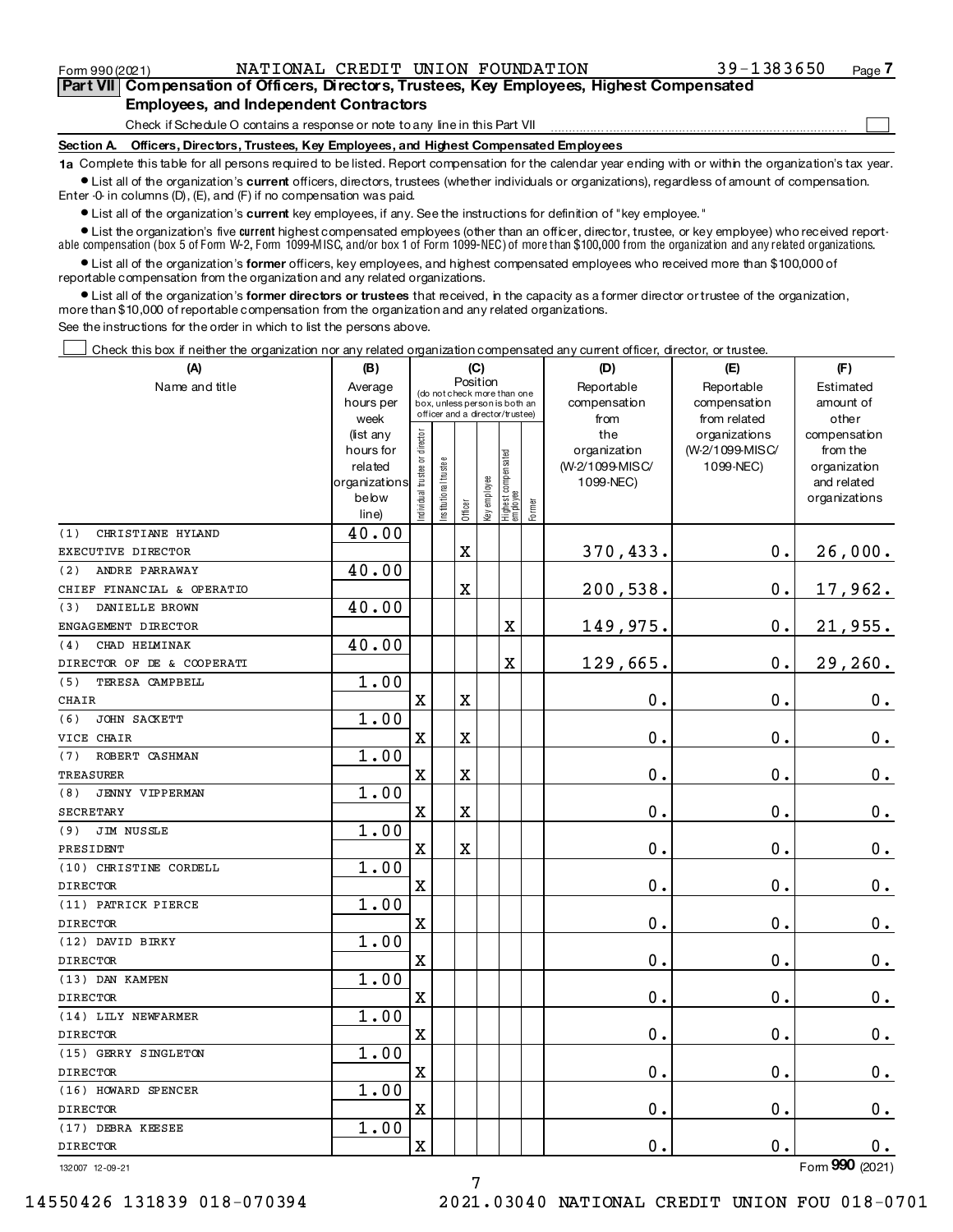| Form 990 (2021) |
|-----------------|
|-----------------|

Form 990(2021) NATIONAL CREDIT UNION FOUNDATION 39-1383650 Page

39-1383650 Page 8

| <b>Part VII</b> | Section A. Officers, Directors, Trustees, Key Employees, and Highest Compensated Employees (continued)                               |                    |                                         |                       |         |               |                                                                  |        |                                |                                  |    |                     |                          |       |
|-----------------|--------------------------------------------------------------------------------------------------------------------------------------|--------------------|-----------------------------------------|-----------------------|---------|---------------|------------------------------------------------------------------|--------|--------------------------------|----------------------------------|----|---------------------|--------------------------|-------|
|                 | (A)                                                                                                                                  | (B)<br>(C)         |                                         |                       |         |               |                                                                  | (D)    | (E)                            |                                  |    | (F)                 |                          |       |
|                 | Name and title                                                                                                                       | Average            | Position<br>(do not check more than one |                       |         |               |                                                                  |        | Reportable                     | Reportable                       |    |                     | Estimated                |       |
|                 |                                                                                                                                      | hours per          |                                         |                       |         |               | box, unless person is both an<br>officer and a director/trustee) |        | compensation                   | compensation                     |    |                     | amount of                |       |
|                 |                                                                                                                                      | week<br>(list any  |                                         |                       |         |               |                                                                  |        | from                           | from related                     |    |                     | other                    |       |
|                 |                                                                                                                                      | hours for          |                                         |                       |         |               |                                                                  |        | the<br>organization            | organizations<br>(W-2/1099-MISC/ |    |                     | compensation<br>from the |       |
|                 |                                                                                                                                      | related            |                                         |                       |         |               |                                                                  |        | (W-2/1099-MISC/                | 1099-NEC)                        |    |                     | organization             |       |
|                 |                                                                                                                                      | organizations      |                                         |                       |         |               |                                                                  |        | 1099-NEC)                      |                                  |    |                     | and related              |       |
|                 |                                                                                                                                      | below              | Individual trustee or director          | Institutional trustee |         | Key employ ee | Highest compensated<br> employee                                 |        |                                |                                  |    |                     | organizations            |       |
|                 |                                                                                                                                      | line)              |                                         |                       | Officer |               |                                                                  | Former |                                |                                  |    |                     |                          |       |
|                 | (18) BRETT THOMPSON                                                                                                                  | $\overline{1}$ .00 |                                         |                       |         |               |                                                                  |        |                                |                                  |    |                     |                          |       |
| <b>DIRECTOR</b> |                                                                                                                                      |                    | $\mathbf X$                             |                       |         |               |                                                                  |        | 0.                             |                                  | 0. |                     |                          | $0$ . |
|                 | (19) TENA LOZANO                                                                                                                     | 1.00               |                                         |                       |         |               |                                                                  |        |                                |                                  |    |                     |                          |       |
| <b>DIRECTOR</b> |                                                                                                                                      |                    | X                                       |                       |         |               |                                                                  |        | $\mathbf 0$ .                  |                                  | 0. |                     |                          | 0.    |
|                 | (20) DEAN YOUNG                                                                                                                      | $\overline{1}$ .00 |                                         |                       |         |               |                                                                  |        |                                |                                  |    |                     |                          |       |
| <b>DIRECTOR</b> |                                                                                                                                      |                    | X                                       |                       |         |               |                                                                  |        | $\mathbf 0$ .                  |                                  | 0. |                     |                          | $0$ . |
|                 | (21) DAVID SNODGRASS                                                                                                                 | $\overline{1}$ .00 |                                         |                       |         |               |                                                                  |        |                                |                                  |    |                     |                          |       |
| <b>DIRECTOR</b> |                                                                                                                                      |                    | X                                       |                       |         |               |                                                                  |        | 0.                             |                                  | 0. |                     |                          | $0$ . |
|                 |                                                                                                                                      |                    |                                         |                       |         |               |                                                                  |        |                                |                                  |    |                     |                          |       |
|                 |                                                                                                                                      |                    |                                         |                       |         |               |                                                                  |        |                                |                                  |    |                     |                          |       |
|                 |                                                                                                                                      |                    |                                         |                       |         |               |                                                                  |        |                                |                                  |    |                     |                          |       |
|                 |                                                                                                                                      |                    |                                         |                       |         |               |                                                                  |        |                                |                                  |    |                     |                          |       |
|                 |                                                                                                                                      |                    |                                         |                       |         |               |                                                                  |        |                                |                                  |    |                     |                          |       |
|                 |                                                                                                                                      |                    |                                         |                       |         |               |                                                                  |        |                                |                                  |    |                     |                          |       |
|                 |                                                                                                                                      |                    |                                         |                       |         |               |                                                                  |        |                                |                                  |    |                     |                          |       |
|                 |                                                                                                                                      |                    |                                         |                       |         |               |                                                                  |        |                                |                                  |    |                     |                          |       |
|                 |                                                                                                                                      |                    |                                         |                       |         |               |                                                                  |        |                                |                                  |    |                     |                          |       |
|                 |                                                                                                                                      |                    |                                         |                       |         |               |                                                                  |        | 850,611.                       |                                  | 0. |                     | 95, 177.                 |       |
|                 |                                                                                                                                      |                    |                                         |                       |         |               |                                                                  |        | 0.                             |                                  | 0. |                     |                          | 0.    |
|                 |                                                                                                                                      |                    |                                         |                       |         |               |                                                                  |        | 850,611.                       |                                  | 0. |                     | 95, 177.                 |       |
| $\mathbf{2}$    | Total number of individuals (including but not limited to those listed above) who received more than \$100,000 of reportable         |                    |                                         |                       |         |               |                                                                  |        |                                |                                  |    |                     |                          |       |
|                 | compensation from the organization $\blacktriangleright$                                                                             |                    |                                         |                       |         |               |                                                                  |        |                                |                                  |    |                     |                          | 4     |
|                 |                                                                                                                                      |                    |                                         |                       |         |               |                                                                  |        |                                |                                  |    |                     | <b>Yes</b>               | No    |
| 3               | Did the organization list any former officer, director, trustee, key employee, or highest compensated employee on                    |                    |                                         |                       |         |               |                                                                  |        |                                |                                  |    |                     |                          |       |
|                 | line 1a? If "Yes," complete Schedule J for such individual                                                                           |                    |                                         |                       |         |               |                                                                  |        |                                |                                  |    | 3                   |                          | x     |
| 4               | For any individual listed on line 1a, is the sum of reportable compensation and other compensation from the organization             |                    |                                         |                       |         |               |                                                                  |        |                                |                                  |    |                     |                          |       |
|                 |                                                                                                                                      |                    |                                         |                       |         |               |                                                                  |        |                                |                                  |    | 4                   | х                        |       |
| 5               | Did any person listed on line 1a receive or accrue compensation from any unrelated organization or individual for services           |                    |                                         |                       |         |               |                                                                  |        |                                |                                  |    |                     |                          |       |
|                 | rendered to the organization? If "Yes." complete Schedule J for such person                                                          |                    |                                         |                       |         |               |                                                                  |        |                                |                                  |    | 5                   |                          | x     |
|                 | Section B. Independent Contractors                                                                                                   |                    |                                         |                       |         |               |                                                                  |        |                                |                                  |    |                     |                          |       |
| 1.              | Complete this table for your five highest compensated independent contractors that received more than \$100,000 of compensation from |                    |                                         |                       |         |               |                                                                  |        |                                |                                  |    |                     |                          |       |
|                 | the organization. Report compensation for the calendar year ending with or within the organization's tax year.                       |                    |                                         |                       |         |               |                                                                  |        |                                |                                  |    |                     |                          |       |
|                 | (A)<br>Name and business address                                                                                                     |                    |                                         |                       |         |               |                                                                  |        | (B)<br>Description of services |                                  |    | (C)<br>Compensation |                          |       |
|                 |                                                                                                                                      |                    |                                         | <b>NONE</b>           |         |               |                                                                  |        |                                |                                  |    |                     |                          |       |
|                 |                                                                                                                                      |                    |                                         |                       |         |               |                                                                  |        |                                |                                  |    |                     |                          |       |
|                 |                                                                                                                                      |                    |                                         |                       |         |               |                                                                  |        |                                |                                  |    |                     |                          |       |
|                 |                                                                                                                                      |                    |                                         |                       |         |               |                                                                  |        |                                |                                  |    |                     |                          |       |
|                 |                                                                                                                                      |                    |                                         |                       |         |               |                                                                  |        |                                |                                  |    |                     |                          |       |
|                 |                                                                                                                                      |                    |                                         |                       |         |               |                                                                  |        |                                |                                  |    |                     |                          |       |
|                 |                                                                                                                                      |                    |                                         |                       |         |               |                                                                  |        |                                |                                  |    |                     |                          |       |
|                 |                                                                                                                                      |                    |                                         |                       |         |               |                                                                  |        |                                |                                  |    |                     |                          |       |
|                 |                                                                                                                                      |                    |                                         |                       |         |               |                                                                  |        |                                |                                  |    |                     |                          |       |
|                 |                                                                                                                                      |                    |                                         |                       |         |               |                                                                  |        |                                |                                  |    |                     |                          |       |
| 2               | Total number of independent contractors (including but not limited to those listed above) who received more than                     |                    |                                         |                       |         |               |                                                                  |        |                                |                                  |    |                     |                          |       |
|                 | \$100,000 of compensation from the organization                                                                                      |                    |                                         |                       |         |               | 0                                                                |        |                                |                                  |    |                     |                          |       |

Form **990** (2021)

13200812-09-21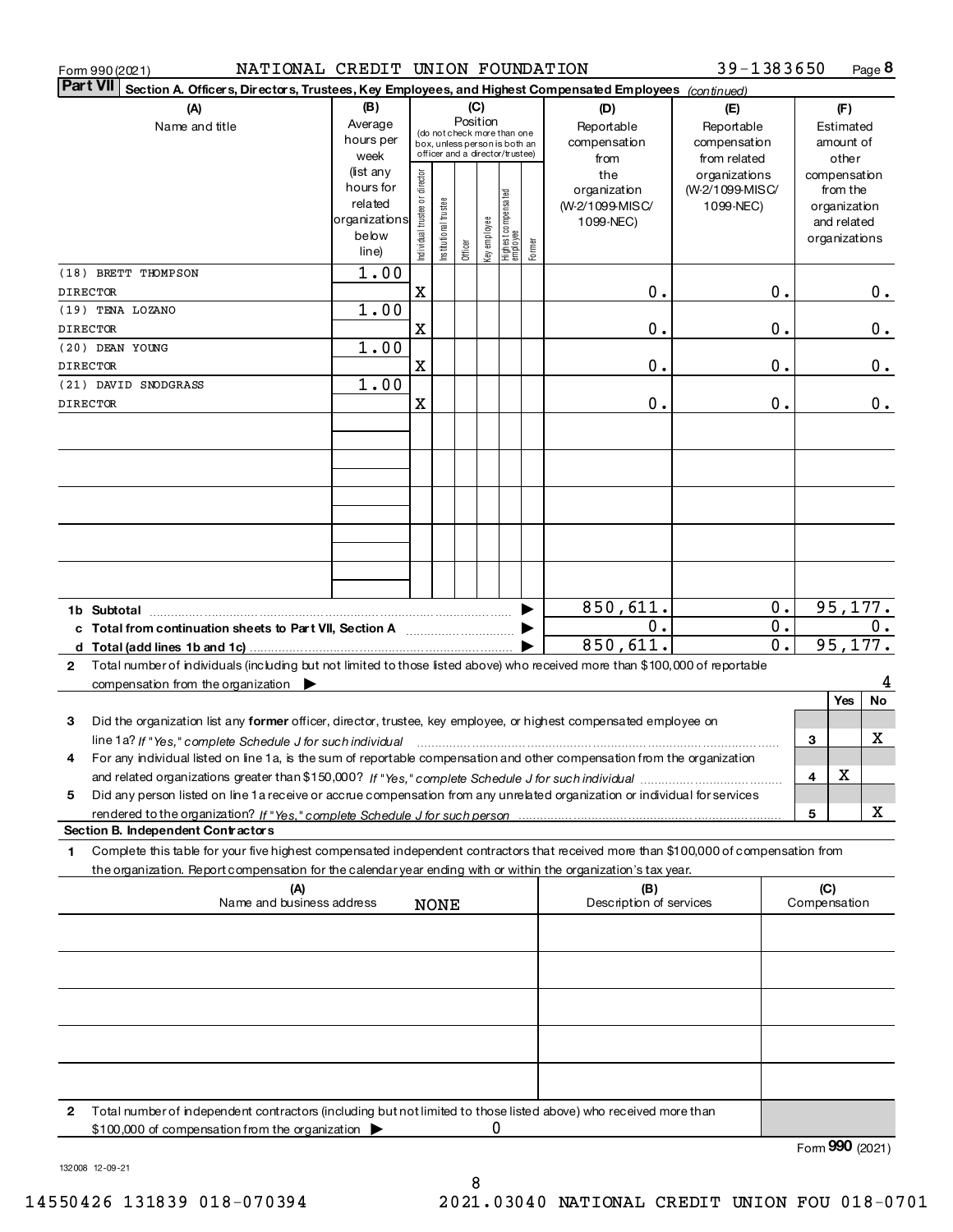|                                                           |    |    | NATIONAL CREDIT UNION FOUNDATION<br>Form 990 (2021)                              |                      |                      |                                              | 39-1383650<br>Page 9                            |                                                                 |  |
|-----------------------------------------------------------|----|----|----------------------------------------------------------------------------------|----------------------|----------------------|----------------------------------------------|-------------------------------------------------|-----------------------------------------------------------------|--|
| <b>Part VIII</b>                                          |    |    | <b>Statement of Revenue</b>                                                      |                      |                      |                                              |                                                 |                                                                 |  |
|                                                           |    |    | Check if Schedule O contains a response or note to any line in this Part VIII    |                      |                      |                                              |                                                 |                                                                 |  |
|                                                           |    |    |                                                                                  |                      | (A)<br>Total revenue | (B)<br>Related or exempt<br>function revenue | $\overline{C}$<br>Unrelated<br>business revenue | (D)<br>Revenue excluded<br>from tax under<br>sections 512 - 514 |  |
|                                                           |    |    | 1a<br>1 a Federated campaigns                                                    |                      |                      |                                              |                                                 |                                                                 |  |
| Contributions, Gifts, Grants<br>and Other Similar Amounts |    |    | b Membership dues<br>1 <sub>b</sub>                                              |                      |                      |                                              |                                                 |                                                                 |  |
|                                                           |    |    | 1 <sub>c</sub><br>c Fundraising events                                           | 343,400.             |                      |                                              |                                                 |                                                                 |  |
|                                                           |    |    | d Related organizations<br>1 <sub>d</sub>                                        |                      |                      |                                              |                                                 |                                                                 |  |
|                                                           |    |    | e Government grants (contributions)<br>1e                                        |                      |                      |                                              |                                                 |                                                                 |  |
|                                                           |    |    | f All other contributions, gifts, grants, and                                    |                      |                      |                                              |                                                 |                                                                 |  |
|                                                           |    |    | similar amounts not included above<br>1f                                         | 3,528,508.           |                      |                                              |                                                 |                                                                 |  |
|                                                           |    |    | $1g$ $\frac{1}{3}$<br>g Noncash contributions included in lines 1a-1f            |                      |                      |                                              |                                                 |                                                                 |  |
|                                                           |    |    |                                                                                  |                      | 3,871,908.           |                                              |                                                 |                                                                 |  |
|                                                           |    |    |                                                                                  | <b>Business Code</b> |                      |                                              |                                                 |                                                                 |  |
|                                                           |    | 2a | PROGRAM FEES                                                                     | 900099               | 345,663.             | 345,663.                                     |                                                 |                                                                 |  |
|                                                           |    | b  | the control of the control of the control of the control of the control of       |                      |                      |                                              |                                                 |                                                                 |  |
|                                                           |    | c  | <u> 1989 - Johann Barbara, martxa alemaniar a</u>                                |                      |                      |                                              |                                                 |                                                                 |  |
|                                                           |    | d  |                                                                                  |                      |                      |                                              |                                                 |                                                                 |  |
| Program Service                                           |    |    | All other program service revenue                                                |                      |                      |                                              |                                                 |                                                                 |  |
|                                                           |    |    |                                                                                  |                      | 345,663.             |                                              |                                                 |                                                                 |  |
|                                                           | 3  |    | Investment income (including dividends, interest, and                            |                      |                      |                                              |                                                 |                                                                 |  |
|                                                           |    |    |                                                                                  | ▶                    | 299,623.             |                                              |                                                 | 299,623.                                                        |  |
|                                                           | 4  |    | Income from investment of tax-exempt bond proceeds                               |                      |                      |                                              |                                                 |                                                                 |  |
|                                                           | 5  |    |                                                                                  |                      |                      |                                              |                                                 |                                                                 |  |
|                                                           |    |    | (i) Real                                                                         | (ii) Personal        |                      |                                              |                                                 |                                                                 |  |
|                                                           |    |    | 6 a Gross rents<br>l 6a<br>.                                                     |                      |                      |                                              |                                                 |                                                                 |  |
|                                                           |    |    | <b>b</b> Less: rental expenses $\ldots$<br>6b                                    |                      |                      |                                              |                                                 |                                                                 |  |
|                                                           |    |    | c Rental income or (loss)<br>6с                                                  |                      |                      |                                              |                                                 |                                                                 |  |
|                                                           |    |    | d Net rental income or (loss)                                                    |                      |                      |                                              |                                                 |                                                                 |  |
|                                                           |    |    | (i) Securities<br>7 a Gross amount from sales of                                 | $(ii)$ Other         |                      |                                              |                                                 |                                                                 |  |
|                                                           |    |    | 5,309,613.<br>assets other than inventory<br>7a                                  |                      |                      |                                              |                                                 |                                                                 |  |
|                                                           |    |    | <b>b</b> Less: cost or other basis                                               |                      |                      |                                              |                                                 |                                                                 |  |
|                                                           |    |    | 4,128,868.<br> 7b<br>and sales expenses                                          |                      |                      |                                              |                                                 |                                                                 |  |
| evenue                                                    |    |    | 1,180,745.<br> 7c <br>c Gain or (loss) $\ldots$                                  |                      | 1,180,745.           |                                              |                                                 | 1180745                                                         |  |
|                                                           |    |    | d Net gain or (loss)                                                             |                      |                      |                                              |                                                 |                                                                 |  |
| Other <sub>R</sub>                                        |    |    | 8 a Gross income from fundraising even ts (not<br>including \$<br>$343,400$ . of |                      |                      |                                              |                                                 |                                                                 |  |
|                                                           |    |    | contributions reported on line 1c). See                                          |                      |                      |                                              |                                                 |                                                                 |  |
|                                                           |    |    | 8a                                                                               | 0.                   |                      |                                              |                                                 |                                                                 |  |
|                                                           |    |    | 8b<br><b>b</b> Less: direct expenses                                             | 28,701.              |                      |                                              |                                                 |                                                                 |  |
|                                                           |    |    | c Net income or (loss) from fundraising events                                   | ▶                    | $-28,701.$           |                                              |                                                 | $-28,701.$                                                      |  |
|                                                           |    |    | 9 a Gross income from gaming activities. See                                     |                      |                      |                                              |                                                 |                                                                 |  |
|                                                           |    |    | 9a                                                                               |                      |                      |                                              |                                                 |                                                                 |  |
|                                                           |    |    | 9b<br>b Less: directexpenses                                                     |                      |                      |                                              |                                                 |                                                                 |  |
|                                                           |    |    | c Net income or (loss) from gaming activities                                    |                      |                      |                                              |                                                 |                                                                 |  |
|                                                           |    |    | 10 a Gross sales of inventory, less returns                                      |                      |                      |                                              |                                                 |                                                                 |  |
|                                                           |    |    | 10a                                                                              |                      |                      |                                              |                                                 |                                                                 |  |
|                                                           |    |    | 10b<br>b Less: cost of goods sold                                                |                      |                      |                                              |                                                 |                                                                 |  |
|                                                           |    |    | <b>c</b> Net income or (loss) from sales of inventory                            | <b>Business Code</b> |                      |                                              |                                                 |                                                                 |  |
|                                                           |    |    | 11 a LIQUIDATION PAYMENT                                                         | 900099               | 137, 437.            |                                              |                                                 | 137, 437.                                                       |  |
|                                                           |    |    | <b>b</b> MISCELLANEOUS INCOME                                                    | 900099               | 15,272.              |                                              |                                                 | 15,272.                                                         |  |
| Miscellaneous<br>Revenue                                  |    | с  |                                                                                  |                      |                      |                                              |                                                 |                                                                 |  |
|                                                           |    |    |                                                                                  |                      |                      |                                              |                                                 |                                                                 |  |
|                                                           |    |    |                                                                                  | ▶                    | 152,709.             |                                              |                                                 |                                                                 |  |
|                                                           | 12 |    |                                                                                  |                      | 5,821,947.           | 345,663.                                     | 0.                                              | 1604376.                                                        |  |
| 132009 12-09-21                                           |    |    |                                                                                  |                      |                      |                                              |                                                 | Form 990 (2021)                                                 |  |

# 14550426 131839 018-070394

 $\overline{9}$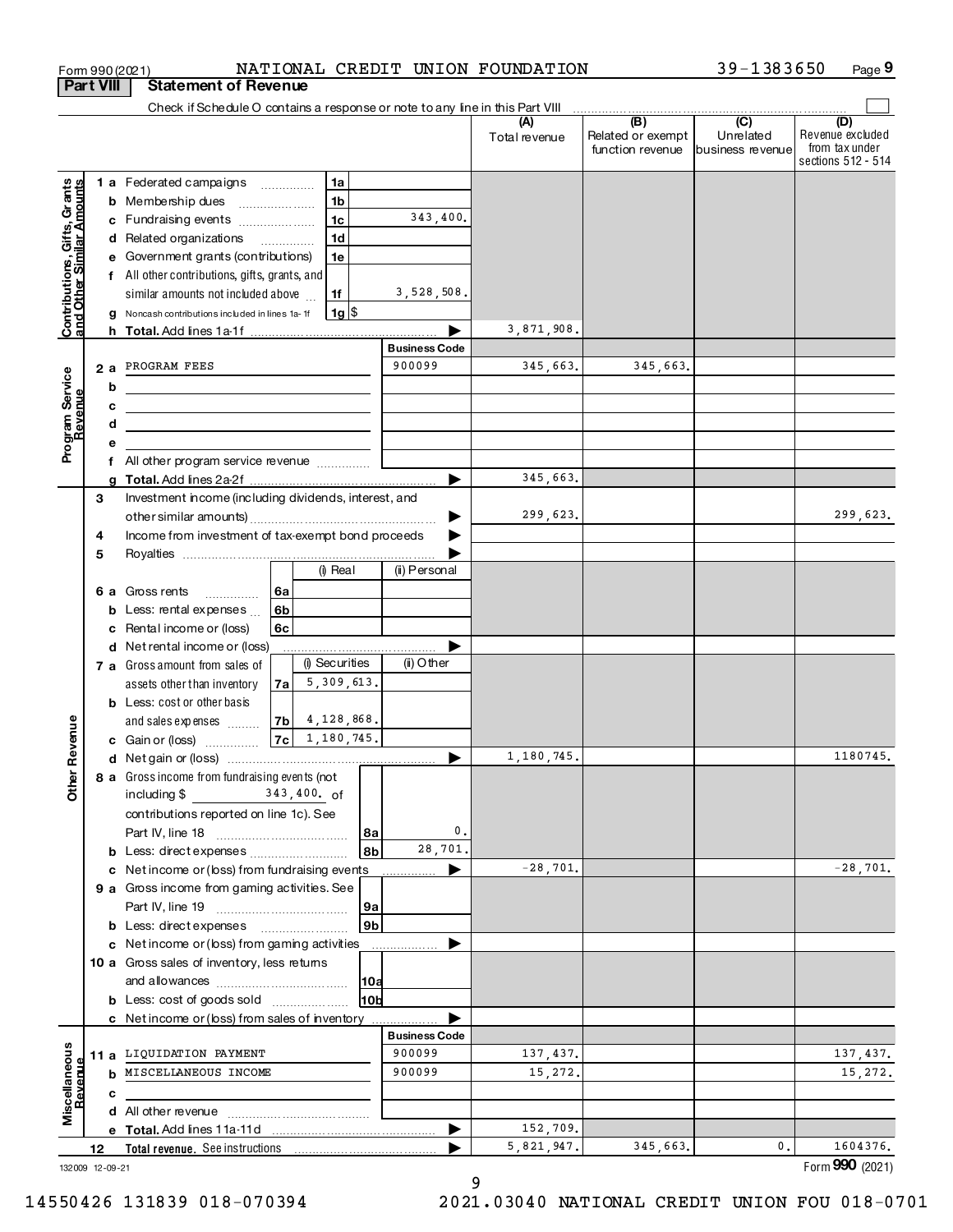NATIONAL CREDIT UNION FOUNDATION **Part IX Statement of Functional Expenses** 

Section 501(c)(3) and 501(c)(4) organizations must complete all columns. All other organizations must complete column (A).

 $\overline{\mathbb{L}}$ 

|                  | Check if Schedule O contains a response or note to any line in this Part IX [11] Check if Schedule O contains a response or note to any line in this Part IX |                       |                                    |                                                      |                                |  |  |  |  |  |  |  |
|------------------|--------------------------------------------------------------------------------------------------------------------------------------------------------------|-----------------------|------------------------------------|------------------------------------------------------|--------------------------------|--|--|--|--|--|--|--|
|                  | Do not include amounts reported on lines 6b,<br>7b, 8b, 9b, and 10b of Part VIII.                                                                            | (A)<br>Total expenses | (B)<br>Program service<br>expenses | $\overline{C}$<br>Management and<br>general expenses | (D)<br>Fundraising<br>expenses |  |  |  |  |  |  |  |
| 1.               | Grants and other assistance to domestic organizations                                                                                                        |                       |                                    |                                                      |                                |  |  |  |  |  |  |  |
|                  | and domestic governments. See Part IV, line 21                                                                                                               | 924,786.              | 924,786.                           |                                                      |                                |  |  |  |  |  |  |  |
| $\mathbf{2}$     | Grants and other assistance to domestic                                                                                                                      |                       |                                    |                                                      |                                |  |  |  |  |  |  |  |
|                  | individuals. See Part IV, line 22                                                                                                                            | 32,900.               | 32,900.                            |                                                      |                                |  |  |  |  |  |  |  |
| 3                | Grants and other assistance to foreign                                                                                                                       |                       |                                    |                                                      |                                |  |  |  |  |  |  |  |
|                  | organizations, foreign govemments, and foreign                                                                                                               |                       |                                    |                                                      |                                |  |  |  |  |  |  |  |
|                  | individuals. See Part IV, lines 15 and 16                                                                                                                    |                       |                                    |                                                      |                                |  |  |  |  |  |  |  |
| 4                | Benefits paid to or for members                                                                                                                              |                       |                                    |                                                      |                                |  |  |  |  |  |  |  |
| 5                | Compensation of current officers, directors,                                                                                                                 |                       |                                    |                                                      |                                |  |  |  |  |  |  |  |
|                  | trustees, and key employees                                                                                                                                  | 614,934.              | 309,944.                           | 222,701.                                             | 82,289.                        |  |  |  |  |  |  |  |
| 6                | Compensation not included above to disqualified                                                                                                              |                       |                                    |                                                      |                                |  |  |  |  |  |  |  |
|                  | persons (as defined under section 4958(f)(1)) and                                                                                                            |                       |                                    |                                                      |                                |  |  |  |  |  |  |  |
|                  | persons described in section 4958(c)(3)(B)                                                                                                                   |                       |                                    |                                                      |                                |  |  |  |  |  |  |  |
| 7                |                                                                                                                                                              | 848,668.              | 427,753.                           | 307, 349.                                            | 113,566.                       |  |  |  |  |  |  |  |
| 8                | Pension plan accruals and contributions (include                                                                                                             |                       |                                    |                                                      |                                |  |  |  |  |  |  |  |
|                  | section 401(k) and 403(b) employer contributions)                                                                                                            | 24,300.               | 12,858.                            | 8,027.                                               | $\frac{3,415}{24,906}$         |  |  |  |  |  |  |  |
| 9                | Other employee benefits                                                                                                                                      | 175,540.              | 94, 193.                           | 56,441.                                              |                                |  |  |  |  |  |  |  |
| 10               |                                                                                                                                                              | 124,956.              | 66, 175.                           | 41, 235.                                             | 17,546.                        |  |  |  |  |  |  |  |
| 11               | Fees for services (nonemployees):                                                                                                                            |                       |                                    |                                                      |                                |  |  |  |  |  |  |  |
|                  |                                                                                                                                                              |                       |                                    |                                                      |                                |  |  |  |  |  |  |  |
| b                |                                                                                                                                                              | 71,664.               |                                    | 71,664.                                              |                                |  |  |  |  |  |  |  |
|                  |                                                                                                                                                              | 64,944.               |                                    | 64,944.                                              |                                |  |  |  |  |  |  |  |
|                  |                                                                                                                                                              |                       |                                    |                                                      |                                |  |  |  |  |  |  |  |
|                  | e Professional fundraising services. See Part IV, line 17                                                                                                    | 15,673.               |                                    | 13,383.                                              |                                |  |  |  |  |  |  |  |
| f                | Investment management fees                                                                                                                                   |                       |                                    |                                                      | 2,290.                         |  |  |  |  |  |  |  |
|                  | g Other. (If line 11g amount exceeds 10% of line 25,                                                                                                         | 243,923.              | 158,229.                           | 72,777.                                              |                                |  |  |  |  |  |  |  |
|                  | column (A), amount, list line 11g expenses on Sch 0.)                                                                                                        | 26, 554.              |                                    | 26,032.                                              | <u> 12,917.</u><br>522.        |  |  |  |  |  |  |  |
| 12 <sup>12</sup> |                                                                                                                                                              | 14,481.               | 4,586.                             | 9,742.                                               | 153.                           |  |  |  |  |  |  |  |
| 13<br>14         |                                                                                                                                                              | 73,995.               | $\overline{2}$ , 835.              | 71, 160.                                             |                                |  |  |  |  |  |  |  |
| 15               |                                                                                                                                                              |                       |                                    |                                                      |                                |  |  |  |  |  |  |  |
| 16               |                                                                                                                                                              | 70,539.               | 40,820.                            | 21,940.                                              | 7,779.                         |  |  |  |  |  |  |  |
| 17               | Travel                                                                                                                                                       | 39,423.               | 7,136.                             | 28,567.                                              | 3,720.                         |  |  |  |  |  |  |  |
| 18               | Payments of travel or entertainment expenses                                                                                                                 |                       |                                    |                                                      |                                |  |  |  |  |  |  |  |
|                  | for any federal, state, or local public officials                                                                                                            |                       |                                    |                                                      |                                |  |  |  |  |  |  |  |
| 19               | Conferences, conventions, and meetings                                                                                                                       | 4,149.                | 4,148.                             |                                                      | $1$ .                          |  |  |  |  |  |  |  |
| 20               | Interest                                                                                                                                                     |                       |                                    |                                                      |                                |  |  |  |  |  |  |  |
| 21               |                                                                                                                                                              |                       |                                    |                                                      |                                |  |  |  |  |  |  |  |
| 22               | Depreciation, depletion, and amortization                                                                                                                    | 38,014.               | 36,667.                            | 1,347.                                               |                                |  |  |  |  |  |  |  |
| 23               | Insurance                                                                                                                                                    | 11,810.               |                                    | 11,810.                                              |                                |  |  |  |  |  |  |  |
| 24               | Other expenses. I temize expenses not covered<br>above. (List miscellaneous expenses on line 24e. If                                                         |                       |                                    |                                                      |                                |  |  |  |  |  |  |  |
|                  | line 24e amount exceeds 10% of line 25, column (A),<br>amount, list line 24e expenses on Schedule O.)                                                        |                       |                                    |                                                      |                                |  |  |  |  |  |  |  |
| a                | PROGRAM & MATERIALS                                                                                                                                          | 26,822.               | 26,750.                            |                                                      | 72.                            |  |  |  |  |  |  |  |
| b                | MISCELLANEOUS                                                                                                                                                | 5,557.                |                                    | 1,497.                                               | 4,060.                         |  |  |  |  |  |  |  |
| c                | DUES & SUBSCRIPTIONS                                                                                                                                         | 5,375.                | 1,195.                             | 4,055.                                               | 125.                           |  |  |  |  |  |  |  |
| d                |                                                                                                                                                              |                       |                                    |                                                      |                                |  |  |  |  |  |  |  |
|                  | e All other expenses                                                                                                                                         |                       |                                    |                                                      |                                |  |  |  |  |  |  |  |
| 25               | Total functional expenses. Add lines 1 through 24e                                                                                                           | 3,459,007.            | 2,150,975.                         | 1,034,671.                                           | 273, 361.                      |  |  |  |  |  |  |  |
| 26               | Joint costs. Complete this line only if the organization                                                                                                     |                       |                                    |                                                      |                                |  |  |  |  |  |  |  |
|                  | reported in column (B) joint costs from a combined                                                                                                           |                       |                                    |                                                      |                                |  |  |  |  |  |  |  |
|                  | educational campaign and fundraising solicitation.                                                                                                           |                       |                                    |                                                      |                                |  |  |  |  |  |  |  |
|                  | Check here $\blacktriangleright$<br>if following SOP 98-2 (ASC 958-720)                                                                                      |                       |                                    |                                                      |                                |  |  |  |  |  |  |  |

132010 12-09-21

 $10$ 2021.03040 NATIONAL CREDIT UNION FOU 018-0701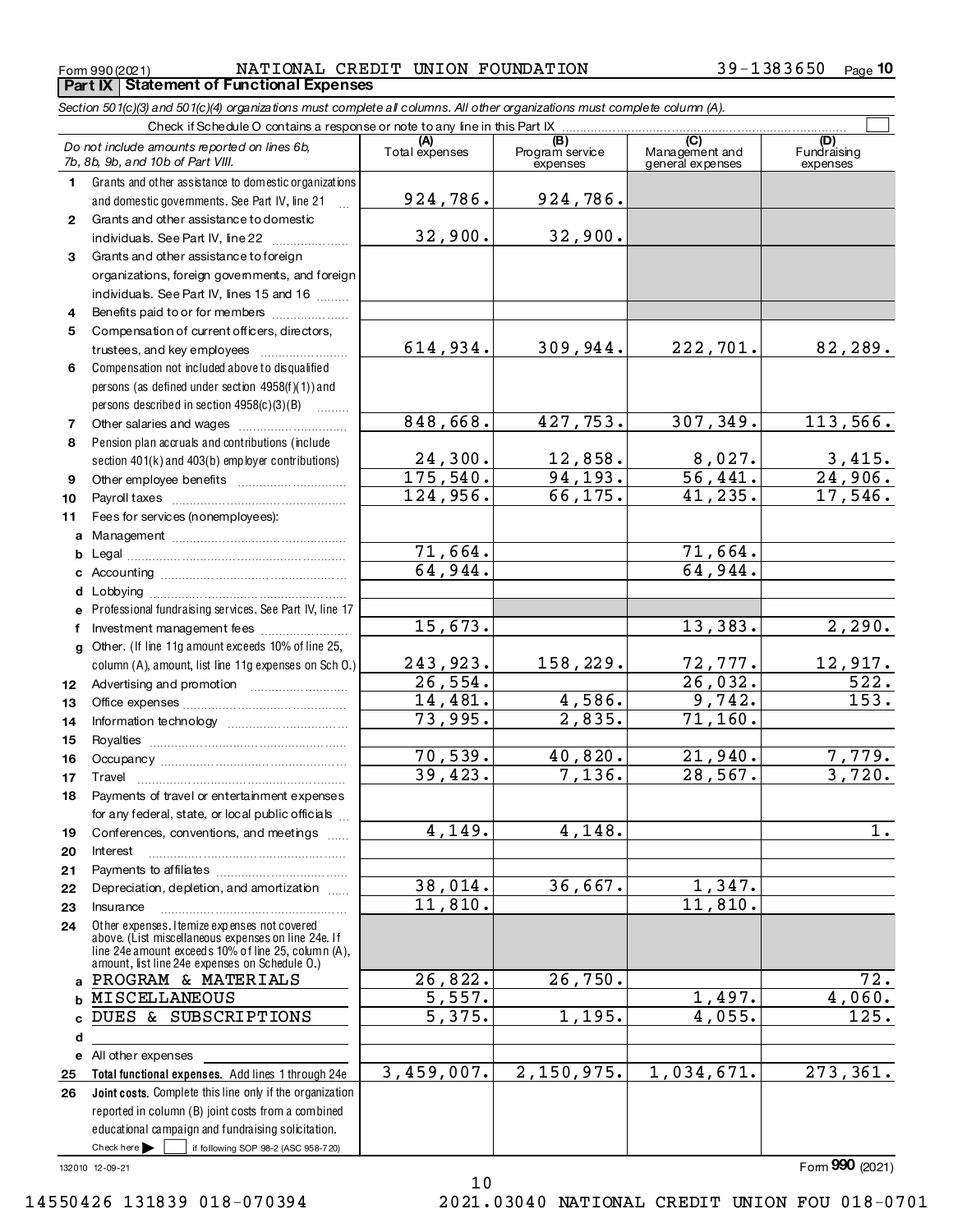14550426 131839 018-070394

|  |  |  | NATIONAL CREDIT UNION FOUNDATION |
|--|--|--|----------------------------------|
|--|--|--|----------------------------------|

39-1383650 Page 11

|                             |    |                                                                                       |                                                                           |                     | (A)<br>Beginning of year |                 | (B)<br>End of year          |  |  |  |  |
|-----------------------------|----|---------------------------------------------------------------------------------------|---------------------------------------------------------------------------|---------------------|--------------------------|-----------------|-----------------------------|--|--|--|--|
|                             | 1. |                                                                                       |                                                                           |                     | 722.                     | $\mathbf{1}$    | 258,229.                    |  |  |  |  |
|                             | 2  |                                                                                       |                                                                           |                     | 4,851,521.               | $\mathbf{2}$    | 5,495,216.                  |  |  |  |  |
|                             | 3  |                                                                                       |                                                                           |                     | 107,154.                 | 3               | 557,300.                    |  |  |  |  |
|                             | 4  |                                                                                       |                                                                           |                     | $\overline{256}$ , 527.  | 4               | 82,948.                     |  |  |  |  |
|                             | 5  |                                                                                       | Loans and other receivables from any current or former officer, director, |                     |                          |                 |                             |  |  |  |  |
|                             |    | trustee, key employee, creator or founder, substantial contributor, or 35%            |                                                                           |                     |                          |                 |                             |  |  |  |  |
|                             |    | controlled entity or family member of any of these persons                            |                                                                           | 5                   |                          |                 |                             |  |  |  |  |
|                             | 6  | Loans and other receivables from other disqualified persons (as defined               |                                                                           |                     |                          |                 |                             |  |  |  |  |
|                             |    | under section 4958(f)(1)), and persons described in section 4958(c)(3)(B)             |                                                                           | $\ldots$            |                          | 6               |                             |  |  |  |  |
|                             | 7  |                                                                                       |                                                                           | $\overline{ }$      |                          |                 |                             |  |  |  |  |
| Assets                      | 8  |                                                                                       |                                                                           |                     |                          | 8               |                             |  |  |  |  |
|                             | 9  | Prepaid expenses and deferred charges                                                 |                                                                           |                     | 131,261.                 | 9               | 112,449.                    |  |  |  |  |
|                             |    | 10a Land, buildings, and equipment cost or other                                      |                                                                           |                     |                          |                 |                             |  |  |  |  |
|                             |    | basis. Complete Part VI of Schedule D  10a                                            |                                                                           | 160, 281.           |                          |                 |                             |  |  |  |  |
|                             | b  |                                                                                       |                                                                           | $\frac{83,684}{.}$  | 114,611.                 | 10 <sub>c</sub> | $76,597$ .                  |  |  |  |  |
|                             | 11 |                                                                                       |                                                                           |                     | 4,663,868.               | 11              | 5,075,500.                  |  |  |  |  |
|                             | 12 |                                                                                       |                                                                           |                     |                          | 12              |                             |  |  |  |  |
|                             | 13 |                                                                                       |                                                                           |                     | 13                       |                 |                             |  |  |  |  |
|                             | 14 |                                                                                       |                                                                           |                     | 14                       |                 |                             |  |  |  |  |
|                             | 15 |                                                                                       |                                                                           |                     |                          | 15              |                             |  |  |  |  |
|                             | 16 |                                                                                       |                                                                           |                     | 10, 125, 664.            | 16              | 11,658,239.                 |  |  |  |  |
|                             | 17 |                                                                                       |                                                                           |                     | 466,759.                 | 17              | 482,697.                    |  |  |  |  |
|                             | 18 |                                                                                       |                                                                           |                     | 22,893.                  | 18              | 8,594.                      |  |  |  |  |
|                             | 19 |                                                                                       | 162,700.                                                                  | 19                  | 345,750.                 |                 |                             |  |  |  |  |
|                             | 20 |                                                                                       |                                                                           | 20                  |                          |                 |                             |  |  |  |  |
|                             | 21 | Escrow or custodial account liability. Complete Part IV of Schedule D                 |                                                                           |                     |                          | 21              |                             |  |  |  |  |
|                             | 22 | Loans and other payables to any current or former officer, director,                  |                                                                           |                     |                          |                 |                             |  |  |  |  |
| abilities                   |    | trustee, key employee, creator or founder, substantial contributor, or 35%            |                                                                           |                     |                          |                 |                             |  |  |  |  |
|                             |    | controlled entity or family member of any of these persons                            |                                                                           |                     |                          | 22              |                             |  |  |  |  |
|                             | 23 | Secured mortgages and notes payable to unrelated third parties                        |                                                                           |                     |                          | 23              |                             |  |  |  |  |
|                             | 24 |                                                                                       |                                                                           |                     |                          | 24              |                             |  |  |  |  |
|                             | 25 | Other liabilities (including federal income tax, payables to related third            |                                                                           |                     |                          |                 |                             |  |  |  |  |
|                             |    | parties, and other liabilities not included on lines 17-24). Complete Part X          |                                                                           |                     |                          |                 |                             |  |  |  |  |
|                             |    | of Schedule D                                                                         |                                                                           |                     |                          | 25              |                             |  |  |  |  |
|                             | 26 | Total liabilities, Add lines 17 through 25                                            |                                                                           |                     | 652,352.                 | 26              | 837,041.                    |  |  |  |  |
|                             |    | Organizations that follow FASB ASC 958, check here $\triangleright \lfloor X \rfloor$ |                                                                           |                     |                          |                 |                             |  |  |  |  |
|                             |    | and complete lines 27, 28, 32, and 33.                                                |                                                                           |                     |                          |                 |                             |  |  |  |  |
|                             | 27 | Net assets without donor restrictions                                                 |                                                                           |                     | 5,411,008.               | 27              | 6, 295, 485.                |  |  |  |  |
|                             | 28 |                                                                                       |                                                                           |                     | 4,062,304.               | 28              | 4,525,713.                  |  |  |  |  |
|                             |    | Organizations that do not follow FASB ASC 958, check here ▶ │                         |                                                                           |                     |                          |                 |                             |  |  |  |  |
|                             |    | and complete lines 29 through 33.                                                     |                                                                           |                     |                          |                 |                             |  |  |  |  |
|                             | 29 |                                                                                       |                                                                           | 29                  |                          |                 |                             |  |  |  |  |
|                             | 30 | Paid-in or capital surplus, or land, building, or equipment fund                      |                                                                           |                     | 30                       |                 |                             |  |  |  |  |
|                             | 31 | Retained earnings, endowment, accumulated income, or other funds                      |                                                                           | 1.1.1.1.1.1.1.1.1.1 |                          | 31              |                             |  |  |  |  |
| Net Assets or Fund Balances | 32 |                                                                                       |                                                                           |                     | 9,473,312.               | 32              | $\overline{10}$ , 821, 198. |  |  |  |  |
|                             | 33 |                                                                                       |                                                                           |                     | 10, 125, 664.            | 33              | $11,658,239$ .              |  |  |  |  |
|                             |    |                                                                                       |                                                                           |                     |                          |                 |                             |  |  |  |  |

Form 990 (2021)

Form 990 (2021)<br>**Part X** Balance Sheet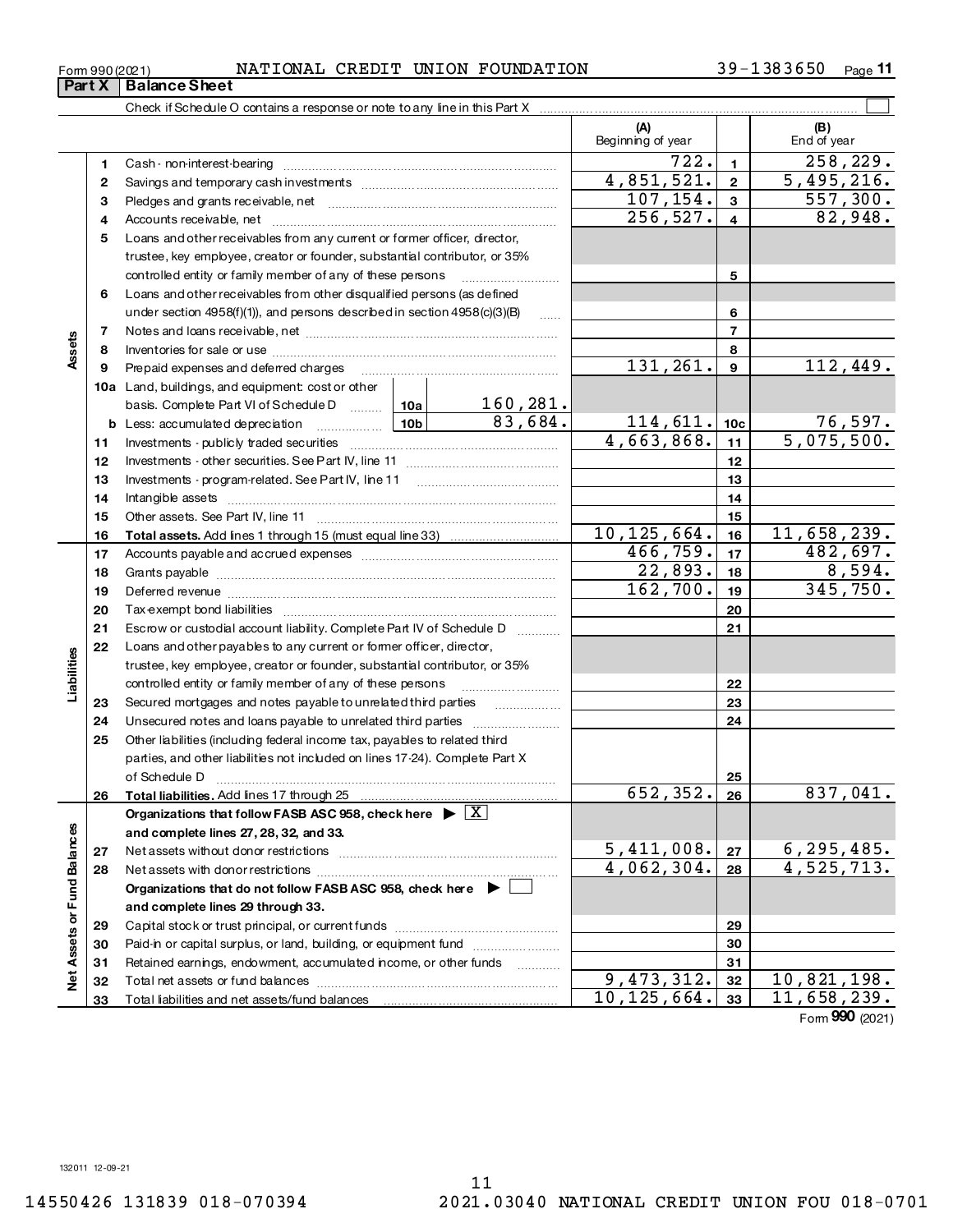|    | NATIONAL CREDIT UNION FOUNDATION<br>Form 990 (2021)                                                                             |                | 39-1383650  |                |                     | Page 12                  |  |
|----|---------------------------------------------------------------------------------------------------------------------------------|----------------|-------------|----------------|---------------------|--------------------------|--|
|    | Part XI Reconciliation of Net Assets                                                                                            |                |             |                |                     |                          |  |
|    |                                                                                                                                 |                |             |                |                     |                          |  |
|    |                                                                                                                                 |                |             |                |                     |                          |  |
| 1  | Total revenue (must equal Part VIII, column (A), line 12) manufactured contracts and contract the contract of                   | $\mathbf{1}$   |             |                |                     | 5,821,947.               |  |
| 2  |                                                                                                                                 | $\overline{2}$ |             |                |                     | 3,459,007.               |  |
| з  | Revenue less expenses. Subtract line 2 from line 1                                                                              | 3              |             |                |                     | 2,362,940.<br>9,473,312. |  |
| 4  | $\overline{\mathbf{4}}$                                                                                                         |                |             |                |                     |                          |  |
| 5  |                                                                                                                                 | 5              |             |                |                     | $-1,015,054.$            |  |
| 6  |                                                                                                                                 | 6              |             |                |                     |                          |  |
| 7  | Investment expenses www.communication.com/www.communication.com/www.communication.com/www.com                                   | $\overline{7}$ |             |                |                     |                          |  |
| 8  | Prior period adjustments                                                                                                        | 8              |             |                |                     |                          |  |
| 9  | Other changes in net assets or fund balances (explain on Schedule O)                                                            | 9              |             |                |                     | $\overline{0}$ .         |  |
| 10 | Net assets or fund balances at end of year. Combine lines 3 through 9 (must equal Part X, line 32,                              |                |             |                |                     |                          |  |
|    |                                                                                                                                 | 10             | 10,821,198. |                |                     |                          |  |
|    | Part XII Financial Statements and Reporting                                                                                     |                |             |                |                     |                          |  |
|    |                                                                                                                                 |                |             |                |                     |                          |  |
|    |                                                                                                                                 |                |             |                | Yes                 | No                       |  |
| 1  | $ X $ Accrual<br>Accounting method used to prepare the Form 990: <u>[</u> Cash<br>  Other                                       |                |             |                |                     |                          |  |
|    | If the organization changed its method of accounting from a prior year or checked "Other," explain on Schedule O.               |                |             |                |                     |                          |  |
|    | 2a Were the organization's financial statements compiled or reviewed by an independent accountant?                              |                |             | 2a             |                     | x                        |  |
|    | If "Yes," check a box below to indicate whether the financial statements for the year were compiled or reviewed on a            |                |             |                |                     |                          |  |
|    | separate basis, consolidated basis, or both:                                                                                    |                |             |                |                     |                          |  |
|    | Separate basis<br><b>Consolidated basis</b><br>Both consolidated and separate basis                                             |                |             |                |                     |                          |  |
|    | b Were the organization's financial statements audited by an independent accountant?                                            |                |             | 2 <sub>b</sub> | x                   |                          |  |
|    | If "Yes," check a box below to indicate whether the financial statements for the year were audited on a separate basis,         |                |             |                |                     |                          |  |
|    | consolidated basis, or both:                                                                                                    |                |             |                |                     |                          |  |
|    | $\vert$ X $\vert$ Separate basis<br>Consolidated basis<br>Both consolidated and separate basis                                  |                |             |                |                     |                          |  |
|    | c If "Yes" to line 2a or 2b, does the organization have a committee that assumes responsibility for oversight of the audit,     |                |             |                |                     |                          |  |
|    |                                                                                                                                 |                |             | 2c             | Χ                   |                          |  |
|    | If the organization changed either its oversight process or selection process during the tax year, explain on Schedule O.       |                |             |                |                     |                          |  |
|    | 3a As a result of a federal award, was the organization required to undergo an audit or audits as set forth in the Single Audit |                |             |                |                     |                          |  |
|    |                                                                                                                                 |                |             | За             |                     | x                        |  |
|    | b If "Yes," did the organization undergo the required audit or audits? If the organization did not undergo the required audit   |                |             |                |                     |                          |  |
|    |                                                                                                                                 |                |             | 3 <sub>b</sub> | $000 \text{ years}$ |                          |  |

Form **990** (2021)

132012 12-09-21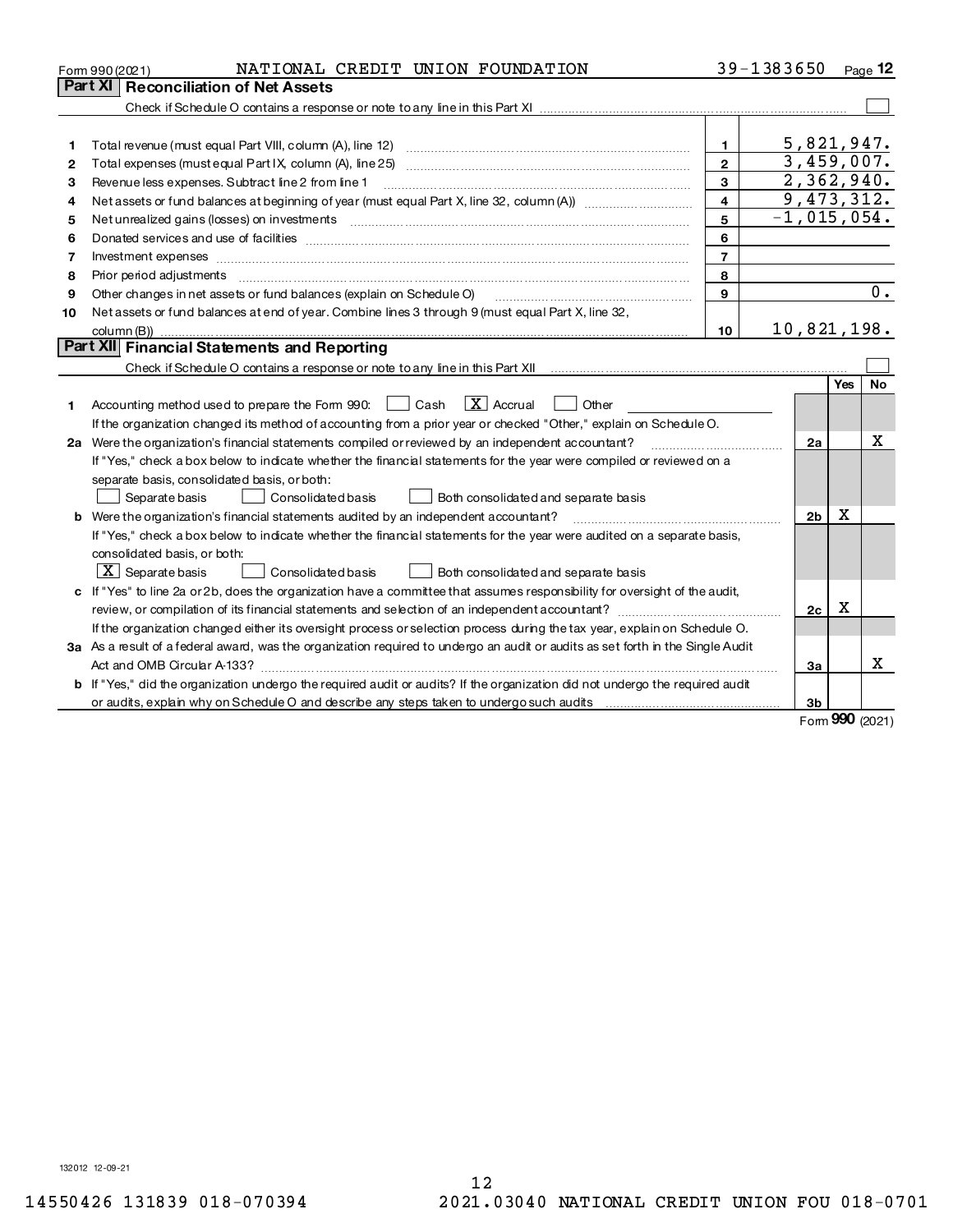|                          | <b>SCHEDULE A</b>                                                                                                                                                                                                                                                                     |  |                                                                        |                                                                                                                                                                                                                                               |                             |                                 |                            |  | OMB No. 1545-0047                     |  |  |
|--------------------------|---------------------------------------------------------------------------------------------------------------------------------------------------------------------------------------------------------------------------------------------------------------------------------------|--|------------------------------------------------------------------------|-----------------------------------------------------------------------------------------------------------------------------------------------------------------------------------------------------------------------------------------------|-----------------------------|---------------------------------|----------------------------|--|---------------------------------------|--|--|
| (Form 990)               |                                                                                                                                                                                                                                                                                       |  |                                                                        | <b>Public Charity Status and Public Support</b>                                                                                                                                                                                               |                             |                                 |                            |  |                                       |  |  |
|                          |                                                                                                                                                                                                                                                                                       |  |                                                                        | Complete if the organization is a section 50 $1(c)(3)$ organization or a section<br>4947(a)(1) nonexempt charitable trust.                                                                                                                    |                             |                                 |                            |  |                                       |  |  |
|                          | Department of the Treasury                                                                                                                                                                                                                                                            |  |                                                                        | Attach to Form 990 or Form 990-EZ.                                                                                                                                                                                                            |                             |                                 |                            |  | Open to Public                        |  |  |
| Internal Revenue Service |                                                                                                                                                                                                                                                                                       |  |                                                                        | Go to www.irs.gov/Form990 for instructions and the latest information.                                                                                                                                                                        |                             |                                 |                            |  | <b>Inspection</b>                     |  |  |
|                          | Name of the organization                                                                                                                                                                                                                                                              |  |                                                                        |                                                                                                                                                                                                                                               |                             |                                 |                            |  | <b>Employer identification number</b> |  |  |
|                          |                                                                                                                                                                                                                                                                                       |  |                                                                        | NATIONAL CREDIT UNION FOUNDATION                                                                                                                                                                                                              |                             |                                 |                            |  | 39-1383650                            |  |  |
| Part I                   |                                                                                                                                                                                                                                                                                       |  |                                                                        | Reason for Public Charity Status. (All organizations must complete this part.) See instructions.                                                                                                                                              |                             |                                 |                            |  |                                       |  |  |
|                          |                                                                                                                                                                                                                                                                                       |  |                                                                        | The organization is not a private foundation because it is: (For lines 1 through 12, check only one box.)                                                                                                                                     |                             |                                 |                            |  |                                       |  |  |
| 1                        |                                                                                                                                                                                                                                                                                       |  |                                                                        | A church, convention of churches, or association of churches described in section 170(b)(1)(A)(i).                                                                                                                                            |                             |                                 |                            |  |                                       |  |  |
| 2                        |                                                                                                                                                                                                                                                                                       |  |                                                                        | A school described in section 170(b)(1)(A)(ii). (Attach Schedule E (Form 990).)                                                                                                                                                               |                             |                                 |                            |  |                                       |  |  |
| 3                        |                                                                                                                                                                                                                                                                                       |  |                                                                        | A hospital or a cooperative hospital service organization described in section $170(b)(1)(A)(iii)$ .                                                                                                                                          |                             |                                 |                            |  |                                       |  |  |
| 4                        |                                                                                                                                                                                                                                                                                       |  |                                                                        | A medical research organization operated in conjunction with a hospital described in section 170(b)(1)(A)(iii). Enter the hospital's name,                                                                                                    |                             |                                 |                            |  |                                       |  |  |
|                          | city, and state:                                                                                                                                                                                                                                                                      |  |                                                                        |                                                                                                                                                                                                                                               |                             |                                 |                            |  |                                       |  |  |
| 5                        |                                                                                                                                                                                                                                                                                       |  |                                                                        | An organization operated for the benefit of a college or university owned or operated by a governmental unit described in                                                                                                                     |                             |                                 |                            |  |                                       |  |  |
|                          |                                                                                                                                                                                                                                                                                       |  | section 170(b)(1)(A)(iv). (Complete Part II.)                          |                                                                                                                                                                                                                                               |                             |                                 |                            |  |                                       |  |  |
| 6                        |                                                                                                                                                                                                                                                                                       |  |                                                                        | A federal, state, or local government or governmental unit described in section $170(b)(1)(A)(v)$ .                                                                                                                                           |                             |                                 |                            |  |                                       |  |  |
| $\vert X \vert$<br>7     |                                                                                                                                                                                                                                                                                       |  |                                                                        | An organization that normally receives a substantial part of its support from a governmental unit or from the general public described in                                                                                                     |                             |                                 |                            |  |                                       |  |  |
|                          |                                                                                                                                                                                                                                                                                       |  | section 170(b)(1)(A)(vi). (Complete Part II.)                          |                                                                                                                                                                                                                                               |                             |                                 |                            |  |                                       |  |  |
| 8                        |                                                                                                                                                                                                                                                                                       |  |                                                                        | A community trust described in section 170(b)(1)(A)(vi). (Complete Part II.)                                                                                                                                                                  |                             |                                 |                            |  |                                       |  |  |
| 9                        |                                                                                                                                                                                                                                                                                       |  |                                                                        | An agricultural research organization described in section $170(b)(1)(A)(ix)$ operated in conjunction with a land grant college                                                                                                               |                             |                                 |                            |  |                                       |  |  |
|                          |                                                                                                                                                                                                                                                                                       |  |                                                                        | or university or a non-land-grant college of agriculture (see instructions). Enter the name, city, and state of the college or                                                                                                                |                             |                                 |                            |  |                                       |  |  |
|                          | university:                                                                                                                                                                                                                                                                           |  |                                                                        |                                                                                                                                                                                                                                               |                             |                                 |                            |  |                                       |  |  |
| 10                       | An organization that normally receives (1) more than 33 1/3% of its support from contributions, membership fees, and gross receipts from                                                                                                                                              |  |                                                                        |                                                                                                                                                                                                                                               |                             |                                 |                            |  |                                       |  |  |
|                          | activities related to its exempt functions, subject to certain exceptions; and (2) no more than 33 1/3% of its support from gross investment<br>income and unrelated business taxable income (less section 511 tax) from businesses acquired by the organization after June 30, 1975. |  |                                                                        |                                                                                                                                                                                                                                               |                             |                                 |                            |  |                                       |  |  |
|                          |                                                                                                                                                                                                                                                                                       |  |                                                                        |                                                                                                                                                                                                                                               |                             |                                 |                            |  |                                       |  |  |
|                          |                                                                                                                                                                                                                                                                                       |  | See section 509(a)(2). (Complete Part III.)                            |                                                                                                                                                                                                                                               |                             |                                 |                            |  |                                       |  |  |
| 11                       |                                                                                                                                                                                                                                                                                       |  |                                                                        | An organization organized and operated exclusively to test for public safety. See section 509(a)(4).                                                                                                                                          |                             |                                 |                            |  |                                       |  |  |
| 12 <sub>2</sub>          |                                                                                                                                                                                                                                                                                       |  |                                                                        | An organization organized and operated exclusively for the benefit of, to perform the functions of, or to carry out the purposes of one or                                                                                                    |                             |                                 |                            |  |                                       |  |  |
|                          |                                                                                                                                                                                                                                                                                       |  |                                                                        | more publicly supported organizations described in section 509(a)(1) or section 509(a)(2). See section 509(a)(3). Check the box on                                                                                                            |                             |                                 |                            |  |                                       |  |  |
|                          |                                                                                                                                                                                                                                                                                       |  |                                                                        | lines 12a through 12d that describes the type of supporting organization and complete lines 12e, 12f, and 12g.<br>Type I. A supporting organization operated, supervised, or controlled by its supported organization(s), typically by giving |                             |                                 |                            |  |                                       |  |  |
| а                        |                                                                                                                                                                                                                                                                                       |  |                                                                        | the supported organization(s) the power to regularly appoint or elect a majority of the directors or trustees of the supporting                                                                                                               |                             |                                 |                            |  |                                       |  |  |
|                          |                                                                                                                                                                                                                                                                                       |  | organization. You must complete Part IV, Sections A and B.             |                                                                                                                                                                                                                                               |                             |                                 |                            |  |                                       |  |  |
| b                        |                                                                                                                                                                                                                                                                                       |  |                                                                        | Type II. A supporting organization supervised or controlled in connection with its supported organization(s), by having                                                                                                                       |                             |                                 |                            |  |                                       |  |  |
|                          |                                                                                                                                                                                                                                                                                       |  |                                                                        | control or management of the supporting organization vested in the same persons that control or manage the supported                                                                                                                          |                             |                                 |                            |  |                                       |  |  |
|                          |                                                                                                                                                                                                                                                                                       |  | organization(s). You must complete Part IV, Sections A and C.          |                                                                                                                                                                                                                                               |                             |                                 |                            |  |                                       |  |  |
| с                        |                                                                                                                                                                                                                                                                                       |  |                                                                        | Type III functionally integrated. A supporting organization operated in connection with, and functionally integrated with,                                                                                                                    |                             |                                 |                            |  |                                       |  |  |
|                          |                                                                                                                                                                                                                                                                                       |  |                                                                        | its supported organization(s) (see instructions). You must complete Part IV, Sections A, D, and E.                                                                                                                                            |                             |                                 |                            |  |                                       |  |  |
| d                        |                                                                                                                                                                                                                                                                                       |  |                                                                        | Type III non-functionally integrated. A supporting organization operated in connection with its supported organization(s)                                                                                                                     |                             |                                 |                            |  |                                       |  |  |
|                          |                                                                                                                                                                                                                                                                                       |  |                                                                        | that is not functionally integrated. The organization generally must satisfy a distribution requirement and an attentiveness                                                                                                                  |                             |                                 |                            |  |                                       |  |  |
|                          |                                                                                                                                                                                                                                                                                       |  |                                                                        | requirement (see instructions). You must complete Part IV, Sections A and D, and Part V.                                                                                                                                                      |                             |                                 |                            |  |                                       |  |  |
| е                        |                                                                                                                                                                                                                                                                                       |  |                                                                        | Check this box if the organization received a written determination from the IRS that it is a Type I, Type II, Type III                                                                                                                       |                             |                                 |                            |  |                                       |  |  |
|                          |                                                                                                                                                                                                                                                                                       |  |                                                                        | functionally integrated, or Type III non-functionally integrated supporting organization.                                                                                                                                                     |                             |                                 |                            |  |                                       |  |  |
|                          | f Enter the number of supported organizations                                                                                                                                                                                                                                         |  |                                                                        |                                                                                                                                                                                                                                               |                             |                                 |                            |  |                                       |  |  |
|                          |                                                                                                                                                                                                                                                                                       |  | Provide the following information about the supported organization(s). |                                                                                                                                                                                                                                               |                             |                                 |                            |  |                                       |  |  |
|                          | (i) Name of supported                                                                                                                                                                                                                                                                 |  | (ii) EIN                                                               | (iii) Type of organization                                                                                                                                                                                                                    | in your governing document? | (iv) Is the organization listed | (v) Amount of monetary     |  | (vi) Amount of other                  |  |  |
|                          | organization                                                                                                                                                                                                                                                                          |  |                                                                        | (described on lines 1-10<br>above (see instructions))                                                                                                                                                                                         | Yes                         | <b>No</b>                       | support (see instructions) |  | support (see instructions)            |  |  |
|                          |                                                                                                                                                                                                                                                                                       |  |                                                                        |                                                                                                                                                                                                                                               |                             |                                 |                            |  |                                       |  |  |
|                          |                                                                                                                                                                                                                                                                                       |  |                                                                        |                                                                                                                                                                                                                                               |                             |                                 |                            |  |                                       |  |  |
|                          |                                                                                                                                                                                                                                                                                       |  |                                                                        |                                                                                                                                                                                                                                               |                             |                                 |                            |  |                                       |  |  |
|                          |                                                                                                                                                                                                                                                                                       |  |                                                                        |                                                                                                                                                                                                                                               |                             |                                 |                            |  |                                       |  |  |
|                          |                                                                                                                                                                                                                                                                                       |  |                                                                        |                                                                                                                                                                                                                                               |                             |                                 |                            |  |                                       |  |  |
|                          |                                                                                                                                                                                                                                                                                       |  |                                                                        |                                                                                                                                                                                                                                               |                             |                                 |                            |  |                                       |  |  |
|                          |                                                                                                                                                                                                                                                                                       |  |                                                                        |                                                                                                                                                                                                                                               |                             |                                 |                            |  |                                       |  |  |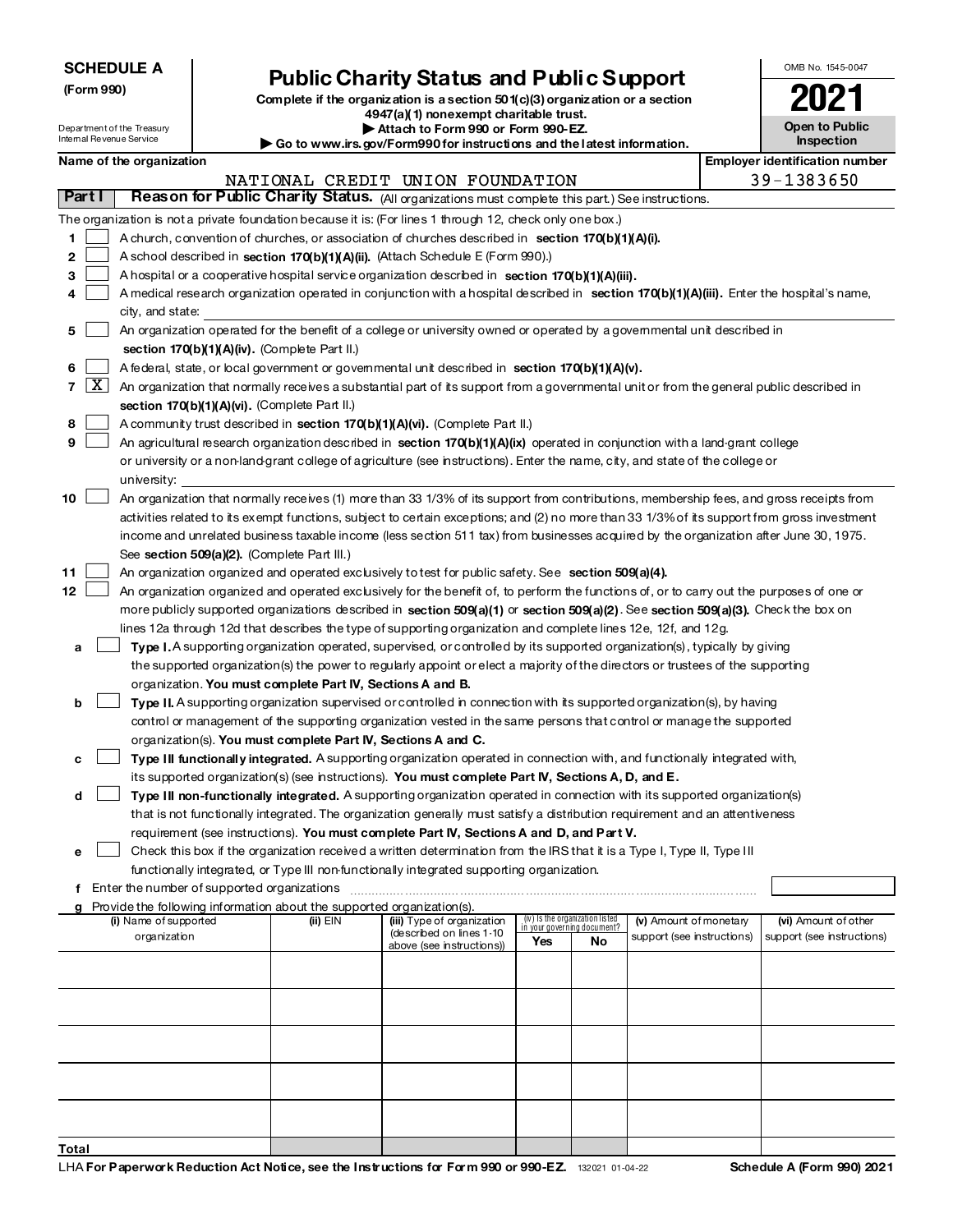# Schedule A (Form 990) 2021 NATIONAL CREDIT UNION FOUNDATION 39-1383650 Page

(Complete only if you checked the box on line 5, 7, or 8 of Part I or if the organization failed to qualify under Part III. If the organization fails to qualify under the tests listed below, please complete Part III.) Part II | Support Schedule for Organizations Described in Sections 170(b)(1)(A)(iv) and 170(b)(1)(A)(vi)

|   | <b>Section A. Public Support</b>                                                                                                                                                                                                                              |            |                      |          |          |          |                                              |
|---|---------------------------------------------------------------------------------------------------------------------------------------------------------------------------------------------------------------------------------------------------------------|------------|----------------------|----------|----------|----------|----------------------------------------------|
|   | Calendar year (or fiscal year beginning in)                                                                                                                                                                                                                   | (a) 2017   | (b) 2018             | (c) 2019 | (d) 2020 | (e) 2021 | (f) Total                                    |
|   | 1 Gifts, grants, contributions, and                                                                                                                                                                                                                           |            |                      |          |          |          |                                              |
|   | membership fees received. (Do not                                                                                                                                                                                                                             |            |                      |          |          |          |                                              |
|   | include any "unusual grants.")                                                                                                                                                                                                                                | 6225592.   | 4519932.             | 3572549. | 3874707. |          | 3871908.22064688.                            |
|   | 2 Tax revenues levied for the organ-                                                                                                                                                                                                                          |            |                      |          |          |          |                                              |
|   | ization's benefit and either paid to                                                                                                                                                                                                                          |            |                      |          |          |          |                                              |
|   | or expended on its behalf                                                                                                                                                                                                                                     |            |                      |          |          |          |                                              |
|   | 3 The value of services or facilities                                                                                                                                                                                                                         |            |                      |          |          |          |                                              |
|   | furnished by a governmental unit to                                                                                                                                                                                                                           |            |                      |          |          |          |                                              |
|   | the organization without charge                                                                                                                                                                                                                               |            |                      |          |          |          |                                              |
|   | 4 Total. Add lines 1 through 3                                                                                                                                                                                                                                | 6225592.   | 4519932.             | 3572549. | 3874707. |          | 3871908.22064688.                            |
|   | 5 The portion of total contributions                                                                                                                                                                                                                          |            |                      |          |          |          |                                              |
|   | by each person (other than a                                                                                                                                                                                                                                  |            |                      |          |          |          |                                              |
|   | governmental unit or publicly                                                                                                                                                                                                                                 |            |                      |          |          |          |                                              |
|   | supported organization) included                                                                                                                                                                                                                              |            |                      |          |          |          |                                              |
|   | on line 1 that exceeds 2% of the                                                                                                                                                                                                                              |            |                      |          |          |          |                                              |
|   | amount shown on line 11,                                                                                                                                                                                                                                      |            |                      |          |          |          |                                              |
|   | column (f)                                                                                                                                                                                                                                                    |            |                      |          |          |          | 3510994.                                     |
|   | 6 Public support. Subtract line 5 from line 4.                                                                                                                                                                                                                |            |                      |          |          |          | 18553694.                                    |
|   | <b>Section B. Total Support</b>                                                                                                                                                                                                                               |            |                      |          |          |          |                                              |
|   | Calendar year (or fiscal year beginning in)                                                                                                                                                                                                                   | (a) $2017$ | (b) 2018             | (c) 2019 | (d) 2020 | (e) 2021 | (f) Total                                    |
|   | 7 Amounts from line 4                                                                                                                                                                                                                                         | 6225592.   | 4519932.             | 3572549. | 3874707. |          | 3871908.22064688.                            |
| 8 | Gross income from interest,                                                                                                                                                                                                                                   |            |                      |          |          |          |                                              |
|   | dividends, payments received on                                                                                                                                                                                                                               |            |                      |          |          |          |                                              |
|   | securities loans, rents, royalties,                                                                                                                                                                                                                           |            |                      |          |          |          |                                              |
|   | and income from similar sources                                                                                                                                                                                                                               |            | $98, 189.$ 122, 491. | 198,588. | 184,620. | 299,623. | 903,511.                                     |
| 9 | Net income from unrelated business                                                                                                                                                                                                                            |            |                      |          |          |          |                                              |
|   | activities, whether or not the                                                                                                                                                                                                                                |            |                      |          |          |          |                                              |
|   | business is regularly carried on                                                                                                                                                                                                                              |            |                      |          |          |          |                                              |
|   | 10 Other income. Do not include gain                                                                                                                                                                                                                          |            |                      |          |          |          |                                              |
|   | or loss from the sale of capital                                                                                                                                                                                                                              |            |                      |          |          |          |                                              |
|   | assets (Explain in Part VI.)                                                                                                                                                                                                                                  | 21, 249.   | 21,560.              |          |          |          | $21, 387$ .   282,892.   152,709.   499,797. |
|   | 11 Total support. Add lines 7 through 10                                                                                                                                                                                                                      |            |                      |          |          |          | 23467996.                                    |
|   | 12 Gross receipts from related activities, etc. (see instructions)                                                                                                                                                                                            |            |                      |          |          | 12       | 3,430,665.                                   |
|   | 13 First 5 years. If the Form 990 is for the organization's first, second, third, fourth, or fifth tax year as a section 501(c)(3)                                                                                                                            |            |                      |          |          |          |                                              |
|   | organization, check this box and stop here                                                                                                                                                                                                                    |            |                      |          |          |          |                                              |
|   | Section C. Computation of Public Support Percentage                                                                                                                                                                                                           |            |                      |          |          |          |                                              |
|   |                                                                                                                                                                                                                                                               |            |                      |          |          | 14       | 79.06<br>%                                   |
|   | 15 Public support percentage from 2020 Schedule A, Part II, line 14 [11] [11] Turning and the support percentage from 2020 Schedule A, Part II, line 14 [11] [11] [11] Turning and the support of the Support of District Alle                                |            |                      |          |          | 15       | 79.48<br>%                                   |
|   | 16a 33 1/3% support test - 2021. If the organization did not check the box on line 13, and line 14 is 33 1/3% or more, check this box and                                                                                                                     |            |                      |          |          |          |                                              |
|   |                                                                                                                                                                                                                                                               |            |                      |          |          |          | $\blacktriangleright$ $\lfloor$ X            |
|   | b 33 1/3% support test - 2020. If the organization did not check a box on line 13 or 16a, and line 15 is 33 1/3% or more, check this box                                                                                                                      |            |                      |          |          |          |                                              |
|   |                                                                                                                                                                                                                                                               |            |                      |          |          |          |                                              |
|   | 17a 10%-facts-and-circumstances test - 2021. If the organization did not check a box on line 13, 16a, or 16b, and line 14 is 10% or more,                                                                                                                     |            |                      |          |          |          |                                              |
|   | and if the organization meets the facts and circumstances test, check this box and stop here. Explain in Part VI how the organization                                                                                                                         |            |                      |          |          |          |                                              |
|   | meets the facts and circumstances test. The organization qualifies as a publicly supported organization                                                                                                                                                       |            |                      |          |          |          |                                              |
|   | b 10%-facts-and-circumstances test - 2020. If the organization did not check a box on line 13, 16a, 16b, or 17a, and line 15 is 10% or                                                                                                                        |            |                      |          |          |          |                                              |
|   | more, and if the organization meets the facts-and-circumstances test, check this box and stop here. Explain in Part VI how the                                                                                                                                |            |                      |          |          |          |                                              |
|   | organization meets the facts and circumstances test. The organization qualifies as a publicly supported organization<br>18 Private foundation. If the organization did not check a box on line 13, 16a, 16b, 17a, or 17b, check this box and see instructions |            |                      |          |          |          |                                              |
|   |                                                                                                                                                                                                                                                               |            |                      |          |          |          | Schedule A (Form 990) 2021                   |
|   |                                                                                                                                                                                                                                                               |            |                      |          |          |          |                                              |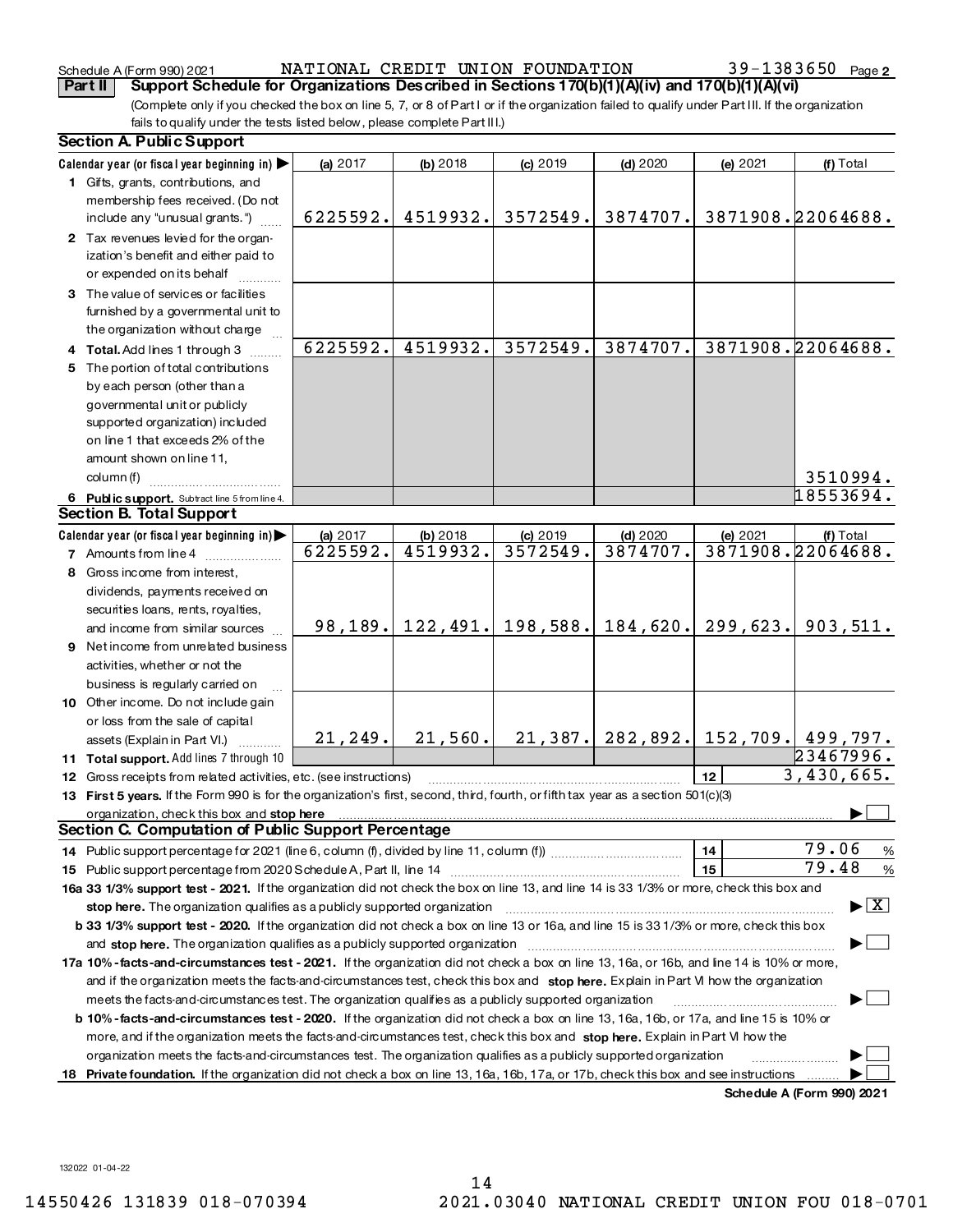$0.11.1$ 

# NATIONAL CREDIT UNION FOUNDATION Part III | Support Schedule for Organizations Described in Section 509(a)(2)

(Complete only if you checked the box on line 10 of Part I or if the organization failed to qualify under Part II. If the organization fails to qualify under the tests listed below, please complete Part II.)<br>A. Public Support

| Section A. Public Support                                                                                                                                                                                                            |            |                 |          |          |          |                            |
|--------------------------------------------------------------------------------------------------------------------------------------------------------------------------------------------------------------------------------------|------------|-----------------|----------|----------|----------|----------------------------|
| Calendar year (or fiscal year beginning in) $\blacktriangleright$                                                                                                                                                                    | (a) 2017   | <b>(b)</b> 2018 | (c) 2019 | (d) 2020 | (e) 2021 | <b>(f)</b> Total           |
| 1 Gifts, grants, contributions, and                                                                                                                                                                                                  |            |                 |          |          |          |                            |
| membership fees received. (Do not                                                                                                                                                                                                    |            |                 |          |          |          |                            |
| include any "unusual grants.")                                                                                                                                                                                                       |            |                 |          |          |          |                            |
| 2 Gross receipts from admissions,<br>merchandise sold or services per-<br>formed, or facilities furnished in<br>any activity that is related to the<br>organization's tax-exempt purpose                                             |            |                 |          |          |          |                            |
| 3 Gross receipts from activities that                                                                                                                                                                                                |            |                 |          |          |          |                            |
| are not an unrelated trade or bus-<br>iness under section 513                                                                                                                                                                        |            |                 |          |          |          |                            |
| 4 Tax revenues levied for the organ-                                                                                                                                                                                                 |            |                 |          |          |          |                            |
| ization's benefit and either paid to<br>or expended on its behalf                                                                                                                                                                    |            |                 |          |          |          |                            |
| 5 The value of services or facilities                                                                                                                                                                                                |            |                 |          |          |          |                            |
| furnished by a governmental unit to                                                                                                                                                                                                  |            |                 |          |          |          |                            |
| the organization without charge                                                                                                                                                                                                      |            |                 |          |          |          |                            |
| 6 Total. Add lines 1 through 5                                                                                                                                                                                                       |            |                 |          |          |          |                            |
| 7a Amounts included on lines 1, 2, and                                                                                                                                                                                               |            |                 |          |          |          |                            |
| 3 received from disqualified persons                                                                                                                                                                                                 |            |                 |          |          |          |                            |
| <b>b</b> Amounts included on lines 2 and 3 received<br>from other than disqualified persons that<br>exceed the greater of \$5,000 or 1% of the<br>amount on line 13 for the year                                                     |            |                 |          |          |          |                            |
| c Add lines 7a and 7b                                                                                                                                                                                                                |            |                 |          |          |          |                            |
| 8 Public support. (Subtract line 7c from line 6.)<br><b>Section B. Total Support</b>                                                                                                                                                 |            |                 |          |          |          |                            |
| Calendar year (or fiscal year beginning in)                                                                                                                                                                                          | (a) $2017$ | (b) 2018        | (c) 2019 | (d) 2020 | (e) 2021 | (f) Total                  |
| <b>9</b> Amounts from line 6                                                                                                                                                                                                         |            |                 |          |          |          |                            |
| 10a Gross income from interest,<br>dividends, payments received on<br>securities loans, rents, royalties,<br>and income from similar sources                                                                                         |            |                 |          |          |          |                            |
| <b>b</b> Unrelated business taxable income                                                                                                                                                                                           |            |                 |          |          |          |                            |
| (less section 511 taxes) from businesses<br>acquired after June 30, 1975                                                                                                                                                             |            |                 |          |          |          |                            |
| c Add lines 10a and 10b                                                                                                                                                                                                              |            |                 |          |          |          |                            |
| 11 Net income from unrelated business<br>activities not included on line 10b,<br>whether or not the business is<br>regularly carried on                                                                                              |            |                 |          |          |          |                            |
| 12 Other income. Do not include gain<br>or loss from the sale of capital<br>assets (Explain in Part VI.)                                                                                                                             |            |                 |          |          |          |                            |
| <b>13 Total support.</b> (Add lines 9, 10c, 11, and 12.)                                                                                                                                                                             |            |                 |          |          |          |                            |
| 14 First 5 years. If the Form 990 is for the organization's first, second, third, fourth, or fifth tax year as a section 501(c)(3) organization,                                                                                     |            |                 |          |          |          |                            |
| <u>check this box and stop here with communication in the control of the control of the change of the change of the change of the change of the change of the change of the change of the change of the change of the change of </u> |            |                 |          |          |          |                            |
| Section C. Computation of Public Support Percentage                                                                                                                                                                                  |            |                 |          |          |          |                            |
| 15 Public support percentage for 2021 (line 8, column (f), divided by line 13, column (f))                                                                                                                                           |            |                 |          |          | 15       | %                          |
| 16 Public support percentage from 2020 Schedule A, Part III, line 15                                                                                                                                                                 |            |                 |          |          | 16       | %                          |
| Section D. Computation of Investment Income Percentage                                                                                                                                                                               |            |                 |          |          |          |                            |
|                                                                                                                                                                                                                                      |            |                 |          |          | 17       | %                          |
|                                                                                                                                                                                                                                      |            |                 |          |          | 18       | %                          |
| 19a 33 1/3% support tests - 2021. If the organization did not check the box on line 14, and line 15 is more than 33 1/3%, and line 17 is not                                                                                         |            |                 |          |          |          |                            |
| more than 33 1/3%, check this box and stop here. The organization qualifies as a publicly supported organization                                                                                                                     |            |                 |          |          |          |                            |
| b 33 1/3% support tests - 2020. If the organization did not check a box on line 14 or line 19a, and line 16 is more than 33 1/3%, and                                                                                                |            |                 |          |          |          |                            |
| line 18 is not more than 33 1/3%, check this box and stop here. The organization qualifies as a publicly supported organization $\ldots$                                                                                             |            |                 |          |          |          |                            |
|                                                                                                                                                                                                                                      |            |                 |          |          |          |                            |
| 132023 01-04-22                                                                                                                                                                                                                      |            |                 |          |          |          | Schedule A (Form 990) 2021 |
|                                                                                                                                                                                                                                      |            | 15              |          |          |          |                            |

2021.03040 NATIONAL CREDIT UNION FOU 018-0701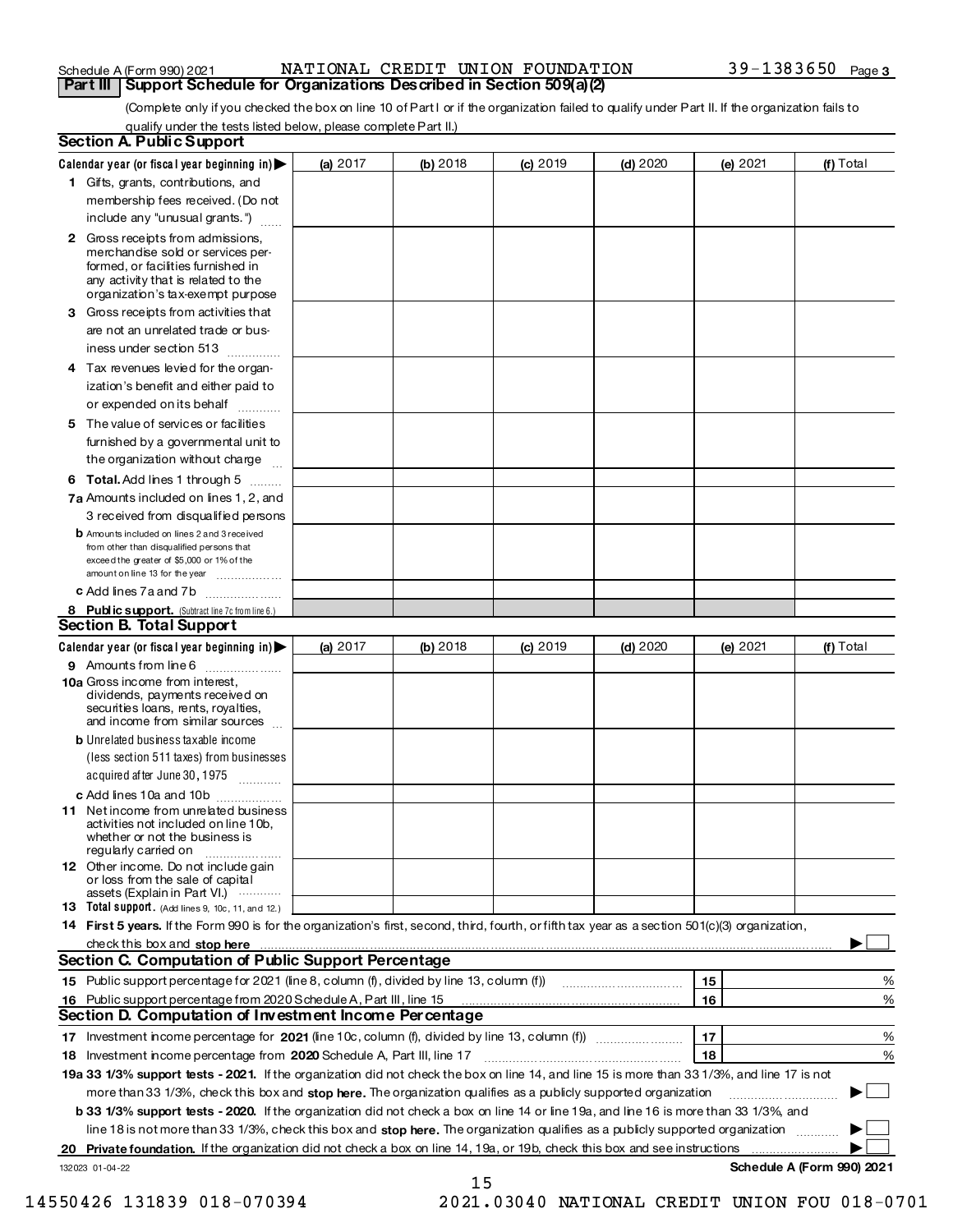# NATIONAL CREDIT UNION FOUNDATION

 $\blacksquare$ 

 $\overline{2}$ 

 $3a$ 

 $3<sub>b</sub>$ 

 $3<sub>c</sub>$ 

 $4a$ 

 $4<sub>b</sub>$ 

4c

 $5a$ 

 $5<sub>b</sub>$ 

 $5<sub>c</sub>$ 

6

 $\overline{7}$ 

 $\mathbf{a}$ 

 $9a$ 

9b

 $9<sub>c</sub>$ 

 $10a$ 

 $10<sub>b</sub>$ 

**No** 

Yes

# Part IV | Supporting Organizations

(Complete only if you checked a box in line 12 on Part I. If you checked box 12a, Part I, complete Sections A and B. If you checked box 12b, Part I, complete Sections A and C. If you checked box 12c, Part I, complete Sections A, D, and E. If you checked box 12d, Part I, complete Sections A and D, and complete Part V.)

# **Section A. All Supporting Organizations**

- 1 Are all of the organization's supported organizations listed by name in the organization's governing documents? If "No," describe in Part VI how the supported organizations are designated. If designated by class or purpose, describe the designation. If historic and continuing relationship, explain.
- 2 Did the organization have any supported organization that does not have an IRS determination of status under section 509(a)(1) or (2)? If "Yes," explain in Part VI how the organization determined that the supported organization was described in section 509(a)(1) or (2).
- 3a Did the organization have a supported organization described in section 501(c)(4), (5), or (6)? If "Yes." answer lines 3b and 3c below
- **b** Did the organization confirm that each supported organization qualified under section 501(c)(4), (5), or (6) and satisfied the public support tests under section 509(a)(2)? If "Yes," describe in Part VI when and how the organization made the determination.
- c Did the organization ensure that all support to such organizations was used exclusively for section  $170(c)(2)(B)$ purposes? If "Yes," explain in Part VI what controls the organization put in place to ensure such use.
- 4a Was any supported organization not organized in the United States ("foreign supported organization")? If "Yes," and if you checked box 12a or 12b in Part I, answer lines 4b and 4c below.
- b Did the organization have ultimate control and discretion in deciding whether to make grants to the foreign supported organization? If "Yes," describe in Part VI how the organization had such control and discretion despite being controlled or supervised by or in connection with its supported organizations.
- c Did the organization support any foreign supported organization that does not have an IRS determination under sections 501(c)(3) and 509(a)(1) or (2)? If "Yes," explain in Part VI what controls the organization used to ensure that all support to the foreign supported organization was used exclusively for section 170(c)(2)(B) pumoses
- 5a Did the organization add, substitute, or remove any supported organizations during the tax year? If "Yes." answer lines 5b and 5c below (if applicable). Also, provide detail in Part VI, including (i) the names and EIN numbers of the supported organizations added, substituted, or removed; (ii) the reasons for each such action; (ii) the authority under the organization's organizing document authorizing such action; and (iv) how the action was accomplished (such as by amendment to the organizing document).
- b Type I or Type II only. Was any added or substituted supported organization part of a class already designated in the organization's organizing document?
- c Substitutions only. Was the substitution the result of an event beyond the organization's control?
- 6 Did the organization provide support (whether in the form of grants or the provision of services or facilities) to anyone other than (i) its supported organizations, (ii) individuals that are part of the charitable class benefited by one or more of its supported organizations, or (iii) other supporting organizations that also support or benefit one or more of the filing organization's supported organizations? If "Yes," provide detail in Part VI.
- 7 Did the organization provide a grant, loan, compensation, or other similar payment to a substantial contributor (as defined in section 4958(c)(3)(C)), a family member of a substantial contributor, or a 35% controlled entity with regard to a substantial contributor? If "Yes," complete Part I of Schedule L (Form 990).
- 8 Did the organization make a loan to a disqualified person (as defined in section 4958) not described on line 7? If "Yes," complete Part I of Schedule L (Form 990).
- 9a Was the organization controlled directly or indirectly at any time during the tax year by one or more disqualified persons, as defined in section 4946 (other than foundation managers and organizations described in section 509(a)(1) or (2))? If "Yes," provide detail in Part VI.
- b Did one or more disqualified persons (as defined on line 9a) hold a controlling interest in any entity in which the supporting organization had an interest? If "Yes," provide detail in Part VI.
- c Did a disqualified person (as defined on line 9a) have an ownership interest in, or derive any personal benefit from, assets in which the supporting organization also had an interest? If "Yes." provide detail in Part VI.
- 10a Was the organization subject to the excess business holdings rules of section 4943 because of section 4943(f) (regarding certain Type II supporting organizations, and all Type III non-functionally integrated supporting organizations)? If "Yes," answer line 10b below.
	- b Did the organization have any excess business holdings in the tax year? (Use Schedule C, Form 4720, to determine whether the organization had excess business holdings.)

 $16$ 

132024 01-04-21

Schedule A (Form 990) 2021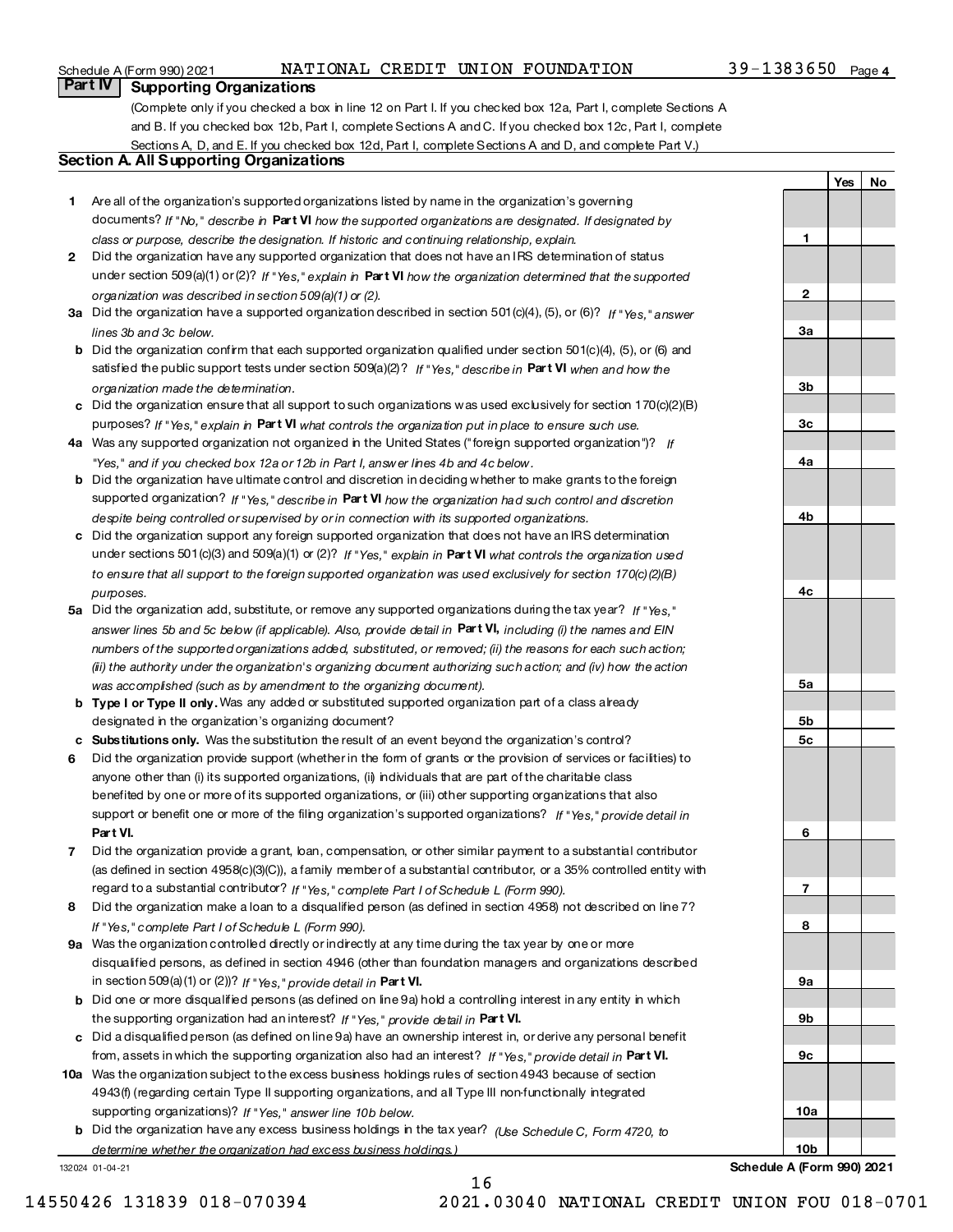# Schedule A (Form 990) 2021 NATIONAL CREDIT UNION FOUNDATION 39-1383650 Page Schedule A (Form 990) 2021 NATIONAL C.<br>Part IV Supporting Organizations (continued)

11 Has the organization accepted a gift or contribution from any of the following persons?

Yes No

|    | a A person who directly or indirectly controls, either alone or together with persons described on lines 11b and                                                                                                                                          |                 |     |    |
|----|-----------------------------------------------------------------------------------------------------------------------------------------------------------------------------------------------------------------------------------------------------------|-----------------|-----|----|
|    | 11c below, the governing body of a supported organization?                                                                                                                                                                                                | 11a             |     |    |
|    | <b>b</b> A family member of a person described on line 11 a above?                                                                                                                                                                                        | 11 <sub>b</sub> |     |    |
|    | c A 35% controlled entity of a person described on line 11 a or 11 b above? If "Yes" to line 11a, 11b, or 11c, provide                                                                                                                                    |                 |     |    |
|    | de tail in <b>Part VI.</b>                                                                                                                                                                                                                                | 11c             |     |    |
|    | Section B. Type I Supporting Organizations                                                                                                                                                                                                                |                 |     |    |
|    |                                                                                                                                                                                                                                                           |                 | Yes | No |
| 1  | Did the governing body, members of the governing body, officers acting in their official capacity, or membership of one or                                                                                                                                |                 |     |    |
|    | more supported organizations have the power to regularly appoint or elect at least a majority of the organization's officers,                                                                                                                             |                 |     |    |
|    | directors, or trustees at all times during the tax year? If "No," describe in Part VI how the supported organization(s)<br>effectively operated, supervised, or controlled the organization's activities. If the organization had more than one supported |                 |     |    |
|    | organization, describe how the powers to appoint and/orremove officers, directors, or trustees were allocated among the                                                                                                                                   |                 |     |    |
|    | supported organizations and what conditions or restrictions, if any, applied to such powers during the tax year.                                                                                                                                          | 1               |     |    |
|    | 2 Did the organization operate for the benefit of any supported organization other than the supported                                                                                                                                                     |                 |     |    |
|    | organization(s) that operated, supervised, or controlled the supporting organization? If "Yes," explain in                                                                                                                                                |                 |     |    |
|    | Part VI how providing such benefit carried out the purposes of the supported organization(s) that operated,                                                                                                                                               |                 |     |    |
|    | supervised, or controlled the supporting organization.                                                                                                                                                                                                    | $\overline{2}$  |     |    |
|    | Section C. Type II Supporting Organizations                                                                                                                                                                                                               |                 |     |    |
|    |                                                                                                                                                                                                                                                           |                 | Yes | No |
| 1. | Were a majority of the organization's directors or trustees during the tax year also a majority of the directors                                                                                                                                          |                 |     |    |
|    | or trustees of each of the organization's supported organization(s)? If "No," describe in Part VI how control                                                                                                                                             |                 |     |    |
|    | or management of the supporting organization was vested in the same persons that controlled or managed                                                                                                                                                    |                 |     |    |
|    | the supported organization(s).                                                                                                                                                                                                                            | 1               |     |    |
|    | Section D. All Type III Supporting Organizations                                                                                                                                                                                                          |                 |     |    |
|    |                                                                                                                                                                                                                                                           |                 | Yes | No |
| 1  | Did the organization provide to each of its supported organizations, by the last day of the fifth month of the                                                                                                                                            |                 |     |    |
|    | organization's tax year, (i) a written notice describing the type and amount of support provided during the prior tax                                                                                                                                     |                 |     |    |
|    | year, (ii) a copy of the Form 990 that was most recently filed as of the date of notification, and (iii) copies of the                                                                                                                                    |                 |     |    |
|    | organization's governing documents in effect on the date of notification, to the extent not previously provided?                                                                                                                                          | 1               |     |    |
| 2  | Were any of the organization's officers, directors, or trustees either (i) appointed or elected by the supported                                                                                                                                          |                 |     |    |
|    | organization(s) or (ii) serving on the governing body of a supported organization? If "No," explain in Part VI how                                                                                                                                        |                 |     |    |
|    | the organization maintained a close and continuous working relationship with the supported organization(s).                                                                                                                                               | 2               |     |    |
| 3  | By reason of the relationship described on line 2, above, did the organization's supported organizations have a                                                                                                                                           |                 |     |    |
|    | significant voice in the organization's investment policies and in directing the use of the organization's                                                                                                                                                |                 |     |    |
|    | income or assets at all times during the tax year? If "Yes," describe in Part VI the role the organization's                                                                                                                                              |                 |     |    |
|    | supported organizations played in this regard.                                                                                                                                                                                                            | 3               |     |    |
|    | Section E. Type III Functionally Integrated Supporting Organizations                                                                                                                                                                                      |                 |     |    |
| 1. | Check the box next to the method that the organization used to satisfy the Integral Part Test during the year (see instructions).                                                                                                                         |                 |     |    |
|    | $\,$ The organization satisfied the Activities Test. $\,$ Complete line 2 $\,$ be low.                                                                                                                                                                    |                 |     |    |
| b  | The organization is the parent of each of its supported organizations. Complete line 3 below.                                                                                                                                                             |                 |     |    |
| c  | The organization supported a govemmental entity. Describe in Part VI how you supported a govemmental entity (see instructions)                                                                                                                            |                 |     |    |
| 2  | Activities Test. Answer lines 2a and 2b below.                                                                                                                                                                                                            |                 | Yes | No |
| a  | Did substantially all of the organization's activities during the tax year directly further the exempt purposes of                                                                                                                                        |                 |     |    |
|    | the supported organization(s) to which the organization was responsive? If "Yes," then in Part VI identify                                                                                                                                                |                 |     |    |
|    | those supported organizations and explain how these activities directly furthered their exempt purposes,                                                                                                                                                  |                 |     |    |
|    | how the organization was responsive to those supported organizations, and how the organization determined                                                                                                                                                 |                 |     |    |
|    | that these activities constituted substantially all of its activities.                                                                                                                                                                                    | 2a              |     |    |
|    | <b>b</b> Did the activities described on line 2a, above, constitute activities that, but for the organization's involvement,                                                                                                                              |                 |     |    |
|    | one or more of the organization's supported organization(s) would have been engaged in? If "Yes," explain in                                                                                                                                              |                 |     |    |
|    | Part VI the reasons for the organization 's position that its supported organization(s) would have engaged in                                                                                                                                             |                 |     |    |
|    | these activities but for the organization's involvement.                                                                                                                                                                                                  | 2 <sub>b</sub>  |     |    |
| 3  | Parent of Supported Organizations. Answer lines 3a and 3b below.                                                                                                                                                                                          |                 |     |    |
|    | a Did the organization have the power to regularly appoint or elect a majority of the officers, directors, or                                                                                                                                             |                 |     |    |
|    | trustees of each of the supported organizations? If "Yes" or "No" provide details in Part VI.                                                                                                                                                             | За              |     |    |
|    | <b>b</b> Did the organization exercise a substantial degree of direction over the policies, programs, and activities of each                                                                                                                              |                 |     |    |
|    | of its supported organizations? If "Yes." describe in Part VI the role played by the organization in this regard.                                                                                                                                         | 3b              |     |    |
|    | Schedule A (Form 990) 2021<br>132025 01-04-22                                                                                                                                                                                                             |                 |     |    |

17 14550426131839018-0703942021.03040NATIONALCREDITUNIONFOU018-0701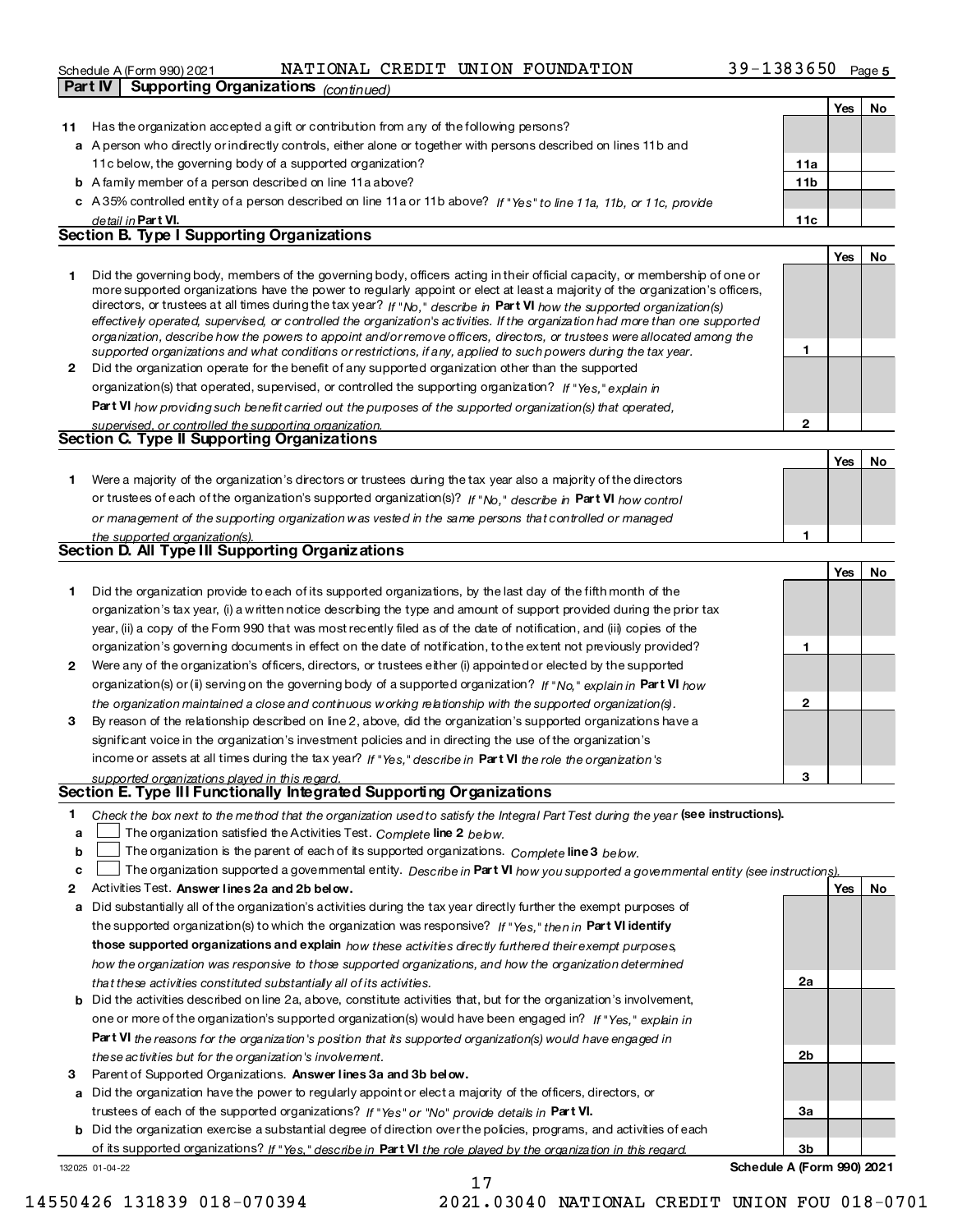| Schedule A (Form 990) 202 |  |  |
|---------------------------|--|--|
|---------------------------|--|--|

# Schedule A (Form 990) 2021 NATIONAL CREDIT UNION FOUNDATION 39-1383650 Page **Part V** Type III Non-Functionally Integrated 509(a)(3) Supporting Organizations

1 Check here if the organization satisfied the Integral Part Test as a qualifying trust on Nov. 20, 1970 (explain in Part VI). See instructions. All other Type III non-functionally integrated supporting organizations must complete Sections A through E.

|              | Section A - Adjusted Net Income                                                                                                   |                | (A) Prior Year | (B) Current Year<br>(optional) |
|--------------|-----------------------------------------------------------------------------------------------------------------------------------|----------------|----------------|--------------------------------|
|              | Net short-term capital gain                                                                                                       | 1              |                |                                |
| 2            | Recoveries of prior-year distributions                                                                                            | $\mathbf{2}$   |                |                                |
| 3            | Other gross income (see instructions)                                                                                             | 3              |                |                                |
| 4            | Add lines 1 through 3.                                                                                                            | 4              |                |                                |
| 5            | Depreciation and depletion                                                                                                        | 5              |                |                                |
| 6            | Portion of operating expenses paid or incurred for production or                                                                  |                |                |                                |
|              | collection of gross income or for management, conservation, or                                                                    |                |                |                                |
|              | maintenance of property held for production of income (see instructions)                                                          | 6              |                |                                |
| 7            | Other expenses (see instructions)                                                                                                 | $\overline{7}$ |                |                                |
| 8            | Adjusted Net Income (subtract lines 5, 6, and 7 from line 4)                                                                      | 8              |                |                                |
|              | Section B - Minimum Asset Amount                                                                                                  |                | (A) Prior Year | (B) Current Year<br>(optional) |
| 1            | Aggregate fair market value of all non-exempt-use assets (see                                                                     |                |                |                                |
|              | instructions for short tax year or assets held for part of year).                                                                 |                |                |                                |
|              | a Average monthly value of securities                                                                                             | 1a             |                |                                |
|              | <b>b</b> Average monthly cash balances                                                                                            | 1b             |                |                                |
|              | c Fair market value of other non-exempt-use assets                                                                                | 1c             |                |                                |
|              | d Total (add lines 1a, 1b, and 1c)                                                                                                | 1d             |                |                                |
|              | e Discount claimed for blockage or other factors                                                                                  |                |                |                                |
|              | (explain in detail in Part VI).                                                                                                   |                |                |                                |
| $\mathbf{2}$ | Acquisition indebtedness applicable to non-exempt-use assets                                                                      | $\mathbf 2$    |                |                                |
| 3            | Subtract line 2 from line 1d.                                                                                                     | 3              |                |                                |
| 4            | Cash deemed held for exempt use. Enter 0.015 of line 3 (for greater amount,                                                       |                |                |                                |
|              | see instructions)                                                                                                                 | 4              |                |                                |
| 5            | Net value of non-exempt-use assets (subtract line 4 from line 3)                                                                  | 5              |                |                                |
| 6            | Multiply line 5 by 0.035.                                                                                                         | 6              |                |                                |
| 7            | Recoveries of prior-year distributions                                                                                            | $\overline{7}$ |                |                                |
| 8            | Minimum Asset Amount (add line 7 to line 6)                                                                                       | 8              |                |                                |
|              | Section C - Distributable Amount                                                                                                  |                |                | <b>Current Year</b>            |
| 1            | Adjusted net income for prior year (from Section A, line 8, column A)                                                             | 1              |                |                                |
| 2            | Enter 0.85 of line 1.                                                                                                             | $\overline{2}$ |                |                                |
| 3            | Minimum asset amount for prior year (from Section B, line 8, column A)                                                            | 3              |                |                                |
| 4            | Enter greater of line 2 or line 3.                                                                                                | 4              |                |                                |
| 5            | Income tax imposed in prior year                                                                                                  | 5              |                |                                |
| 6            | <b>Distributable Amount.</b> Subtract line 5 from line 4, unless subject to                                                       |                |                |                                |
|              | emergency temporary reduction (see instructions).                                                                                 | 6              |                |                                |
| 7            | Check here if the current year is the organization's first as a non-functionally integrated Type III supporting organization (see |                |                |                                |

instructions).

Schedule A (Form 990) 2021

132026 01-04-22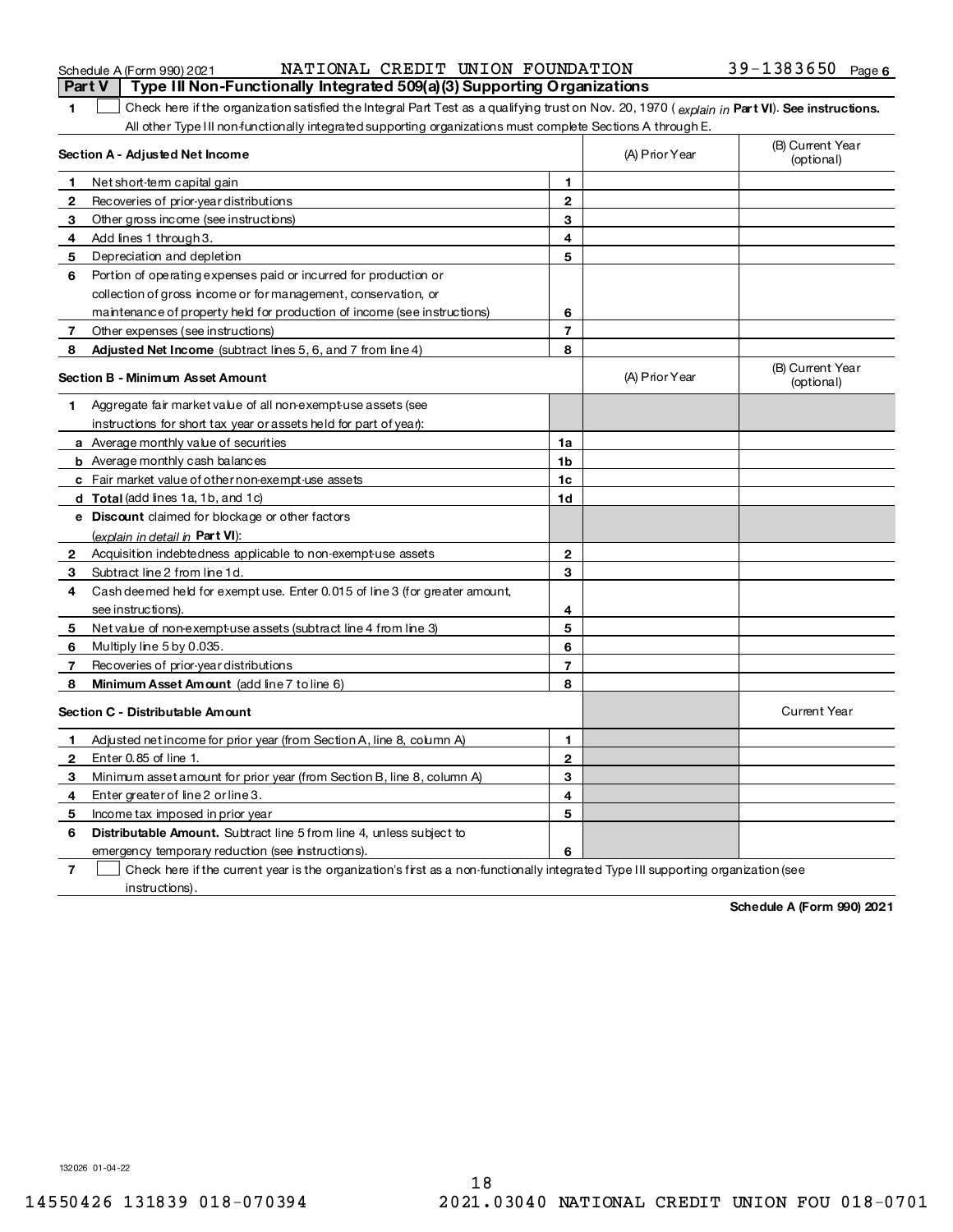| Schedule A (Form 990) 2021 |
|----------------------------|
|----------------------------|

# Schedule A (Form 990) 2021 NATIONAL(CREDIT(UNION)FOUNDATION 3 9 - 1 38 3 6 5 0 Page NATIONALCREDITUNIONFOUNDATION 39-1383650

| Part V | Type III Non-Functionally Integrated 509(a)(3) Supporting Organizations (continued)        |                             |                                       |                                         |
|--------|--------------------------------------------------------------------------------------------|-----------------------------|---------------------------------------|-----------------------------------------|
|        | <b>Section D - Distributions</b>                                                           |                             |                                       | <b>Current Year</b>                     |
| 1      | Amounts paid to supported organizations to accomplish exempt purposes                      |                             | 1                                     |                                         |
| 2      | Amounts paid to perform activity that directly furthers exempt purposes of supported       |                             |                                       |                                         |
|        | organizations, in excess of income from activity                                           |                             | $\mathbf{2}$                          |                                         |
| 3      | Administrative expenses paid to accomplish exempt purposes of supported organizations      |                             | 3                                     |                                         |
| 4      | Amounts paid to acquire exempt-use assets                                                  |                             | 4                                     |                                         |
| 5      | Qualified set aside amounts (prior IRS approval required - provide details in Part VI)     |                             | 5                                     |                                         |
| 6      | Other distributions (describe in Part VI). See instructions.                               |                             | 6                                     |                                         |
| 7      | Total annual distributions. Add lines 1 through 6.                                         |                             | $\overline{7}$                        |                                         |
| 8      | Distributions to attentive supported organizations to which the organization is responsive |                             |                                       |                                         |
|        | (provide details in <b>Part VI</b> ). See instructions.                                    |                             | 8                                     |                                         |
| 9      | Distributable amount for 2021 from Section C, line 6                                       |                             | 9                                     |                                         |
| 10     | Line 8 amount divided by line 9 amount                                                     |                             | 10                                    |                                         |
|        |                                                                                            | (i)                         | (ii)                                  | (iii)                                   |
|        | <b>Section E - Distribution Allocations</b> (see instructions)                             | <b>Excess Distributions</b> | <b>Underdistributions</b><br>Pre-2021 | <b>Distributable</b><br>Amount for 2021 |
| 1.     | Distributable amount for 2021 from Section C, line 6                                       |                             |                                       |                                         |
| 2      | Underdistributions, if any, for years prior to 2021 (reason-                               |                             |                                       |                                         |
|        | able cause required - explain in Part VI). See instructions.                               |                             |                                       |                                         |
| 3      | Excess distributions carryover, if any, to 2021                                            |                             |                                       |                                         |
|        | <b>a</b> From 2016                                                                         |                             |                                       |                                         |
|        | <b>b</b> From 2017                                                                         |                             |                                       |                                         |
|        | $c$ From 2018                                                                              |                             |                                       |                                         |
|        | <b>d</b> From 2019                                                                         |                             |                                       |                                         |
|        | e From 2020                                                                                |                             |                                       |                                         |
|        | f Total of lines 3a through 3e                                                             |                             |                                       |                                         |
|        | g Applied to underdistributions of prior years                                             |                             |                                       |                                         |
|        | h Applied to 2021 distributable amount                                                     |                             |                                       |                                         |
|        | i Carryover from 2016 not applied (see instructions)                                       |                             |                                       |                                         |
|        | Remainder. Subtract lines 3g, 3h, and 3i from line 3f.                                     |                             |                                       |                                         |
| 4      | Distributions for 2021 from Section D.                                                     |                             |                                       |                                         |
|        | \$<br>line 7:                                                                              |                             |                                       |                                         |
|        | a Applied to underdistributions of prior years                                             |                             |                                       |                                         |
|        | <b>b</b> Applied to 2021 distributable amount                                              |                             |                                       |                                         |
|        | c Remainder. Subtract lines 4a and 4b from line 4.                                         |                             |                                       |                                         |
| 5.     | Remaining underdistributions for years prior to 2021, if                                   |                             |                                       |                                         |
|        | any. Subtract lines 3g and 4a from line 2. For result greater                              |                             |                                       |                                         |
|        | than zero, explain in Part VI. See instructions.                                           |                             |                                       |                                         |
| 6      | Remaining underdistributions for 2021. Subtract lines 3h                                   |                             |                                       |                                         |
|        | and 4b from line 1. For result greater than zero, explain in                               |                             |                                       |                                         |
|        | Part VI. See instructions.                                                                 |                             |                                       |                                         |
| 7      | Excess distributions carryover to 2022. Add lines 3j                                       |                             |                                       |                                         |
|        | and 4c.                                                                                    |                             |                                       |                                         |
| 8      | Breakdown of line 7:                                                                       |                             |                                       |                                         |
|        | a Excess from 2017                                                                         |                             |                                       |                                         |
|        | <b>b</b> Excess from 2018                                                                  |                             |                                       |                                         |
|        | c Excess from 2019                                                                         |                             |                                       |                                         |
|        | d Excess from 2020                                                                         |                             |                                       |                                         |
|        | e Excess from 2021                                                                         |                             |                                       |                                         |

Schedule A (Form 990) 2021

13202701-04-22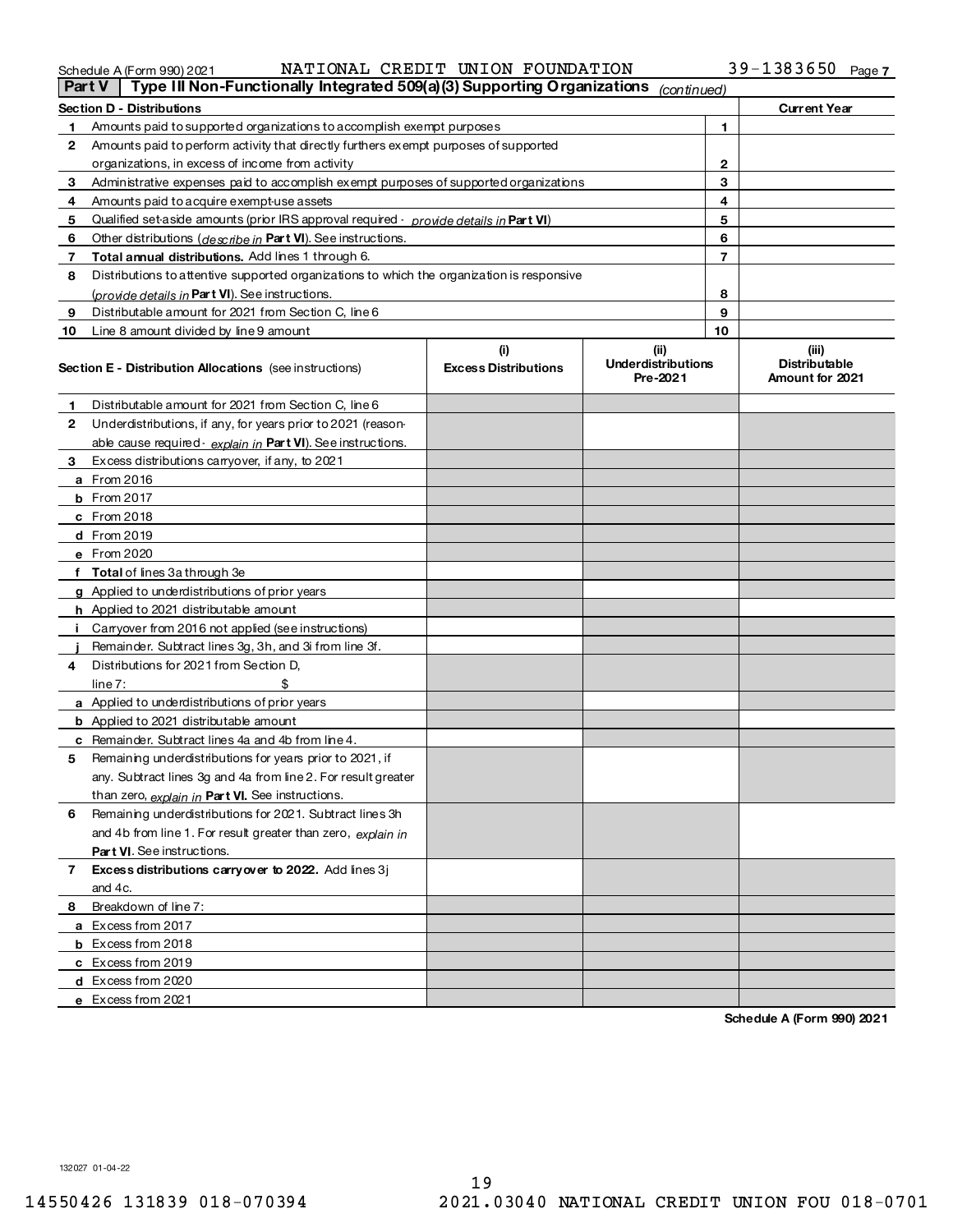| Schedule A (Form 990) 2021 |
|----------------------------|
|----------------------------|

# Schedule A (Form 990) 2021 NATIONAL CREDIT UNION FOUNDATION 39-1383650 Page 8

| Part VI         | Supplemental Information. Provide the explanations required by Part II, line 10; Part II, line 17a or 17b; Part III, line 12;                    |
|-----------------|--------------------------------------------------------------------------------------------------------------------------------------------------|
|                 | Part IV, Section A, lines 1, 2, 3b, 3c, 4b, 4c, 5a, 6, 9a, 9b, 9c, 11a, 11b, and 11c; Part IV, Section B, lines 1 and 2; Part IV, Section C,     |
|                 | line 1; Part IV, Section D, lines 2 and 3; Part IV, Section E, lines 1c, 2a, 2b, 3a, and 3b; Part V, line 1; Part V, Section B, line 1e; Part V, |
|                 | Section D, lines 5, 6, and 8; and Part V, Section E, lines 2, 5, and 6. Also complete this part for any additional information.                  |
|                 | (See instructions.)                                                                                                                              |
|                 |                                                                                                                                                  |
|                 |                                                                                                                                                  |
|                 |                                                                                                                                                  |
|                 |                                                                                                                                                  |
|                 |                                                                                                                                                  |
|                 |                                                                                                                                                  |
|                 |                                                                                                                                                  |
|                 |                                                                                                                                                  |
|                 |                                                                                                                                                  |
|                 |                                                                                                                                                  |
|                 |                                                                                                                                                  |
|                 |                                                                                                                                                  |
|                 |                                                                                                                                                  |
|                 |                                                                                                                                                  |
|                 |                                                                                                                                                  |
|                 |                                                                                                                                                  |
|                 |                                                                                                                                                  |
|                 |                                                                                                                                                  |
|                 |                                                                                                                                                  |
|                 |                                                                                                                                                  |
|                 |                                                                                                                                                  |
|                 |                                                                                                                                                  |
|                 |                                                                                                                                                  |
|                 |                                                                                                                                                  |
|                 |                                                                                                                                                  |
|                 |                                                                                                                                                  |
|                 |                                                                                                                                                  |
|                 |                                                                                                                                                  |
|                 |                                                                                                                                                  |
|                 |                                                                                                                                                  |
|                 |                                                                                                                                                  |
|                 |                                                                                                                                                  |
|                 |                                                                                                                                                  |
|                 |                                                                                                                                                  |
|                 |                                                                                                                                                  |
|                 |                                                                                                                                                  |
|                 |                                                                                                                                                  |
|                 |                                                                                                                                                  |
|                 |                                                                                                                                                  |
|                 |                                                                                                                                                  |
|                 |                                                                                                                                                  |
|                 |                                                                                                                                                  |
|                 |                                                                                                                                                  |
|                 |                                                                                                                                                  |
|                 |                                                                                                                                                  |
|                 |                                                                                                                                                  |
|                 |                                                                                                                                                  |
|                 |                                                                                                                                                  |
|                 |                                                                                                                                                  |
|                 |                                                                                                                                                  |
|                 |                                                                                                                                                  |
|                 |                                                                                                                                                  |
|                 |                                                                                                                                                  |
|                 |                                                                                                                                                  |
|                 |                                                                                                                                                  |
|                 |                                                                                                                                                  |
|                 |                                                                                                                                                  |
|                 |                                                                                                                                                  |
|                 |                                                                                                                                                  |
|                 |                                                                                                                                                  |
|                 |                                                                                                                                                  |
|                 |                                                                                                                                                  |
|                 |                                                                                                                                                  |
|                 |                                                                                                                                                  |
|                 |                                                                                                                                                  |
|                 |                                                                                                                                                  |
|                 |                                                                                                                                                  |
|                 |                                                                                                                                                  |
|                 |                                                                                                                                                  |
| 132028 01-04-22 | Schedule A (Form 990) 2021                                                                                                                       |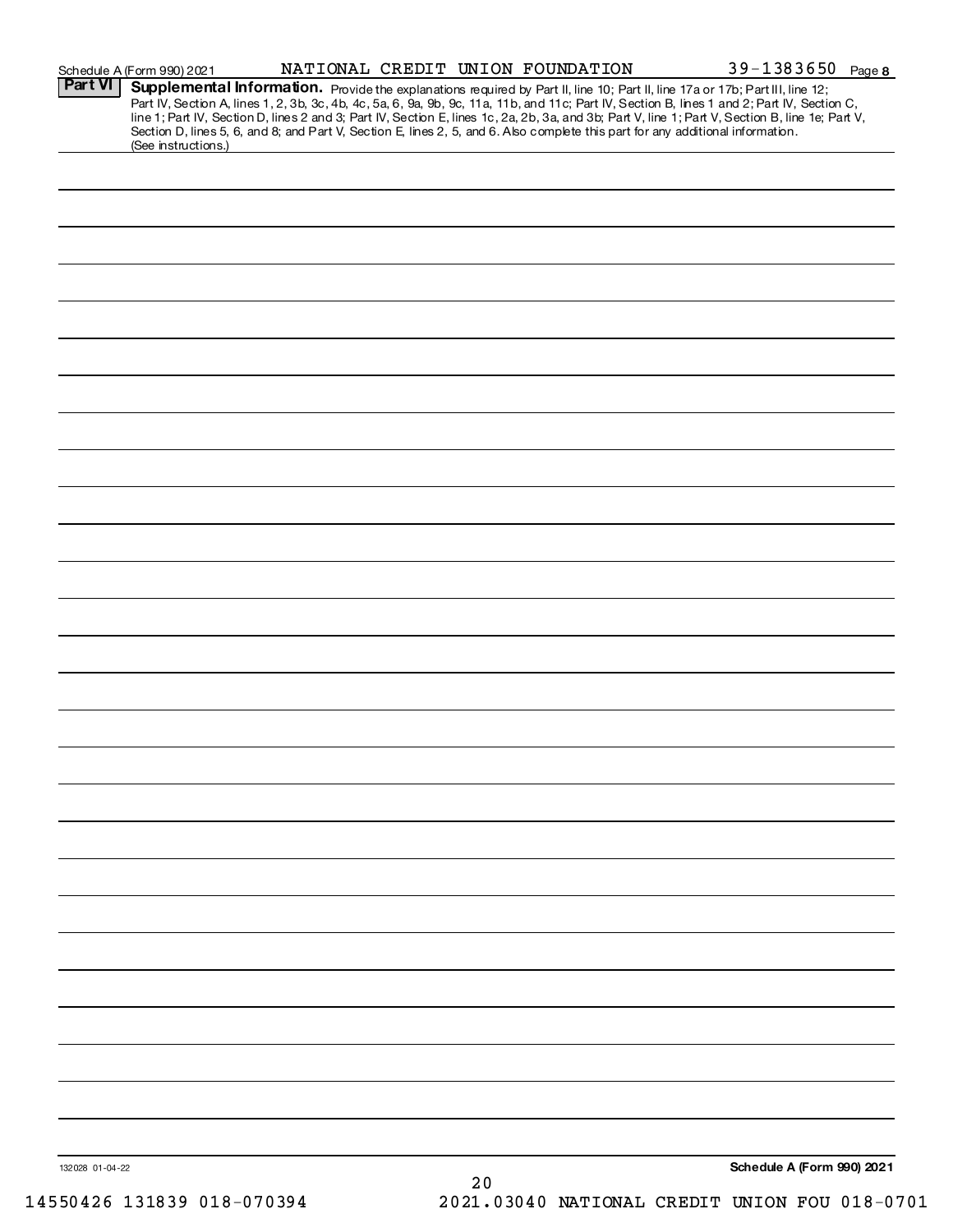# **Schedule B**

(Form 990)

Department of the Treasury Internal Revenue Service

Name of the organization

# **Schedule of Contributors**

Attach to Form 990 or Form 990-PF. Go to www.irs.gov/Form990 for the latest information. OMB No. 1545-0047

2021

**Employer identification number** 

|                                | NATIONAL CREDIT UNION FOUNDATION                                            | 39-1383650 |
|--------------------------------|-----------------------------------------------------------------------------|------------|
| Organization type (check one): |                                                                             |            |
| Filers of:                     | Section:                                                                    |            |
| Form 990 or 990-EZ             | $\overline{\mathbf{X}}$ 501(c)( 3) (enter number) organization              |            |
|                                | $4947(a)(1)$ nonexempt charitable trust not treated as a private foundation |            |
|                                | 527 political organization                                                  |            |
| Form 990-PF                    | 501(c)(3) exempt private foundation                                         |            |
|                                | $4947(a)(1)$ nonexempt charitable trust treated as a private foundation     |            |

 $\vert$  4947(a)(1) nonexempt charitable trust treated as a private foundation

501(c)(3) taxable private foundation

Check if your organization is covered by the General Rule or a Special Rule. Note: Only a section 501 (c)(7), (8), or (10) organization can check boxes for both the General Rule and a Special Rule. See instructions.

# **General Rule**

For an organization filing Form 990, 990-EZ, or 990-PF that received, during the year, contributions totaling \$5,000 or more (in money or property) from any one contributor. Complete Parts I and II. See instructions for determining a contributor's total contributions.

# **Special Rules**

 $X$  For an organization described in section 501(c)(3) filing Form 990 or 990-EZ that met the 33 1/3% support test of the regulations under sections 509(a)(1) and 170(b)(1)(A)(vi), that checked Schedule A (Form 990), Part II, line 13, 16a, or 16b, and that received from any one contributor, during the year, total contributions of the greater of (1) \$5,000; or (2) 2% of the amount on (i) Form 990, Part VIII, line 1h; or (ii) Form 990-EZ, line 1. Complete Parts I and II.

For an organization described in section 501(c)(7), (8), or (10) filing Form 990 or 990-EZ that received from any one contributor, during the year, total contributions of more than \$1,000 exclusively for religious, charitable, scientific, literary, or educational purposes, or for the prevention of cruelty to children or animals. Complete Parts I (entering "N/A" in column (b) instead of the contributor name and address), II, and III.

For an organization described in section 501(c)(7), (8), or (10) filing Form 990 or 990-EZ that received from any one contributor, during the year, contributions exclusively for religious, charitable, etc., purposes, but no such contributions totaled more than \$1,000. If this box is checked, enter here the total contributions that were received during the year for an exclusively religious, charitable, etc., purpose. Don't complete any of the parts unless the General Rule applies to this organization because it received nonexclusively 

Caution: An organization that isn't covered by the General Rule and/or the Special Rules doesn't file Schedule B (Form 990), but it must answer "No" on Part IV, Ine 2, of its Form 990; or check the box on line H of its Form 990-EZ or on its Form 990-PF, Part I, line 2, to certify that it doesn't meet the filing requirements of Schedule B (Form 990).

LHA For Paperwork Reduction Act Notice, see the instructions for Form 990, 990-EZ, or 990-PF.

Schedule B (Form 990) (2021)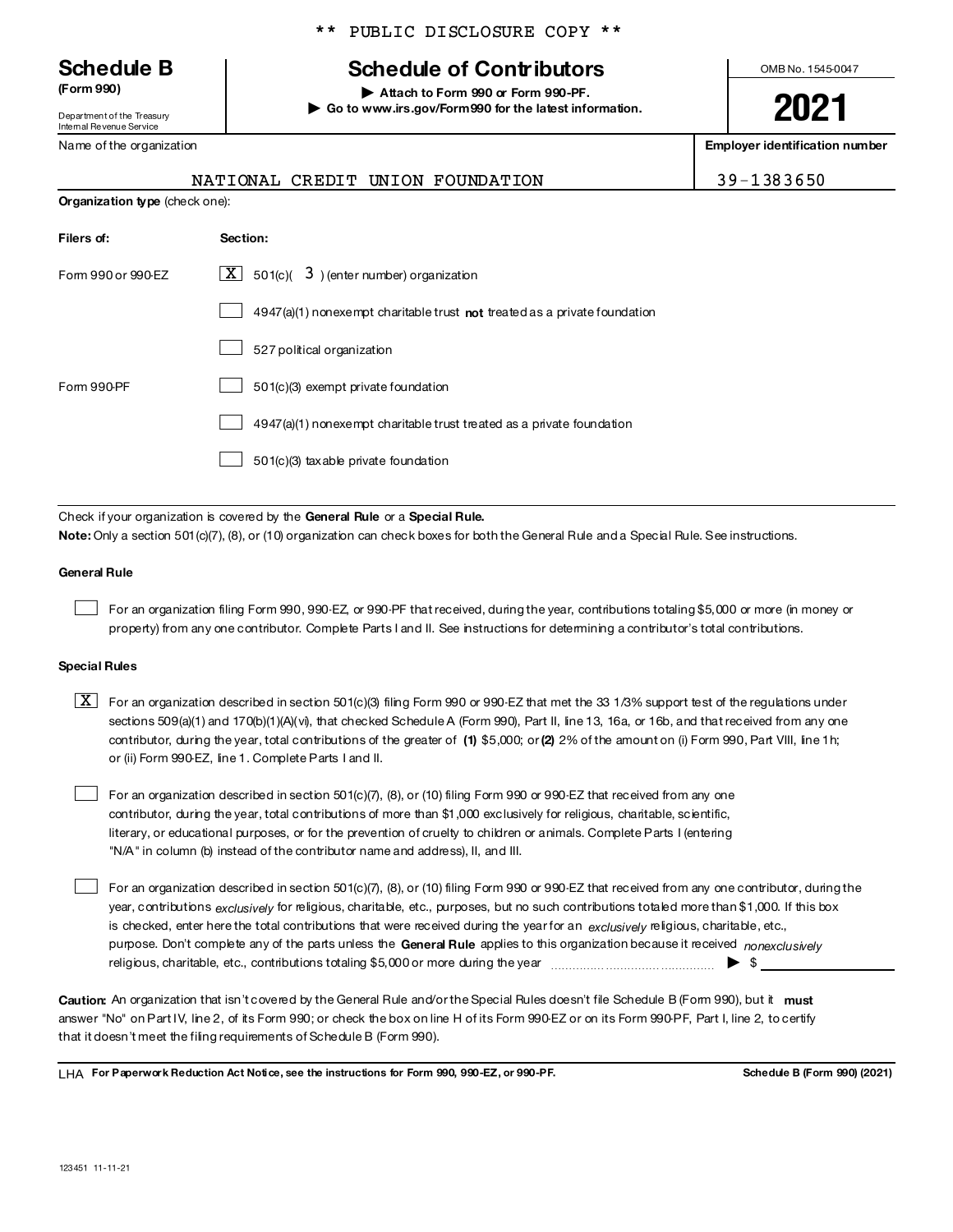(a) No. (b) Name, address, and ZIP + 4 (c) **Total contributions** (d) Type of contribution Per son **Payroll** Noncash (a) No. (b) Name, address, and ZIP + 4 (c) **Total contributions** (d) Type of contribution Per son **Payroll** Noncash (a) No. (b) Name, address, and  $ZIP + 4$ (c) **Total contributions** (d) Type of contribution Per son **Payroll** Noncash (a) No. (b) Name, address, and ZIP + 4 (c) **Total contributions** (d) Type of contribution Per son Pay roll Noncash (a) No. (b) Name, address, and  $ZIP + 4$ (c) **Total contributions** (d) Type of contribution Per son **Payroll** Noncash (a) No. (b) Name, address, and ZIP + 4 (c) **Total contributions** (d) Type of contribution Per son **Payroll** Noncash Part I Contributors (see instructions). Use duplicate copies of Part I if additional space is needed. \$ (Complete Part II for noncash contributions.) \$ (Complete Part II for noncash contributions.) \$ (Complete Part II for noncash contributions.) \$ (Complete Part II for noncash contributions.) \$ (Complete Part II for noncash contributions.) \$ (Complete Part II for noncash contributions.)  $\lfloor x \rfloor$  $\mathcal{L}_{\text{max}}$  $\mathcal{L}_{\text{max}}$  $\lfloor x \rfloor$  $\mathcal{L}_{\text{max}}$  $\mathcal{L}_{\text{max}}$  $\sqrt{X}$  $\mathcal{L}_{\text{max}}$  $\mathcal{L}_{\text{max}}$  $\boxed{\text{X}}$  $\mathcal{L}_{\text{max}}$  $\mathcal{L}_{\text{max}}$  $\vert$  X  $\mathcal{L}_{\text{max}}$  $\mathcal{L}_{\mathcal{A}}$  $\lfloor x \rfloor$  $\mathcal{L}_{\text{max}}$  $\mathcal{L}_{\text{max}}$ 1 X 75,000.  $2$  Person  $\overline{\text{X}}$ 401,000.  $\overline{3}$  Person  $\overline{X}$ 125,000. 4 X 190,000.  $\overline{\phantom{a}}$  5  $\overline{\phantom{a}}$  Person  $\overline{\phantom{a}}$   $\overline{\phantom{a}}$ 167,164. 6 X 100,000.

Name of organization

Employer identification number

NATIONAL CREDIT UNION FOUNDATION **199-1383650** 

Page 2

12345211-11-21 ScheduleB(Form990)(2021)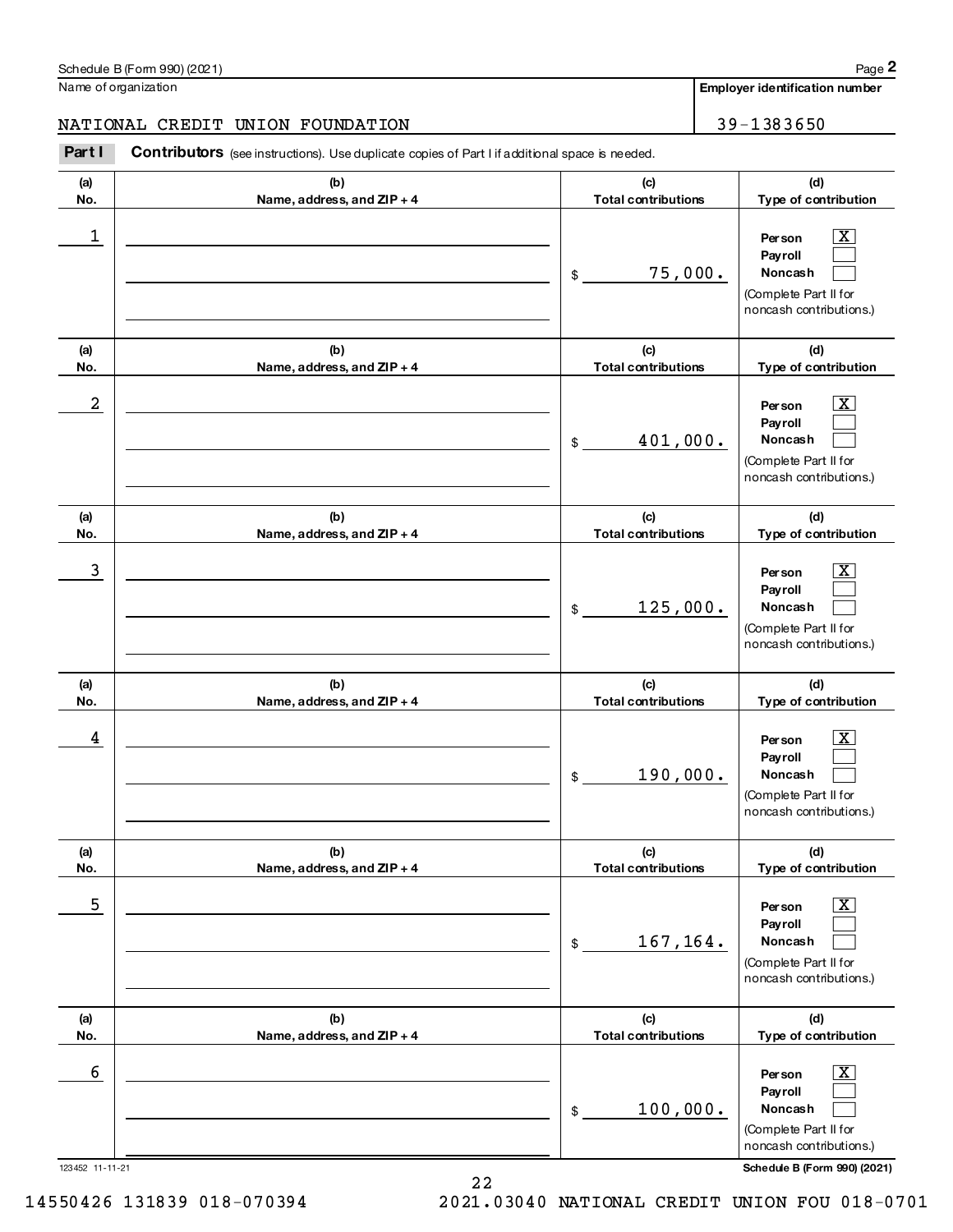(b) (c) (see instructions). Use duplicate copies of Part I if additional space is needed. NATIONAL CREDIT UNION FOUNDATION 39-1383650

# Schedule B (Form 990) (2021) Name of organization

| Part I     | Contributors (see instructions). Use duplicate copies of Part I if additional space is needed. |                                   |                                                                                                            |
|------------|------------------------------------------------------------------------------------------------|-----------------------------------|------------------------------------------------------------------------------------------------------------|
| (a)<br>No. | (b)<br>Name, address, and ZIP + 4                                                              | (c)<br><b>Total contributions</b> | (d)<br>Type of contribution                                                                                |
| 7          |                                                                                                | 275,000.<br>\$                    | $\overline{\text{X}}$<br>Per son<br>Payroll<br>Noncash<br>(Complete Part II for<br>noncash contributions.) |
| (a)<br>No. | (b)<br>Name, address, and ZIP + 4                                                              | (c)<br><b>Total contributions</b> | (d)<br>Type of contribution                                                                                |
| 8          |                                                                                                | 275,000.<br>\$                    | $\overline{\text{X}}$<br>Per son<br>Payroll<br>Noncash<br>(Complete Part II for<br>noncash contributions.) |
| (a)<br>No. | (b)<br>Name, address, and ZIP + 4                                                              | (c)<br><b>Total contributions</b> | (d)<br>Type of contribution                                                                                |
| 9          |                                                                                                | 280,000.<br>\$                    | $\overline{\text{X}}$<br>Per son<br>Payroll<br>Noncash<br>(Complete Part II for<br>noncash contributions.) |
| (a)<br>No. | (b)<br>Name, address, and ZIP + 4                                                              | (c)<br><b>Total contributions</b> | (d)<br>Type of contribution                                                                                |
| 10         |                                                                                                | 100,000.<br>$\frac{1}{2}$         | $\overline{\text{X}}$<br>Per son<br>Payroll<br>Noncash<br>(Complete Part II for<br>noncash contributions.) |
| (a)<br>No. | (b)<br>Name, address, and ZIP + 4                                                              | (c)<br><b>Total contributions</b> | (d)<br>Type of contribution                                                                                |
| 11         |                                                                                                | 250,000.<br>\$                    | $\overline{\text{X}}$<br>Per son<br>Payroll<br>Noncash<br>(Complete Part II for<br>noncash contributions.) |
| (a)<br>No. | (b)<br>Name, address, and ZIP + 4                                                              | (c)<br><b>Total contributions</b> | (d)<br>Type of contribution                                                                                |
|            |                                                                                                | \$                                | Per son<br>Payroll<br>Noncash<br>(Complete Part II for<br>noncash contributions.)                          |

Page 2

Employer identification number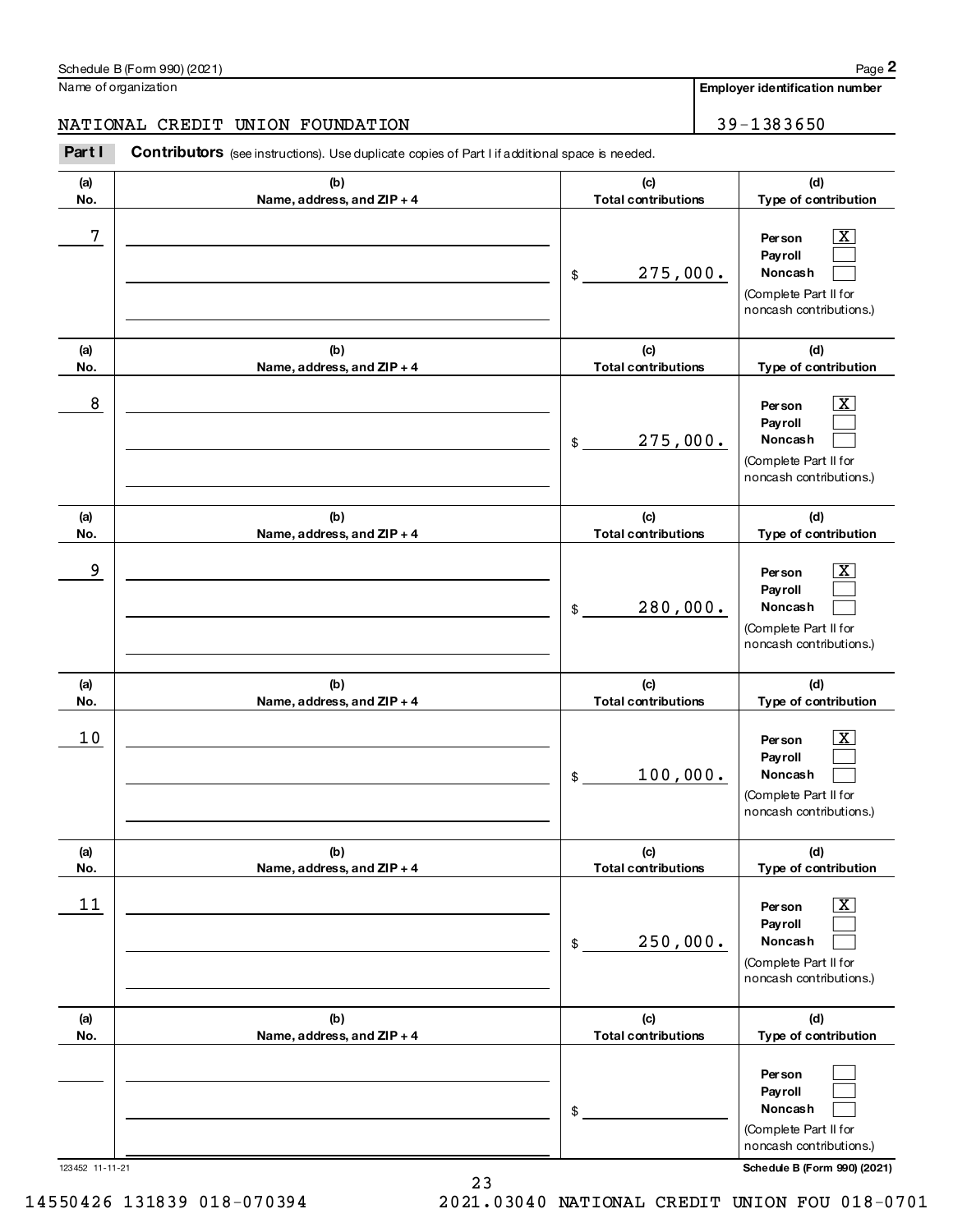| Part II                     | Noncash Property (see instructions). Use duplicate copies of Part II if additional space is needed. |                                                 |                      |  |
|-----------------------------|-----------------------------------------------------------------------------------------------------|-------------------------------------------------|----------------------|--|
| (a)<br>No.<br>from<br>Partl | (b)<br>Description of noncash property given                                                        | (c)<br>FMV (or estimate)<br>(See instructions.) | (d)<br>Date received |  |
|                             |                                                                                                     | \$                                              |                      |  |
| (a)<br>No.<br>from<br>Partl | (b)<br>Description of noncash property given                                                        | (c)<br>FMV (or estimate)<br>(See instructions.) | (d)<br>Date received |  |
|                             |                                                                                                     | \$                                              |                      |  |
| (a)<br>No.<br>from<br>Partl | (b)<br>Description of noncash property given                                                        | (c)<br>FMV (or estimate)<br>(See instructions.) | (d)<br>Date received |  |
|                             |                                                                                                     | \$                                              |                      |  |
| (a)<br>No.<br>from<br>Partl | (b)<br>Description of noncash property given                                                        | (c)<br>FMV (or estimate)<br>(See instructions.) | (d)<br>Date received |  |
|                             |                                                                                                     | \$                                              |                      |  |
| (a)<br>No.<br>from<br>Partl | (b)<br>Description of noncash property given                                                        | (c)<br>FMV (or estimate)<br>(See instructions.) | (d)<br>Date received |  |
|                             |                                                                                                     | \$                                              |                      |  |
| (a)<br>No.<br>from<br>Partl | (b)<br>Description of noncash property given                                                        | (c)<br>FMV (or estimate)<br>(See instructions.) | (d)<br>Date received |  |
|                             |                                                                                                     | \$                                              |                      |  |

NATIONAL CREDIT UNION FOUNDATION 39-1383650

Name of organization

Employer identification number

24

123453 11-11-21 **Schedule B (Form 990) (2021)** 

14550426131839018-0703942021.03040NATIONALCREDITUNIONFOU018-0701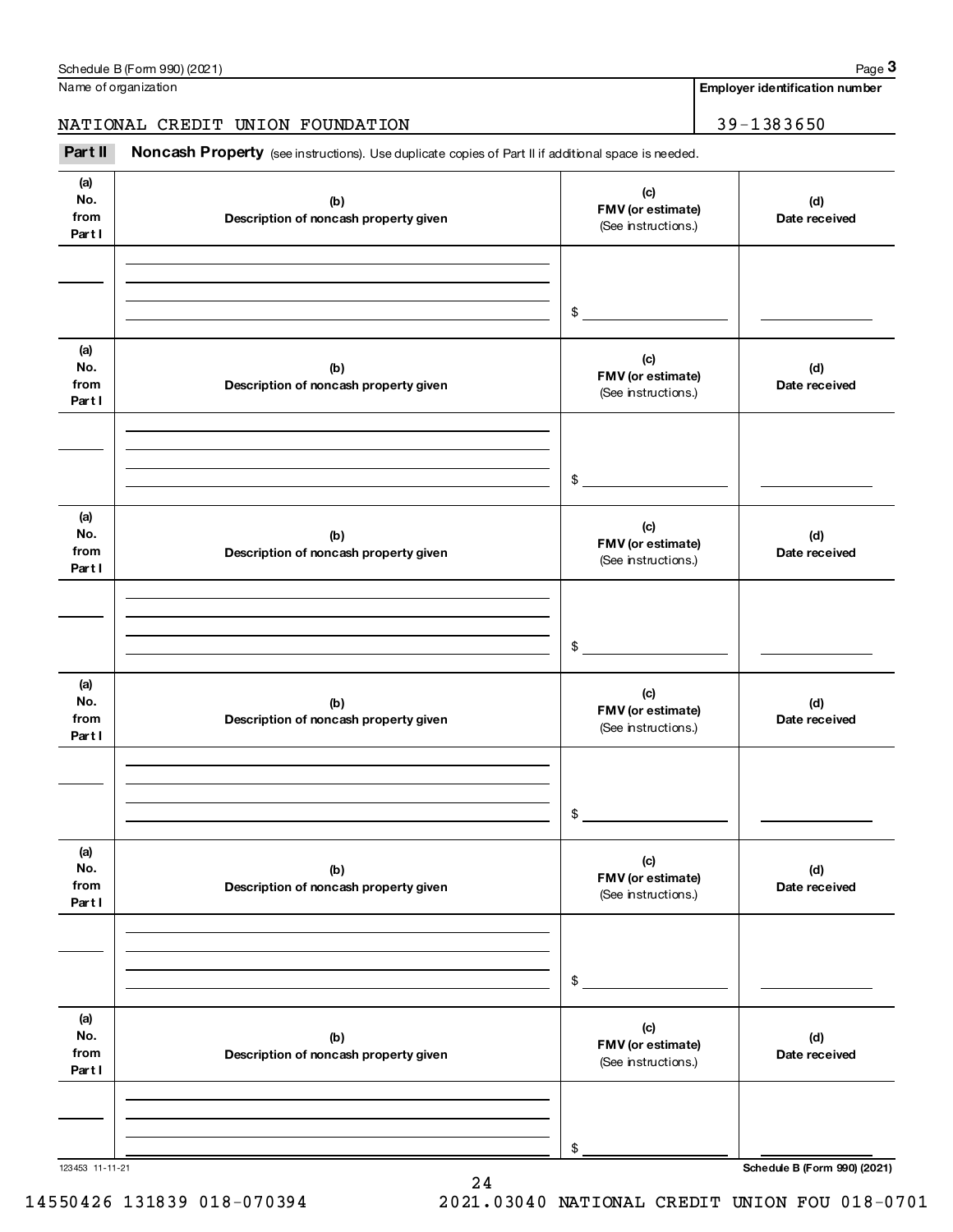|                          | Schedule B (Form 990) (2021)                                                                                                                                                                                                                                                                                                                |                      | Page 4                                                                                                                                                         |  |
|--------------------------|---------------------------------------------------------------------------------------------------------------------------------------------------------------------------------------------------------------------------------------------------------------------------------------------------------------------------------------------|----------------------|----------------------------------------------------------------------------------------------------------------------------------------------------------------|--|
|                          | Name of organization                                                                                                                                                                                                                                                                                                                        |                      | Employer identification number                                                                                                                                 |  |
|                          | NATIONAL CREDIT UNION FOUNDATION                                                                                                                                                                                                                                                                                                            |                      | 39-1383650                                                                                                                                                     |  |
| Part III                 | from any one contributor. Complete columns (a) through (e) and the following line entry. For organizations<br>completing Part III, enter the total of exclusively religious, charitable, etc., contributions of \$1,000 or less for the year. (Enter this info. once.) S<br>Use duplicate copies of Part III if additional space is needed. |                      | Exclusively religious, charitable, etc., contributions to organizations described in section 501(c)(7), (8), or (10) that total more than \$1,000 for the year |  |
| (a) No.                  |                                                                                                                                                                                                                                                                                                                                             |                      |                                                                                                                                                                |  |
| from<br>Partl            | (b) Purpose of gift                                                                                                                                                                                                                                                                                                                         | (c) Use of gift      | (d) Description of how gift is held                                                                                                                            |  |
|                          | Transferee's name, address, and $ZIP + 4$                                                                                                                                                                                                                                                                                                   | (e) Transfer of gift | Relationship of transferor to transferee                                                                                                                       |  |
|                          |                                                                                                                                                                                                                                                                                                                                             |                      |                                                                                                                                                                |  |
| (a) No.<br>from<br>Partl | (b) Purpose of gift                                                                                                                                                                                                                                                                                                                         | (c) Use of gift      | (d) Description of how gift is held                                                                                                                            |  |
|                          | (e) Transfer of gift                                                                                                                                                                                                                                                                                                                        |                      |                                                                                                                                                                |  |
|                          | Transferee's name, address, and $ZIP + 4$                                                                                                                                                                                                                                                                                                   |                      | Relationship of transferor to transferee                                                                                                                       |  |
| (a) No.<br>from<br>Partl | (b) Purpose of gift                                                                                                                                                                                                                                                                                                                         | (c) Use of gift      | (d) Description of how gift is held                                                                                                                            |  |
|                          | (e) Transfer of gift                                                                                                                                                                                                                                                                                                                        |                      |                                                                                                                                                                |  |
|                          | Transferee's name, address, and $ZIP + 4$                                                                                                                                                                                                                                                                                                   |                      | Relationship of transferor to transferee                                                                                                                       |  |
| (a) No.<br>from<br>Partl | (b) Purpose of gift                                                                                                                                                                                                                                                                                                                         | (c) Use of gift      | (d) Description of how gift is held                                                                                                                            |  |
|                          |                                                                                                                                                                                                                                                                                                                                             | (e) Transfer of gift |                                                                                                                                                                |  |
|                          | Transferee's name, address, and $ZIP + 4$                                                                                                                                                                                                                                                                                                   |                      | Relationship of transferor to transferee                                                                                                                       |  |
|                          |                                                                                                                                                                                                                                                                                                                                             |                      |                                                                                                                                                                |  |

12345411-11-21

Schedule B (Form 990) (2021)

25 14550426131839018-0703942021.03040NATIONALCREDITUNIONFOU018-0701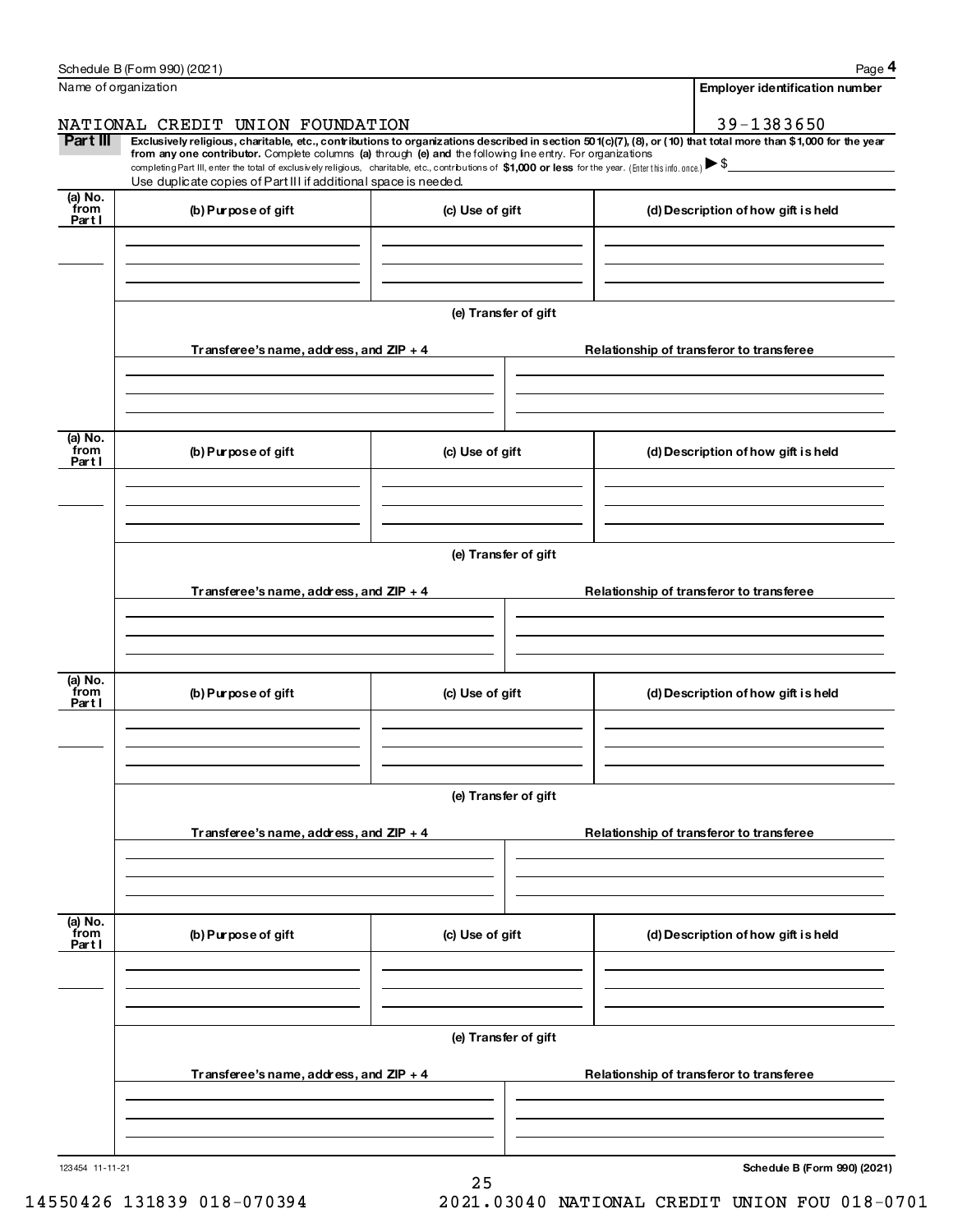| <b>SCHEDULE D</b> |  |
|-------------------|--|
|-------------------|--|

Department of the Treasury Internal Revenue Service

Name of the organization

| (Form 990) |
|------------|
|            |

# **Supplemental Financial Statements**

Complete if the organization answered "Yes" on Form 990, Part IV, line 6, 7, 8, 9, 10, 11a, 11b, 11c, 11d, 11e, 11f, 12a, or 12b. Attach to Form 990.



Go to www.irs.gov/Form990 for instructions and the latest information.

NATIONAL CREDIT UNION FOUNDATION 39-1383650 Part I Organizations Maintaining Donor Advised Funds or Other Similar Funds or Accounts. Complete if the organization answered "Yes" on Form 990, Part IV, line 6. (a) Donor advised funds (b) Funds and other accounts  $\overline{2}$ Aggregate value of contributions to (during year) ............ 3 Aggregate value of grants from (during year) .................. Did the organization inform all donors and donor advisors in writing that the assets held in donor advised funds 5  $N<sub>0</sub>$ Did the organization inform all grantees, donors, and donor advisors in writing that grant funds can be used only 6 for charitable purposes and not for the benefit of the donor or donor advisor, or for any other purpose conferring impermissible private benefit? No Part II **Conservation Easements.** Complete if the organization answered "Yes" on Form 990, Part IV, line 7. Purpose(s) of conservation easements held by the organization (check all that apply). Preservation of land for public use (for example, recreation or education) Preservation of a historically important land area Protection of natural habitat Preservation of a certified historic structure Preservation of open space 2 Complete lines 2a through 2d if the organization held a qualified conservation contribution in the form of a conservation easement on the last Held at the End of the Tax Year day of the tax year. a Total number of conservation easements [111] matter construction construction of the conservation of the conservation easements [11] matter conservation of the conservation of the conservation of the conservation of the  $2a$ **b** Total acreage restricted by conservation easements  $2<sub>b</sub>$  $2c$ d Number of conservation easements included in (c) acquired after 7/25/06, and not on a historic structure listed in the National Register [111] with an international contract of the National Contract of the National Register  $\mathsf{\mathsf{\underline{2d}}}$ 3 Number of conservation easements modified, transferred, released, extinguished, or terminated by the organization during the tax  $vear \blacktriangleright$ 4 Number of states where property subject to conservation easement is located > Does the organization have a written policy regarding the periodic monitoring, inspection, handling of 5 violations, and enforcement of the conservation easements it holds? [100] [100] www.array.com.com.com.com.com.com ∣ No  $\mathsf{Yes}$ 6 Staff and volunteer hours devoted to monitoring, inspecting, handling of violations, and enforcing conservation easements during the year  $\overline{7}$ Amount of expenses incurred in monitoring, inspecting, handling of violations, and enforcing conservation easements during the year  $\blacktriangleright$  \$ Does each conservation easement reported on line 2(d) above satisfy the requirements of section 170(h)(4)(B)(i) 8  $|V_{AC}$  $N<sub>0</sub>$ In Part XIII, describe how the organization reports conservation easements in its revenue and expense statement and 9 balance sheet, and include, if applicable, the text of the footnote to the organization's financial statements that describes the organization's accounting for conservation easements. Part III | Organizations Maintaining Collections of Art, Historical Treasures, or Other Similar Assets. Complete if the organization answered "Yes" on Form 990, Part IV, line 8. 1a If the organization elected, as permitted under FASBASC 958, not to report in its revenue statement and balance sheet works of art, historical treasures, or other similar assets held for public exhibition, education, or research in furtherance of public service, provide in Part XIII the text of the footnote to its financial statements that describes these items. b If the organization elected, as permitted under FASB ASC 958, to report in its revenue statement and balance sheet works of art, historical treasures, or other similar assets held for public exhibition, education, or research in furtherance of public service, provide the following amounts relating to these items:  $\blacktriangleright$  \$ (ii) Assets included in Form 990, Part X [11] manufactured in the contract of the set of the set of the set of  $\blacktriangleright$  \$ 2 If the organization received or held works of art, historical treasures, or other similar assets for financial gain, provide the following amounts required to be reported under FASB ASC 958 relating to these items: a Revenue included on Form 990, Part VIII, line 1 [2010] [2010] [2010] Revenue included on Form 990, Part VIII, line 1 [2010] [2010] [2010] [2010] [2010] [2010] [2010] [2010] [2010] [2010] [2010] [2010] [2010] [2010] [2010  $\rightarrow$ Assets included in Form 990, Part X LHA For Paperwork Reduction Act Notice, see the Instructions for Form 990. Schedule D (Form 990) 2021 132051 10-28-21  $26$ 

2021.03040 NATIONAL CREDIT UNION FOU 018-0701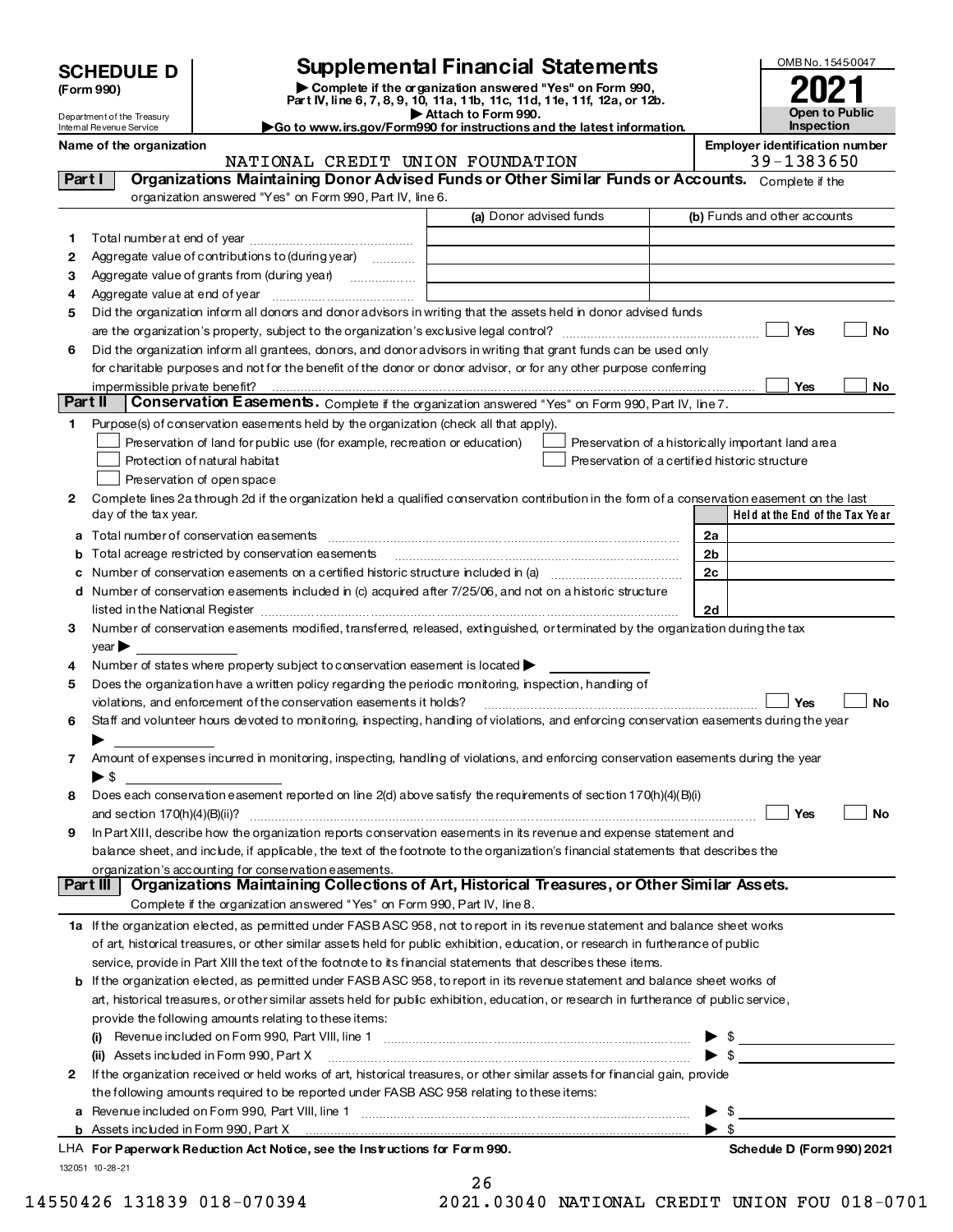|        | Schedule D (Form 990) 2021                                                                                                                                                                                                             | NATIONAL CREDIT UNION FOUNDATION |                |          |                                                                                                                                                                                                                                |          |                 | $39 - 1383650$                                   |                |          | Page 2  |
|--------|----------------------------------------------------------------------------------------------------------------------------------------------------------------------------------------------------------------------------------------|----------------------------------|----------------|----------|--------------------------------------------------------------------------------------------------------------------------------------------------------------------------------------------------------------------------------|----------|-----------------|--------------------------------------------------|----------------|----------|---------|
|        | Organizations Maintaining Collections of Art, Historical Treasures, or Other Similar Assets (continued)<br>Part III                                                                                                                    |                                  |                |          |                                                                                                                                                                                                                                |          |                 |                                                  |                |          |         |
| 3      | Using the organization's acquisition, accession, and other records, check any of the following that make significant use of its                                                                                                        |                                  |                |          |                                                                                                                                                                                                                                |          |                 |                                                  |                |          |         |
|        | collection items (check all that apply):                                                                                                                                                                                               |                                  |                |          |                                                                                                                                                                                                                                |          |                 |                                                  |                |          |         |
| a      | Public exhibition                                                                                                                                                                                                                      | d                                |                |          | Loan or exchange program                                                                                                                                                                                                       |          |                 |                                                  |                |          |         |
| b      | Scholarly research                                                                                                                                                                                                                     | е                                |                |          | Other contracts and contracts are the contracts of the contracts of the contracts of the contracts of the contracts of the contracts of the contracts of the contracts of the contracts of the contracts of the contracts of t |          |                 |                                                  |                |          |         |
| c      | Preservation for future generations                                                                                                                                                                                                    |                                  |                |          |                                                                                                                                                                                                                                |          |                 |                                                  |                |          |         |
| 4      | Provide a description of the organization's collections and explain how they further the organization's exempt purpose in Part XIII.                                                                                                   |                                  |                |          |                                                                                                                                                                                                                                |          |                 |                                                  |                |          |         |
| 5      | During the year, did the organization solicit or receive donations of art, historical treasures, or other similar assets                                                                                                               |                                  |                |          |                                                                                                                                                                                                                                |          |                 |                                                  |                |          |         |
|        |                                                                                                                                                                                                                                        |                                  |                |          |                                                                                                                                                                                                                                |          |                 |                                                  | Yes            |          | No      |
|        | Part IV<br>Escrow and Custodial Arrangements. Complete if the organization answered "Yes" on Form 990, Part IV, line 9, or                                                                                                             |                                  |                |          |                                                                                                                                                                                                                                |          |                 |                                                  |                |          |         |
|        | reported an amount on Form 990, Part X, line 21.                                                                                                                                                                                       |                                  |                |          |                                                                                                                                                                                                                                |          |                 |                                                  |                |          |         |
|        | 1a Is the organization an agent, trustee, custodian or other intermediary for contributions or other assets not included                                                                                                               |                                  |                |          |                                                                                                                                                                                                                                |          |                 |                                                  |                |          |         |
|        |                                                                                                                                                                                                                                        |                                  |                |          |                                                                                                                                                                                                                                |          |                 |                                                  | Yes            |          | No      |
|        | b If "Yes," explain the arrangement in Part XIII and complete the following table:                                                                                                                                                     |                                  |                |          |                                                                                                                                                                                                                                |          |                 |                                                  |                |          |         |
|        |                                                                                                                                                                                                                                        |                                  |                |          |                                                                                                                                                                                                                                |          |                 |                                                  | Amount         |          |         |
|        |                                                                                                                                                                                                                                        |                                  |                |          |                                                                                                                                                                                                                                |          |                 |                                                  |                |          |         |
|        | c Beginning balance measurements and the contract of the contract of the contract of the contract of the contract of the contract of the contract of the contract of the contract of the contract of the contract of the contr         |                                  |                |          |                                                                                                                                                                                                                                |          | 1c              |                                                  |                |          |         |
|        | d Additions during the year manufactured and continuum continuum control of Additions during the year manufactured and continuum control of Additions during the year manufactured and control of the state of Additional Cont         |                                  |                |          |                                                                                                                                                                                                                                |          | 1d              |                                                  |                |          |         |
|        | Distributions during the year manufactured and contained and the year manufactured and the year manufactured and the year manufactured and the year manufactured and the year manufactured and the year manufactured and the y         |                                  |                |          |                                                                                                                                                                                                                                |          | 1e              |                                                  |                |          |         |
| f      |                                                                                                                                                                                                                                        |                                  |                |          |                                                                                                                                                                                                                                |          | 1f              |                                                  |                |          |         |
|        | 2a Did the organization include an amount on Form 990, Part X, line 21, for escrow or custodial account liability?                                                                                                                     |                                  |                |          |                                                                                                                                                                                                                                |          |                 |                                                  | Yes            |          | No      |
| Part V | <b>b</b> If "Yes," explain the arrangement in Part XIII. Check here if the explanation has been provided on Part XIII                                                                                                                  |                                  |                |          |                                                                                                                                                                                                                                |          |                 |                                                  |                |          |         |
|        | Endowment Funds. Complete if the organization answered "Yes" on Form 990, Part IV, line 10.                                                                                                                                            |                                  |                |          |                                                                                                                                                                                                                                |          |                 |                                                  |                |          |         |
|        |                                                                                                                                                                                                                                        | (a) Current year                 | (b) Prior year |          | (c) Two years back                                                                                                                                                                                                             |          |                 | (d) Three years back $\vert$ (e) Four years back |                |          |         |
|        | 1a Beginning of year balance                                                                                                                                                                                                           | 650,764.                         |                | 569,992. |                                                                                                                                                                                                                                | 477,380. |                 | 505,915.                                         |                | 444,026. |         |
| b      |                                                                                                                                                                                                                                        |                                  |                |          |                                                                                                                                                                                                                                |          |                 |                                                  |                |          |         |
|        | Net investment earnings, gains, and losses                                                                                                                                                                                             | 98,340.                          |                | 80, 772. |                                                                                                                                                                                                                                | 92,612.  |                 | $-28,535.$                                       |                |          | 61,889. |
|        |                                                                                                                                                                                                                                        |                                  |                |          |                                                                                                                                                                                                                                |          |                 |                                                  |                |          |         |
|        | e Other expenditures for facilities                                                                                                                                                                                                    |                                  |                |          |                                                                                                                                                                                                                                |          |                 |                                                  |                |          |         |
|        | and programs                                                                                                                                                                                                                           |                                  |                |          |                                                                                                                                                                                                                                |          |                 |                                                  |                |          |         |
|        | f Administrative expenses                                                                                                                                                                                                              |                                  |                |          |                                                                                                                                                                                                                                |          |                 |                                                  |                |          |         |
| g      |                                                                                                                                                                                                                                        | 749,104.                         |                | 650,764. |                                                                                                                                                                                                                                | 569,992. |                 | 477,380.                                         |                | 505,915. |         |
| 2      | Provide the estimated percentage of the current year end balance (line 1g, column (a)) held as:                                                                                                                                        |                                  |                |          |                                                                                                                                                                                                                                |          |                 |                                                  |                |          |         |
| a      | Board designated or quasi-endowment $\blacktriangleright$                                                                                                                                                                              | .0000                            | %              |          |                                                                                                                                                                                                                                |          |                 |                                                  |                |          |         |
| b      | Permanent endowment $\blacktriangleright$ 29.6700                                                                                                                                                                                      | %                                |                |          |                                                                                                                                                                                                                                |          |                 |                                                  |                |          |         |
|        | c Term endowment $\blacktriangleright$ 70.3300 %                                                                                                                                                                                       |                                  |                |          |                                                                                                                                                                                                                                |          |                 |                                                  |                |          |         |
|        | The percentages on lines 2a, 2b, and 2c should equal 100%.                                                                                                                                                                             |                                  |                |          |                                                                                                                                                                                                                                |          |                 |                                                  |                |          |         |
|        | 3a Are there endowment funds not in the possession of the organization that are held and administered for the organization                                                                                                             |                                  |                |          |                                                                                                                                                                                                                                |          |                 |                                                  |                |          |         |
|        | by:                                                                                                                                                                                                                                    |                                  |                |          |                                                                                                                                                                                                                                |          |                 |                                                  |                | Yes      | No      |
|        | (i)                                                                                                                                                                                                                                    |                                  |                |          |                                                                                                                                                                                                                                |          |                 |                                                  | 3a(i)          |          | х       |
|        | Related organizations [11] resonance contract or contract or contract or contract or contract or contract or contract or contract or contract or contract or contract or contract or contract or contract or contract or contr<br>(ii) |                                  |                |          |                                                                                                                                                                                                                                |          |                 |                                                  | 3a(ii)         |          | x       |
|        |                                                                                                                                                                                                                                        |                                  |                |          |                                                                                                                                                                                                                                |          |                 |                                                  | 3b             |          |         |
| 4      | Describe in Part XIII the intended uses of the organization's endowment funds.                                                                                                                                                         |                                  |                |          |                                                                                                                                                                                                                                |          |                 |                                                  |                |          |         |
|        | Part VI<br>Land, Buildings, and Equipment.                                                                                                                                                                                             |                                  |                |          |                                                                                                                                                                                                                                |          |                 |                                                  |                |          |         |
|        | Complete if the organization answered "Yes" on Form 990, Part IV, line 11a. See Form 990, Part X, line 10.                                                                                                                             |                                  |                |          |                                                                                                                                                                                                                                |          |                 |                                                  |                |          |         |
|        | Description of property                                                                                                                                                                                                                | (a) Cost or other                |                |          | (b) Cost or other                                                                                                                                                                                                              |          | (c) Accumulated |                                                  | (d) Book value |          |         |
|        |                                                                                                                                                                                                                                        | basis (investment)               |                |          | basis (other)                                                                                                                                                                                                                  |          | depreciation    |                                                  |                |          |         |
|        |                                                                                                                                                                                                                                        |                                  |                |          |                                                                                                                                                                                                                                |          |                 |                                                  |                |          |         |
|        |                                                                                                                                                                                                                                        |                                  |                |          |                                                                                                                                                                                                                                |          |                 |                                                  |                |          |         |
|        |                                                                                                                                                                                                                                        |                                  |                |          |                                                                                                                                                                                                                                |          |                 |                                                  |                |          |         |
|        |                                                                                                                                                                                                                                        |                                  |                |          | 160, 281.                                                                                                                                                                                                                      |          | 83,684.         |                                                  |                | 76,597.  |         |
|        |                                                                                                                                                                                                                                        |                                  |                |          |                                                                                                                                                                                                                                |          |                 |                                                  |                |          |         |
|        |                                                                                                                                                                                                                                        |                                  |                |          |                                                                                                                                                                                                                                |          |                 |                                                  |                | 76,597.  |         |
|        |                                                                                                                                                                                                                                        |                                  |                |          |                                                                                                                                                                                                                                |          |                 |                                                  |                |          |         |
|        |                                                                                                                                                                                                                                        |                                  |                |          |                                                                                                                                                                                                                                |          |                 | Schedule D (Form 990) 2021                       |                |          |         |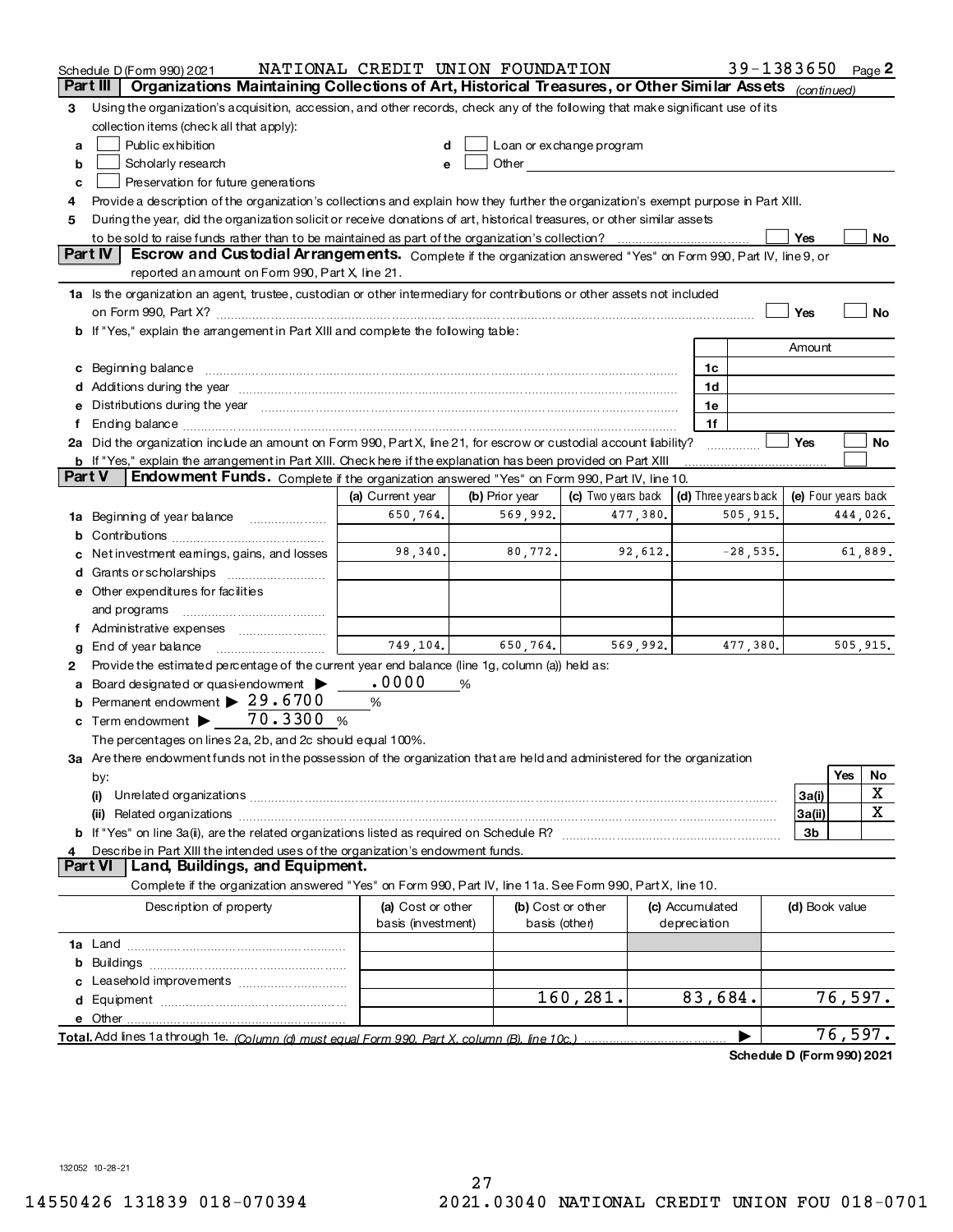|             | Schedule D (Form 990) 2021    | NATIONAL CREDIT UNION FOUNDATION                                    |                 |                                                                                                                                                      | $39 - 1383650$ Page 3                                     |
|-------------|-------------------------------|---------------------------------------------------------------------|-----------------|------------------------------------------------------------------------------------------------------------------------------------------------------|-----------------------------------------------------------|
| Part VIII   |                               | <b>Investments - Other Securities.</b>                              |                 |                                                                                                                                                      |                                                           |
|             |                               |                                                                     |                 | Complete if the organization answered "Yes" on Form 990, Part IV, line 11b. See Form 990, Part X, line 12.                                           |                                                           |
|             |                               | (a) Description of security or category (ncluding name of security) | (b) Book value  |                                                                                                                                                      | (c) Method of valuation: Cost or end-of-year market value |
|             | (1) Financial derivatives     |                                                                     |                 |                                                                                                                                                      |                                                           |
|             |                               |                                                                     |                 |                                                                                                                                                      |                                                           |
| $(3)$ Other |                               |                                                                     |                 |                                                                                                                                                      |                                                           |
| (A)         |                               |                                                                     |                 |                                                                                                                                                      |                                                           |
| (B)         |                               |                                                                     |                 |                                                                                                                                                      |                                                           |
| $\left($ C) |                               |                                                                     |                 |                                                                                                                                                      |                                                           |
| (D)<br>(E)  |                               |                                                                     |                 |                                                                                                                                                      |                                                           |
| (F)         |                               |                                                                     |                 |                                                                                                                                                      |                                                           |
| (G)         |                               |                                                                     |                 |                                                                                                                                                      |                                                           |
| (H)         |                               |                                                                     |                 |                                                                                                                                                      |                                                           |
|             |                               | Total. (Col. (b) must equal Form 990, Part X, col. (B) line 12.)    |                 |                                                                                                                                                      |                                                           |
|             |                               | Part VIII Investments - Program Related.                            |                 |                                                                                                                                                      |                                                           |
|             |                               |                                                                     |                 | Complete if the organization answered "Yes" on Form 990, Part IV, line 11c. See Form 990, Part X, line 13.                                           |                                                           |
|             | (a) Description of investment |                                                                     | (b) Book value  |                                                                                                                                                      | (c) Method of valuation: Cost or end-of-year market value |
| (1)         |                               |                                                                     |                 |                                                                                                                                                      |                                                           |
| (2)         |                               |                                                                     |                 |                                                                                                                                                      |                                                           |
| (3)         |                               |                                                                     |                 |                                                                                                                                                      |                                                           |
| (4)         |                               |                                                                     |                 |                                                                                                                                                      |                                                           |
| (5)         |                               |                                                                     |                 |                                                                                                                                                      |                                                           |
| (6)         |                               |                                                                     |                 |                                                                                                                                                      |                                                           |
| (7)         |                               |                                                                     |                 |                                                                                                                                                      |                                                           |
| (8)<br>(9)  |                               |                                                                     |                 |                                                                                                                                                      |                                                           |
|             |                               | Total. (Col. (b) must equal Form 990, Part X, col. (B) line 13.)    |                 |                                                                                                                                                      |                                                           |
| Part $ X $  | Other Assets.                 |                                                                     |                 |                                                                                                                                                      |                                                           |
|             |                               |                                                                     |                 | Complete if the organization answered "Yes" on Form 990, Part IV, line 11d. See Form 990, Part X, line 15.                                           |                                                           |
|             |                               |                                                                     | (a) Description |                                                                                                                                                      | (b) Book value                                            |
| (1)         |                               |                                                                     |                 |                                                                                                                                                      |                                                           |
| (2)         |                               |                                                                     |                 |                                                                                                                                                      |                                                           |
| (3)         |                               |                                                                     |                 |                                                                                                                                                      |                                                           |
| (4)         |                               |                                                                     |                 |                                                                                                                                                      |                                                           |
| (5)         |                               |                                                                     |                 |                                                                                                                                                      |                                                           |
| (6)         |                               |                                                                     |                 |                                                                                                                                                      |                                                           |
| (7)         |                               |                                                                     |                 |                                                                                                                                                      |                                                           |
| (8)         |                               |                                                                     |                 |                                                                                                                                                      |                                                           |
| (9)         |                               |                                                                     |                 |                                                                                                                                                      |                                                           |
| Part X      | <b>Other Liabilities.</b>     |                                                                     |                 |                                                                                                                                                      |                                                           |
|             |                               |                                                                     |                 | Complete if the organization answered "Yes" on Form 990, Part IV, line 11e or 11f. See Form 990, Part X, line 25.                                    |                                                           |
| 1.          |                               | (a) Description of liability                                        |                 |                                                                                                                                                      | (b) Book value                                            |
| (1)         | Federal income taxes          |                                                                     |                 |                                                                                                                                                      |                                                           |
| (2)         |                               |                                                                     |                 |                                                                                                                                                      |                                                           |
| (3)         |                               |                                                                     |                 |                                                                                                                                                      |                                                           |
| (4)         |                               |                                                                     |                 |                                                                                                                                                      |                                                           |
| (5)         |                               |                                                                     |                 |                                                                                                                                                      |                                                           |
| (6)         |                               |                                                                     |                 |                                                                                                                                                      |                                                           |
| (7)         |                               |                                                                     |                 |                                                                                                                                                      |                                                           |
| (8)         |                               |                                                                     |                 |                                                                                                                                                      |                                                           |
| (9)         |                               |                                                                     |                 |                                                                                                                                                      |                                                           |
|             |                               |                                                                     |                 |                                                                                                                                                      |                                                           |
|             |                               |                                                                     |                 | 2. Liability for uncertain tax positions. In Part XIII, provide the text of the footnote to the organization's financial statements that reports the |                                                           |

organization's liability foruncertain tax positions under FASBASC 740. Check here if the text of the footnote has been provided in Part XIII  $\,\ldots\,$   $\overline{\rm X}$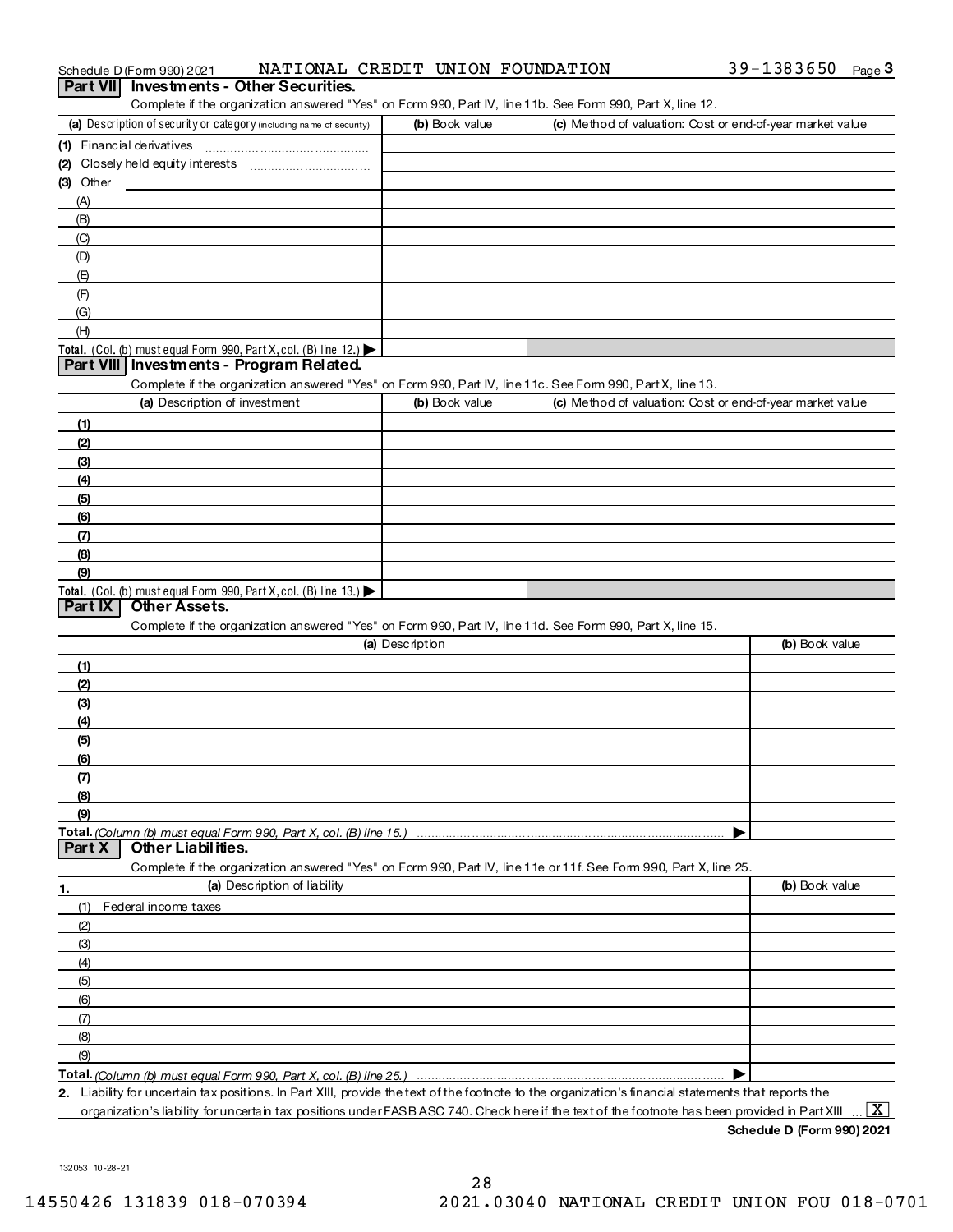|    | NATIONAL CREDIT UNION FOUNDATION<br>Schedule D (Form 990) 2021                                                                                                                                                                      |                |                                                                                                                |                | $39 - 1383650$           | Page 4 |
|----|-------------------------------------------------------------------------------------------------------------------------------------------------------------------------------------------------------------------------------------|----------------|----------------------------------------------------------------------------------------------------------------|----------------|--------------------------|--------|
|    | Reconciliation of Revenue per Audited Financial Statements With Revenue per Return.<br>Part XI                                                                                                                                      |                |                                                                                                                |                |                          |        |
|    | Complete if the organization answered "Yes" on Form 990, Part IV, line 12a.                                                                                                                                                         |                |                                                                                                                |                |                          |        |
| 1  | Total revenue, gains, and other support per audited financial statements                                                                                                                                                            |                | and a complete the contract of the complete the complete the complete the complete the complete the complete t | $\mathbf{t}$   | 5,806,274.               |        |
| 2  | Amounts included on line 1 but not on Form 990, Part VIII, line 12:                                                                                                                                                                 |                |                                                                                                                |                |                          |        |
| a  |                                                                                                                                                                                                                                     | 2a             |                                                                                                                |                |                          |        |
|    |                                                                                                                                                                                                                                     | 2 <sub>b</sub> |                                                                                                                |                |                          |        |
|    |                                                                                                                                                                                                                                     | 2 <sub>c</sub> |                                                                                                                |                |                          |        |
| d  |                                                                                                                                                                                                                                     | 2d             |                                                                                                                |                |                          |        |
| e  |                                                                                                                                                                                                                                     |                |                                                                                                                | 2e             |                          |        |
| 3  |                                                                                                                                                                                                                                     |                |                                                                                                                | $\mathbf{3}$   | 5,806,274.               |        |
| 4  | Amounts included on Form 990. Part VIII, line 12, but not on line 1:                                                                                                                                                                |                |                                                                                                                |                |                          |        |
|    | Investment expenses not included on Form 990, Part VIII, line 7b [100] [100] [100] [4a [100]                                                                                                                                        |                | <u>15,673.</u>                                                                                                 |                |                          |        |
| b  |                                                                                                                                                                                                                                     | 4 <sub>b</sub> |                                                                                                                |                |                          |        |
|    | c Add lines 4a and 4b <b>manual contract and an</b> and the manual contract of the manual contract of the manual contract of the manual contract of the manual contract of the manual contract of the manual contract of the manual |                |                                                                                                                | 4с             | 15,673.                  |        |
|    |                                                                                                                                                                                                                                     |                |                                                                                                                |                |                          |        |
| 5. |                                                                                                                                                                                                                                     |                |                                                                                                                | 5 <sup>1</sup> | $\overline{5,821,947}$ . |        |
|    | Part XII   Reconciliation of Expenses per Audited Financial Statements With Expenses per Return.                                                                                                                                    |                |                                                                                                                |                |                          |        |
|    | Complete if the organization answered "Yes" on Form 990, Part IV, line 12a.                                                                                                                                                         |                |                                                                                                                |                |                          |        |
| 1  | Total expenses and losses per audited financial statements [11] [12] contain the control of the statements [11] [12] contained the statements [12] [12] contained the statement of the statement of the statement of the state      |                |                                                                                                                | $\blacksquare$ | 3,443,334.               |        |
| 2  | Amounts included on line 1 but not on Form 990, Part IX, line 25:                                                                                                                                                                   |                |                                                                                                                |                |                          |        |
| a  |                                                                                                                                                                                                                                     | 2a             |                                                                                                                |                |                          |        |
| b  | Prior year adjustments material contracts and the contracts of the contracts and the Prior year adjustments                                                                                                                         | 2 <sub>b</sub> |                                                                                                                |                |                          |        |
| c  |                                                                                                                                                                                                                                     | 2 <sub>c</sub> |                                                                                                                |                |                          |        |
|    |                                                                                                                                                                                                                                     | 2d             |                                                                                                                |                |                          |        |
|    |                                                                                                                                                                                                                                     |                |                                                                                                                | <b>2e</b>      |                          | $0$ .  |
| 3  |                                                                                                                                                                                                                                     |                |                                                                                                                | $\mathbf{R}$   | 3, 443, 334.             |        |
| 4  | Amounts included on Form 990, Part IX, line 25, but not on line 1:                                                                                                                                                                  |                |                                                                                                                |                |                          |        |
| a  | Investment expenses not included on Form 990, Part VIII, line 7b [100] [100] [100] [100] [100] [100] [100] [10                                                                                                                      | 4a l           | 15,673.                                                                                                        |                |                          |        |
| b  |                                                                                                                                                                                                                                     | 4 <sub>b</sub> |                                                                                                                |                |                          |        |
|    | Add lines 4a and 4b                                                                                                                                                                                                                 |                |                                                                                                                | 4c             | 15,673.                  |        |
|    | Part XIII Supplemental Information.                                                                                                                                                                                                 |                |                                                                                                                | 5              | 3,459,007.               |        |

Provide the descriptions required for Part II, lines 3, 5, and 9; Part III, lines 1a and 4; Part IV, lines 1b and 2b; Part V, line 4; Part X, line 2; Part XI, lines 2d and 4b; and Part XII, lines 2d and 4b. Also complete this part to provide any additional information.

# PART V, LINE 4:

# INVESTMENT INCOME MAY BE USED FOR OPERATIONS OF THE ORGANIZATION.

PART X, LINE 2:

THE FOUNDATION QUALIFIES AS A TAX-EXEMPT ORGANIZATION UNDER SECTION

501(C)(3) OF THE IRC AND THE APPLICABLE STATE REGULATIONS. THE INTERNAL

REVENUE SERVICE (IRS) ALSO HAS DETERMINED THAT THE FOUNDATION IS NOT A

PRIVATE FOUNDATION. IN ADDITION, THE FOUNDATION IS REQUIRED TO REPORT

UNRELATED BUSINESS INCOME TO THE IRS AND THE STATE OF WISCONSIN. THE

FOUNDATION HAD NO SOURCES OF UNRELATED BUSINESS INCOME FOR THE YEARS ENDED

DECEMBER 31, 2021 AND 2020. MANAGEMENT HAS CONCLUDED THAT THE FOUNDATION

# HAS PROPERLY MAINTAINED THEIR EXEMPT STATUS, ALL REVENUE WITHIN THE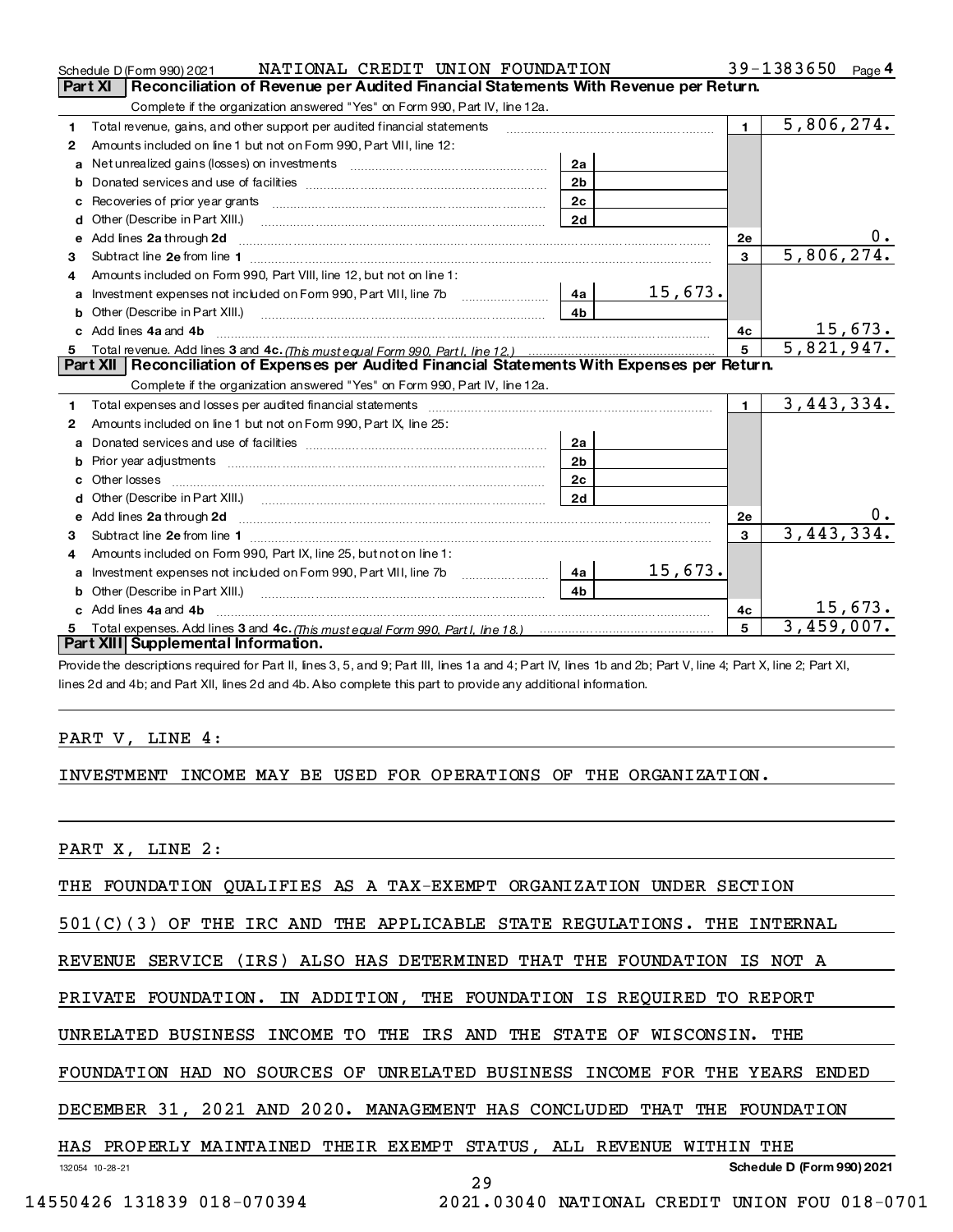| Schedule D (Form 990) 2021 NATIONAL CREDIT UNION FOUNDATION<br><b>Part XIII Supplemental Information</b> (continued) | $39 - 1383650$ Page 5 |
|----------------------------------------------------------------------------------------------------------------------|-----------------------|
|                                                                                                                      |                       |
| STATEMENTS OF ACTIVITIES HAS BEEN PROPERLY CLASSIFIED AS EXEMPT FOR THE                                              |                       |
| YEARS ENDED DECEMBER 31, 2021 AND 2020, AND THERE ARE NO UNCERTAIN TAX                                               |                       |
| POSITIONS THROUGH DECEMBER 31, 2021.                                                                                 |                       |
|                                                                                                                      |                       |
|                                                                                                                      |                       |
|                                                                                                                      |                       |
|                                                                                                                      |                       |
|                                                                                                                      |                       |
|                                                                                                                      |                       |
|                                                                                                                      |                       |
|                                                                                                                      |                       |
|                                                                                                                      |                       |
|                                                                                                                      |                       |
|                                                                                                                      |                       |
|                                                                                                                      |                       |
|                                                                                                                      |                       |
|                                                                                                                      |                       |
|                                                                                                                      |                       |
|                                                                                                                      |                       |
|                                                                                                                      |                       |
|                                                                                                                      |                       |
|                                                                                                                      |                       |
|                                                                                                                      |                       |
|                                                                                                                      |                       |
|                                                                                                                      |                       |
|                                                                                                                      |                       |
|                                                                                                                      |                       |
|                                                                                                                      |                       |
|                                                                                                                      |                       |
|                                                                                                                      |                       |
|                                                                                                                      |                       |

Schedule D (Form 990) 2021

13205510-28-21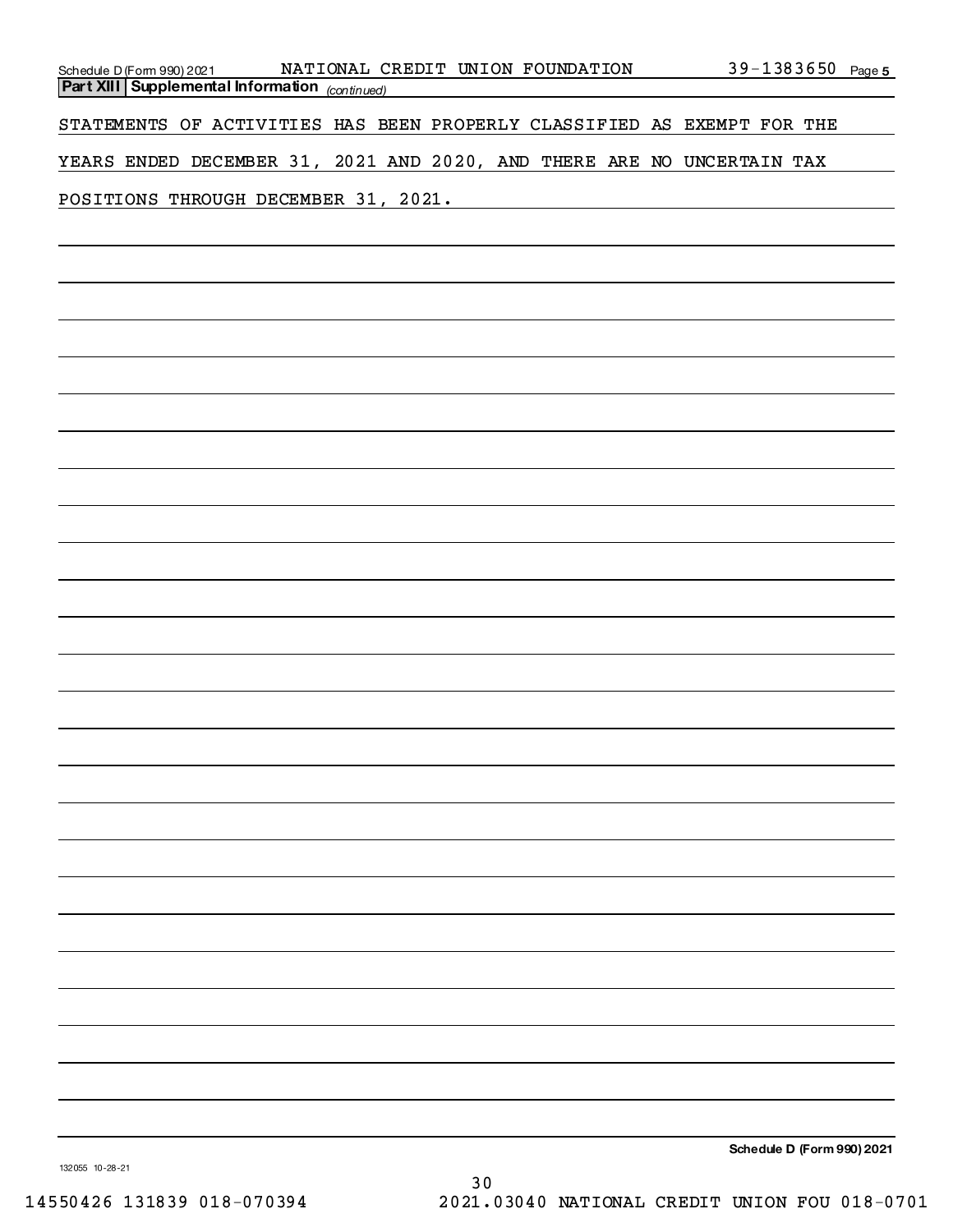| <b>SCHEDULE G</b>                                                                                                                             |                                  | <b>Supplemental Information Regarding Fundraising or Gaming Activities</b>                                                                                                                                                                                                                                                                                                                                                                                                                                                                         |                                                                            |    |                                                                            |                                                                            | OMB No. 1545-0047                                       |
|-----------------------------------------------------------------------------------------------------------------------------------------------|----------------------------------|----------------------------------------------------------------------------------------------------------------------------------------------------------------------------------------------------------------------------------------------------------------------------------------------------------------------------------------------------------------------------------------------------------------------------------------------------------------------------------------------------------------------------------------------------|----------------------------------------------------------------------------|----|----------------------------------------------------------------------------|----------------------------------------------------------------------------|---------------------------------------------------------|
| (Form 990)                                                                                                                                    |                                  | Complete if the organization answered "Yes" on Form 990, Part IV, line 17, 18, or 19, or if the<br>or ganization entered more than \$15,000 on Form 990-EZ, line 6a.                                                                                                                                                                                                                                                                                                                                                                               |                                                                            |    |                                                                            |                                                                            |                                                         |
| Department of the Treasury                                                                                                                    |                                  | Attach to Form 990 or Form 990-EZ.                                                                                                                                                                                                                                                                                                                                                                                                                                                                                                                 |                                                                            |    |                                                                            |                                                                            | <b>Open to Public</b>                                   |
| Internal Revenue Service                                                                                                                      |                                  | ▶ Go to www.irs.gov/Form990 for instructions and the latest information.                                                                                                                                                                                                                                                                                                                                                                                                                                                                           |                                                                            |    |                                                                            |                                                                            | Inspection                                              |
| Name of the organization                                                                                                                      |                                  | NATIONAL CREDIT UNION FOUNDATION                                                                                                                                                                                                                                                                                                                                                                                                                                                                                                                   |                                                                            |    |                                                                            | 39-1383650                                                                 | Employer identification number                          |
| Part I                                                                                                                                        | required to complete this part.  | Fundraising Activities. Complete if the organization answered "Yes" on Form 990, Part IV, line 17. Form 990 EZ filers are not                                                                                                                                                                                                                                                                                                                                                                                                                      |                                                                            |    |                                                                            |                                                                            |                                                         |
| Mail solicitations<br>a<br>b<br>Phone solicitations<br>c<br>In-person solicitations<br>d<br>compensated at least \$5,000 by the organization. | Internet and email solicitations | 1 Indicate whether the organization raised funds through any of the following activities. Check all that apply.<br>e<br>f<br>Special fundraising events<br>g<br>2 a Did the organization have a written or oral agreement with any individual (including officers, directors, trustees, or<br>key employees listed in Form 990, Part VII) or entity in connection with professional fundraising services?<br>b If "Yes," list the 10 highest paid individuals or entities (fundraisers) pursuant to agreements under which the fundraiser is to be |                                                                            |    | Solicitation of non government grants<br>Solicitation of government grants | <b>Yes</b>                                                                 | No                                                      |
| (i) Name and address of individual<br>or entity (fundraiser)                                                                                  |                                  | (ii) Activity                                                                                                                                                                                                                                                                                                                                                                                                                                                                                                                                      | (iii) Did<br>fundraiser<br>have custody<br>or control of<br>contributions? |    | (iv) Gross receipts<br>from activity                                       | (v) Amount paid<br>to (or retained by)<br>fundraiser<br>listed in col. (i) | (vi) Amount paid<br>to (or retained by)<br>organization |
|                                                                                                                                               |                                  |                                                                                                                                                                                                                                                                                                                                                                                                                                                                                                                                                    | Yes                                                                        | No |                                                                            |                                                                            |                                                         |
|                                                                                                                                               |                                  |                                                                                                                                                                                                                                                                                                                                                                                                                                                                                                                                                    |                                                                            |    |                                                                            |                                                                            |                                                         |
|                                                                                                                                               |                                  |                                                                                                                                                                                                                                                                                                                                                                                                                                                                                                                                                    |                                                                            |    |                                                                            |                                                                            |                                                         |
|                                                                                                                                               |                                  |                                                                                                                                                                                                                                                                                                                                                                                                                                                                                                                                                    |                                                                            |    |                                                                            |                                                                            |                                                         |
|                                                                                                                                               |                                  |                                                                                                                                                                                                                                                                                                                                                                                                                                                                                                                                                    |                                                                            |    |                                                                            |                                                                            |                                                         |
|                                                                                                                                               |                                  |                                                                                                                                                                                                                                                                                                                                                                                                                                                                                                                                                    |                                                                            |    |                                                                            |                                                                            |                                                         |
|                                                                                                                                               |                                  |                                                                                                                                                                                                                                                                                                                                                                                                                                                                                                                                                    |                                                                            |    |                                                                            |                                                                            |                                                         |
|                                                                                                                                               |                                  |                                                                                                                                                                                                                                                                                                                                                                                                                                                                                                                                                    |                                                                            |    |                                                                            |                                                                            |                                                         |
|                                                                                                                                               |                                  |                                                                                                                                                                                                                                                                                                                                                                                                                                                                                                                                                    |                                                                            |    |                                                                            |                                                                            |                                                         |
|                                                                                                                                               |                                  |                                                                                                                                                                                                                                                                                                                                                                                                                                                                                                                                                    |                                                                            |    |                                                                            |                                                                            |                                                         |
|                                                                                                                                               |                                  |                                                                                                                                                                                                                                                                                                                                                                                                                                                                                                                                                    |                                                                            |    |                                                                            |                                                                            |                                                         |
|                                                                                                                                               |                                  |                                                                                                                                                                                                                                                                                                                                                                                                                                                                                                                                                    |                                                                            |    |                                                                            |                                                                            |                                                         |
|                                                                                                                                               |                                  |                                                                                                                                                                                                                                                                                                                                                                                                                                                                                                                                                    |                                                                            |    |                                                                            |                                                                            |                                                         |
| Total                                                                                                                                         |                                  |                                                                                                                                                                                                                                                                                                                                                                                                                                                                                                                                                    |                                                                            |    |                                                                            |                                                                            |                                                         |
| or licensing.                                                                                                                                 |                                  | 3 List all states in which the organization is registered or licensed to solicit contributions or has been notified it is exempt from registration                                                                                                                                                                                                                                                                                                                                                                                                 |                                                                            |    |                                                                            |                                                                            |                                                         |
|                                                                                                                                               |                                  |                                                                                                                                                                                                                                                                                                                                                                                                                                                                                                                                                    |                                                                            |    |                                                                            |                                                                            |                                                         |
|                                                                                                                                               |                                  |                                                                                                                                                                                                                                                                                                                                                                                                                                                                                                                                                    |                                                                            |    |                                                                            |                                                                            |                                                         |
|                                                                                                                                               |                                  |                                                                                                                                                                                                                                                                                                                                                                                                                                                                                                                                                    |                                                                            |    |                                                                            |                                                                            |                                                         |
|                                                                                                                                               |                                  |                                                                                                                                                                                                                                                                                                                                                                                                                                                                                                                                                    |                                                                            |    |                                                                            |                                                                            |                                                         |
|                                                                                                                                               |                                  |                                                                                                                                                                                                                                                                                                                                                                                                                                                                                                                                                    |                                                                            |    |                                                                            |                                                                            |                                                         |
|                                                                                                                                               |                                  |                                                                                                                                                                                                                                                                                                                                                                                                                                                                                                                                                    |                                                                            |    |                                                                            |                                                                            |                                                         |
|                                                                                                                                               |                                  | LHA For Paperwork Reduction Act Notice, see the Instructions for Form 990 or 990-EZ.                                                                                                                                                                                                                                                                                                                                                                                                                                                               |                                                                            |    |                                                                            |                                                                            | Schedule G (Form 990) 2021                              |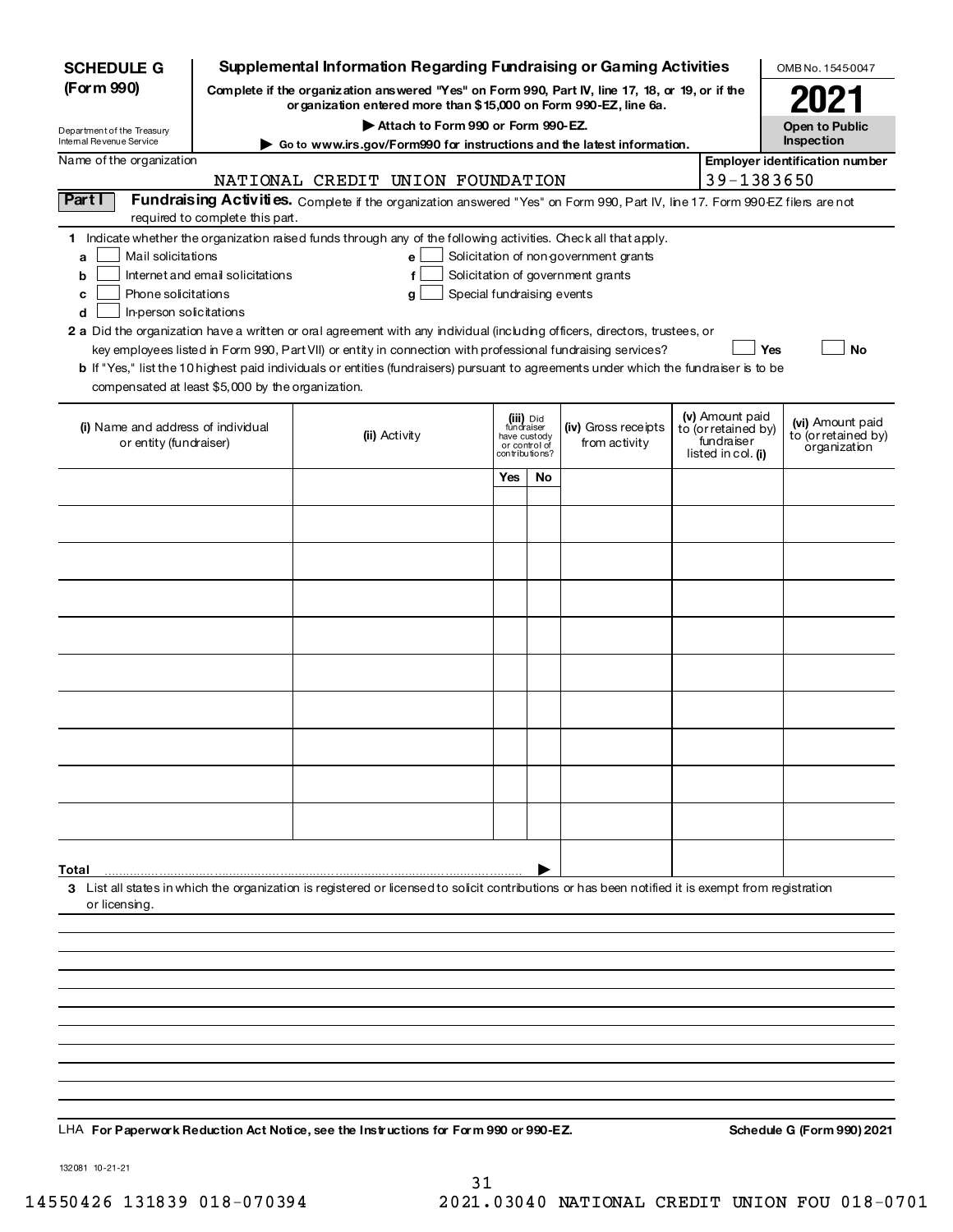# ScheduleG(Form990)2021 Page NATIONALCREDITUNIONFOUNDATION 39-1383650

Part II | Fundraising Events. Complete if the organization answered "Yes" on Form 990, Part IV, line 18, orreported more than \$15,000 offundraisingeventcontributionsandgrossincomeonForm990-EZ,lines1and6b.Listeventswithgrossreceiptsgreaterthan\$5,000.

|                 |    | .000 of fundraising event contributions and gross income on Form 990-EZ, lines 1 and 6b. List events with gross receipts greater than \$5,000. |                          |                                                  |                                 |                                                     |
|-----------------|----|------------------------------------------------------------------------------------------------------------------------------------------------|--------------------------|--------------------------------------------------|---------------------------------|-----------------------------------------------------|
|                 |    |                                                                                                                                                | (a) Event $#1$<br>WEGNER | $(b)$ Event #2                                   | (c) Other events<br><b>NONE</b> | (d) Total events                                    |
|                 |    |                                                                                                                                                | DINNER                   |                                                  |                                 | (add col. (a) through                               |
|                 |    |                                                                                                                                                | (event type)             | (event type)                                     | (total number)                  | col. (c)                                            |
| Revenue         | 1. |                                                                                                                                                | 343,400.                 |                                                  |                                 | 343,400.                                            |
|                 |    |                                                                                                                                                | 343,400.                 |                                                  |                                 | 343,400.                                            |
|                 | 3  | Gross income (line 1 minus line 2)                                                                                                             |                          |                                                  |                                 |                                                     |
|                 |    |                                                                                                                                                |                          |                                                  |                                 |                                                     |
|                 |    |                                                                                                                                                |                          |                                                  |                                 |                                                     |
| Direct Expenses |    |                                                                                                                                                |                          |                                                  |                                 |                                                     |
|                 |    | 7 Food and beverages                                                                                                                           |                          |                                                  |                                 |                                                     |
|                 | 8  |                                                                                                                                                |                          |                                                  |                                 | 2,500.                                              |
|                 | 9  |                                                                                                                                                | $\frac{2,500}{26,201}.$  |                                                  |                                 | $\overline{26, 201.}$                               |
|                 |    | 10 Direct expense summary. Add lines 4 through 9 in column (d)                                                                                 |                          |                                                  | ▶                               | 28,701.                                             |
|                 |    | 11 Net income summary. Subtract line 10 from line 3, column (d)                                                                                |                          |                                                  |                                 | $-28,701.$                                          |
| Part III        |    | Gaming. Complete if the organization answered "Yes" on Form 990, Part IV, line 19, or reported more than                                       |                          |                                                  |                                 |                                                     |
|                 |    | \$15,000 on Form 990-EZ, line 6a.                                                                                                              |                          |                                                  |                                 |                                                     |
| Revenue         |    |                                                                                                                                                | (a) Bingo                | (b) Pull tabs/instant<br>bingo/progressive bingo | (c) Other gaming                | (d) Total gaming (add<br>col. (a) through col. (c)) |
|                 | 1  |                                                                                                                                                |                          |                                                  |                                 |                                                     |
|                 |    |                                                                                                                                                |                          |                                                  |                                 |                                                     |
|                 |    |                                                                                                                                                |                          |                                                  |                                 |                                                     |
|                 | 3  |                                                                                                                                                |                          |                                                  |                                 |                                                     |
| Direct Expenses | 4  |                                                                                                                                                |                          |                                                  |                                 |                                                     |
|                 |    |                                                                                                                                                |                          |                                                  |                                 |                                                     |
|                 |    |                                                                                                                                                | Yes<br>%                 | Yes<br>%                                         | Yes<br>%                        |                                                     |
|                 | 6. | Volunteer labor                                                                                                                                | No                       | No                                               | No                              |                                                     |
|                 | 7  | Direct expense summary. Add lines 2 through 5 in column (d)                                                                                    |                          |                                                  |                                 |                                                     |
|                 | 8  |                                                                                                                                                |                          |                                                  |                                 |                                                     |
|                 |    |                                                                                                                                                |                          |                                                  |                                 |                                                     |
|                 |    | 9 Enter the state(s) in which the organization conducts gaming activities:                                                                     |                          |                                                  |                                 |                                                     |
|                 |    |                                                                                                                                                |                          |                                                  |                                 | Yes<br><b>No</b>                                    |
|                 |    | <b>b</b> If "No," explain:                                                                                                                     |                          |                                                  |                                 |                                                     |
|                 |    |                                                                                                                                                |                          |                                                  |                                 |                                                     |
|                 |    |                                                                                                                                                |                          |                                                  |                                 | Yes<br>No.                                          |
|                 |    | <b>b</b> If "Yes," explain:                                                                                                                    |                          |                                                  |                                 |                                                     |
|                 |    |                                                                                                                                                |                          |                                                  |                                 |                                                     |
|                 |    | 132082 10-21-21                                                                                                                                |                          |                                                  |                                 | <b>Schedule G (Form 990) 2021</b>                   |

32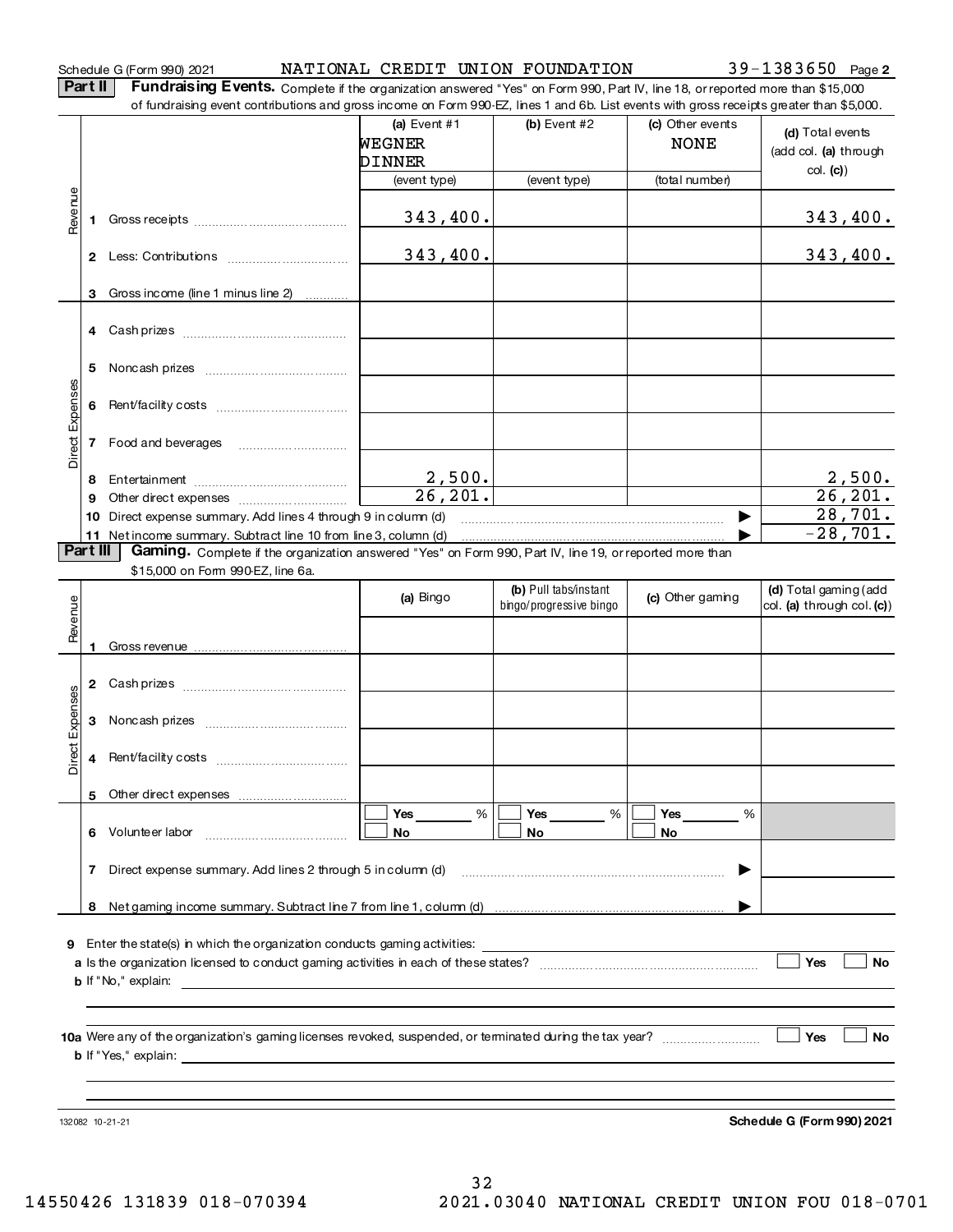| Schedule G (Form 990) 2021                                                                                  |          |    | NATIONAL CREDIT UNION FOUNDATION                                                                                                                                                                                                          | $39 - 1383650$ Page 3      |           |
|-------------------------------------------------------------------------------------------------------------|----------|----|-------------------------------------------------------------------------------------------------------------------------------------------------------------------------------------------------------------------------------------------|----------------------------|-----------|
|                                                                                                             |          |    | 12 Is the organization a grantor, beneficiary or trustee of a trust, or a member of a partnership or other entity formed                                                                                                                  | Yes                        | <b>No</b> |
| 13 Indicate the percentage of gaming activity conducted in:                                                 |          |    |                                                                                                                                                                                                                                           | $\Box$ Yes                 | <b>No</b> |
|                                                                                                             |          |    |                                                                                                                                                                                                                                           | 13a                        | %         |
|                                                                                                             |          |    | <b>b</b> An outside facility <b>contained to the contract of the contract of the contract of the contract of the contract of the contract of the contract of the contract of the contract of the contract of the contract of the cont</b> | 13 <sub>b</sub>            | %         |
|                                                                                                             |          |    | 14 Enter the name and address of the person who prepares the organization's gaming/special events books and records:                                                                                                                      |                            |           |
|                                                                                                             |          |    |                                                                                                                                                                                                                                           |                            |           |
|                                                                                                             |          |    |                                                                                                                                                                                                                                           |                            |           |
|                                                                                                             |          |    |                                                                                                                                                                                                                                           |                            | No        |
|                                                                                                             |          |    |                                                                                                                                                                                                                                           |                            |           |
| of gaming revenue retained by the third party >\$ _______________________________                           |          |    |                                                                                                                                                                                                                                           |                            |           |
| c If "Yes," enter name and address of the third party:                                                      |          |    |                                                                                                                                                                                                                                           |                            |           |
| Name $\blacktriangleright$ $\lrcorner$                                                                      |          |    |                                                                                                                                                                                                                                           |                            |           |
|                                                                                                             |          |    |                                                                                                                                                                                                                                           |                            |           |
| 16 Gaming manager information:                                                                              |          |    |                                                                                                                                                                                                                                           |                            |           |
| Name $\triangleright$ $\square$                                                                             |          |    |                                                                                                                                                                                                                                           |                            |           |
| Gaming manager compensation > \$                                                                            |          |    |                                                                                                                                                                                                                                           |                            |           |
|                                                                                                             |          |    |                                                                                                                                                                                                                                           |                            |           |
|                                                                                                             |          |    | Description of services provided $\blacktriangleright$                                                                                                                                                                                    |                            |           |
|                                                                                                             |          |    |                                                                                                                                                                                                                                           |                            |           |
| Director/officer                                                                                            | Employee |    | Independent contractor                                                                                                                                                                                                                    |                            |           |
| 17 Mandatory distributions:                                                                                 |          |    |                                                                                                                                                                                                                                           |                            |           |
| a Is the organization required under state law to make charitable distributions from the gaming proceeds to |          |    |                                                                                                                                                                                                                                           |                            |           |
| retain the state gaming license?                                                                            |          |    |                                                                                                                                                                                                                                           | $\Box$ Yes $\Box$ No       |           |
|                                                                                                             |          |    | <b>b</b> Enter the amount of distributions required under state law to be distributed to other exempt organizations or spent in the                                                                                                       |                            |           |
| organization's own exempt activities during the tax year $\triangleright$ \$<br><b>Part IV</b>              |          |    | Supplemental Information. Provide the explanations required by Part I, line 2b, columns (ii) and (v); and Part III, lines 9, 9b, 10b,                                                                                                     |                            |           |
| 15b, 15c, 16, and 17b, as applicable. Also provide any additional information. See instructions.            |          |    |                                                                                                                                                                                                                                           |                            |           |
|                                                                                                             |          |    |                                                                                                                                                                                                                                           |                            |           |
|                                                                                                             |          |    |                                                                                                                                                                                                                                           |                            |           |
|                                                                                                             |          |    |                                                                                                                                                                                                                                           |                            |           |
|                                                                                                             |          |    |                                                                                                                                                                                                                                           |                            |           |
|                                                                                                             |          |    |                                                                                                                                                                                                                                           |                            |           |
|                                                                                                             |          |    |                                                                                                                                                                                                                                           |                            |           |
|                                                                                                             |          |    |                                                                                                                                                                                                                                           |                            |           |
|                                                                                                             |          |    |                                                                                                                                                                                                                                           |                            |           |
|                                                                                                             |          |    |                                                                                                                                                                                                                                           |                            |           |
| 132083 10-21-21                                                                                             |          |    |                                                                                                                                                                                                                                           | Schedule G (Form 990) 2021 |           |
|                                                                                                             |          | 33 |                                                                                                                                                                                                                                           |                            |           |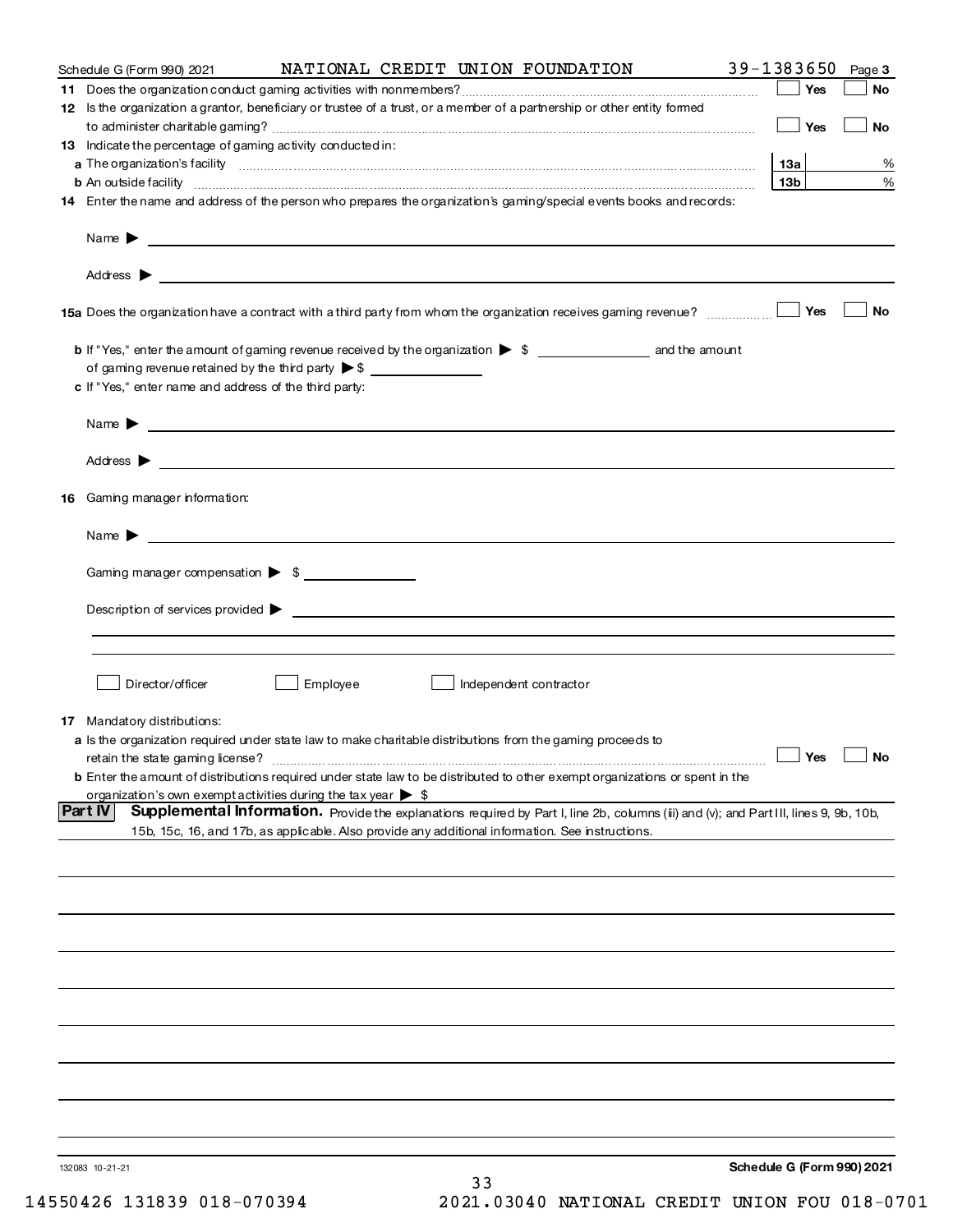| Schedule G (Form 990)  |
|------------------------|
| <b>Part IV Suppley</b> |

|                                                                                                                      | - |
|----------------------------------------------------------------------------------------------------------------------|---|
|                                                                                                                      |   |
|                                                                                                                      |   |
|                                                                                                                      |   |
|                                                                                                                      |   |
|                                                                                                                      |   |
|                                                                                                                      |   |
|                                                                                                                      |   |
|                                                                                                                      |   |
| <u> 1989 - Andrea Santa Andrea Santa Andrea Santa Andrea Santa Andrea Santa Andrea Santa Andrea Santa Andrea San</u> |   |

Schedule G (Form 990)

13208411-18-21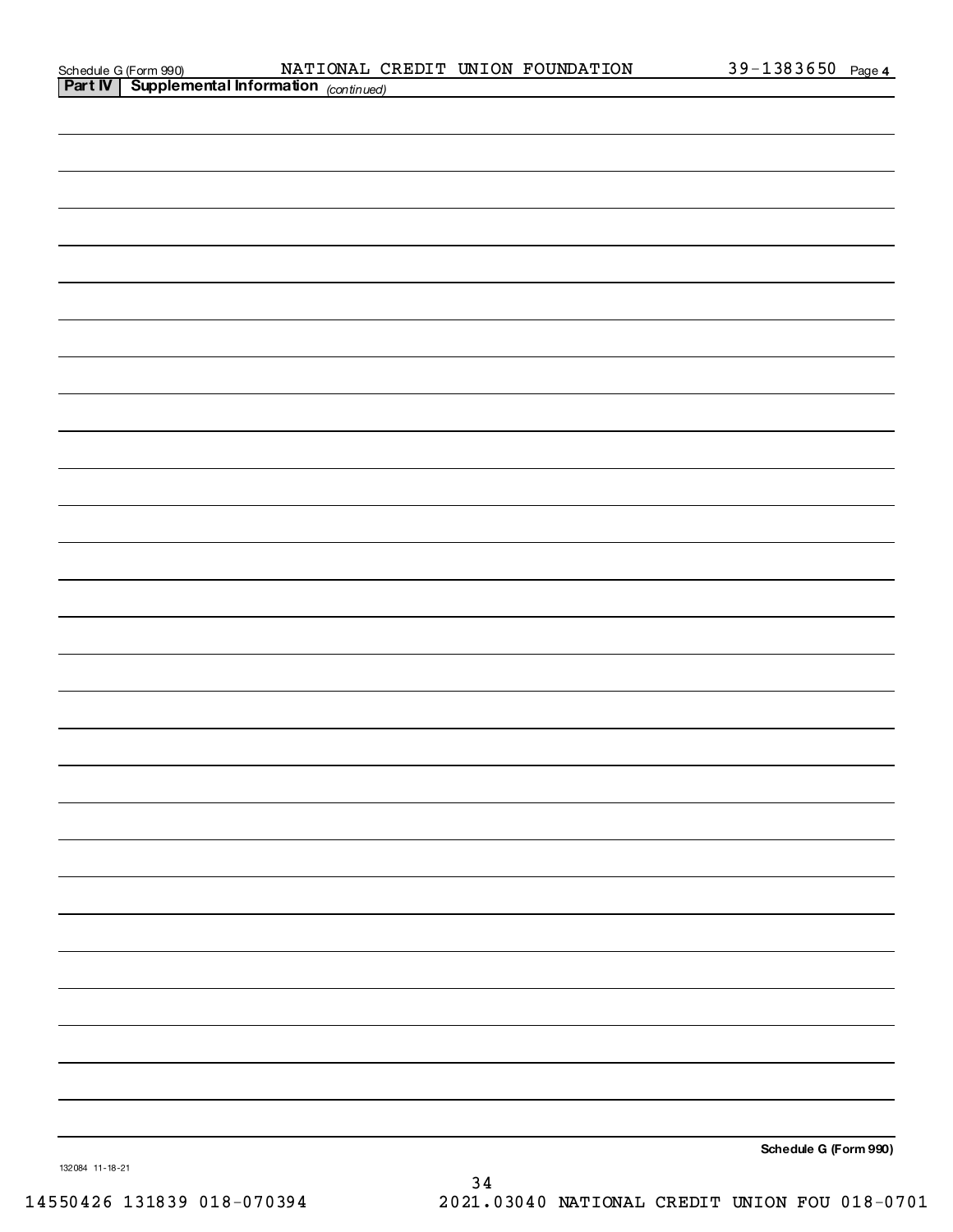| <b>SCHEDULE</b><br>(Form 990)                                                |                                                                                                                                                                          |                               | Grants and Other Assistance to Organizations,<br>Governments, and Individuals in the United States |                                                         |                                        |                                                                |                                                                                    | OMB No. 1545-0047                            |               |
|------------------------------------------------------------------------------|--------------------------------------------------------------------------------------------------------------------------------------------------------------------------|-------------------------------|----------------------------------------------------------------------------------------------------|---------------------------------------------------------|----------------------------------------|----------------------------------------------------------------|------------------------------------------------------------------------------------|----------------------------------------------|---------------|
|                                                                              |                                                                                                                                                                          |                               | Complete if the organization answered "Yes" on Form 990, Part IV, line 21 or 22                    |                                                         |                                        |                                                                |                                                                                    | <b>20</b>                                    |               |
| Department of the Treasury<br>Internal Revenue Service                       |                                                                                                                                                                          |                               |                                                                                                    | Attach to Form 990.                                     |                                        |                                                                |                                                                                    | Open to Public                               |               |
|                                                                              |                                                                                                                                                                          |                               |                                                                                                    | ► Go to www.irs.gov/Form990 for the latest information. |                                        |                                                                |                                                                                    | Inspection                                   |               |
| Name of the organization                                                     | NATIONAL                                                                                                                                                                 | <b>NOIND</b><br><b>CREDIT</b> | <b>NOTTATION</b><br><b>LOA</b>                                                                     |                                                         |                                        |                                                                |                                                                                    | Employer identification number<br>39-1383650 |               |
| Part I                                                                       | General Information on Grants and Assistance                                                                                                                             |                               |                                                                                                    |                                                         |                                        |                                                                |                                                                                    |                                              |               |
|                                                                              | Does the organization maintain records to substantiate the amount of the grants or assistance, the grantees' eligibility for the grants or assistance, and the selection |                               |                                                                                                    |                                                         |                                        |                                                                |                                                                                    |                                              |               |
|                                                                              | criteria used to award the grants or assistance?                                                                                                                         |                               |                                                                                                    |                                                         |                                        |                                                                |                                                                                    | $\overline{\mathbb{X}}$ Yes                  | ş             |
| 2                                                                            | Describe in Part IV the organization's procedures for monitoring the use                                                                                                 |                               |                                                                                                    | of grant funds in the United States                     |                                        |                                                                |                                                                                    |                                              |               |
| Partll                                                                       | Grants and Other Assistance to Domestic Organizations and Domestic Governments.<br>recipient that received more than \$5,000. Part II can be duplicated                  |                               |                                                                                                    | lifadditional space is needed                           |                                        |                                                                | Complete if the organization answered "Yes" on Form 990, Part IV, line 21, for any |                                              |               |
| 1 (a) Name and address of organization<br>or government                      |                                                                                                                                                                          | $(b)$ EIN                     | (c) IRC section<br>(if applicable)                                                                 | (d) Amount of<br>cash grant                             | (e) Amount of<br>assistance<br>noncash | (f) Method of<br>valuation (book,<br>FMV, appraisal,<br>other) | noncash assistance<br>(g) Description of                                           | (h) Purpose of grant<br>or assistance        |               |
| BIZ KID\$ ENTERPRISES,<br>ξÑ<br>98136<br>39TH AVE,<br>WA<br>SEATTLE,<br>7308 | DTT                                                                                                                                                                      | $20 - 5124457$                |                                                                                                    | 000<br>55                                               | $\circ$                                |                                                                |                                                                                    | BIZ KID\$ FINANCIAL<br><b>EDUCATION</b>      |               |
| CREDIT UNION NATIONAL<br>5710 MINERAL POINT RD<br>53705<br>ΣM<br>MADISON,    | <b>ASSOCIATION</b>                                                                                                                                                       | $23 - 7065623$                | 501(C)(6)                                                                                          | 000<br>25                                               | $\circ$                                |                                                                |                                                                                    | FICEP SCHOLARSHIPS                           |               |
|                                                                              |                                                                                                                                                                          |                               |                                                                                                    |                                                         |                                        |                                                                |                                                                                    |                                              |               |
|                                                                              |                                                                                                                                                                          |                               |                                                                                                    |                                                         |                                        |                                                                |                                                                                    |                                              |               |
|                                                                              |                                                                                                                                                                          |                               |                                                                                                    |                                                         |                                        |                                                                |                                                                                    |                                              |               |
|                                                                              |                                                                                                                                                                          |                               |                                                                                                    |                                                         |                                        |                                                                |                                                                                    |                                              |               |
| ົ                                                                            | Enter total number of section 501 (c)(3) and government organizations listed in the line 1 table                                                                         |                               |                                                                                                    |                                                         |                                        |                                                                |                                                                                    |                                              | $\dot{\circ}$ |
| $\mathfrak{S}$                                                               | Enter total number of other organizations listed in the line 1 table                                                                                                     |                               |                                                                                                    |                                                         |                                        |                                                                |                                                                                    | $\mathbf{\Omega}$                            |               |
| $H_{H}$                                                                      | For Paperwork Reduction Act Notice, see the Instructions for Form                                                                                                        |                               | 990.                                                                                               |                                                         |                                        |                                                                |                                                                                    | Schedule I (Form 990) 2021                   |               |

35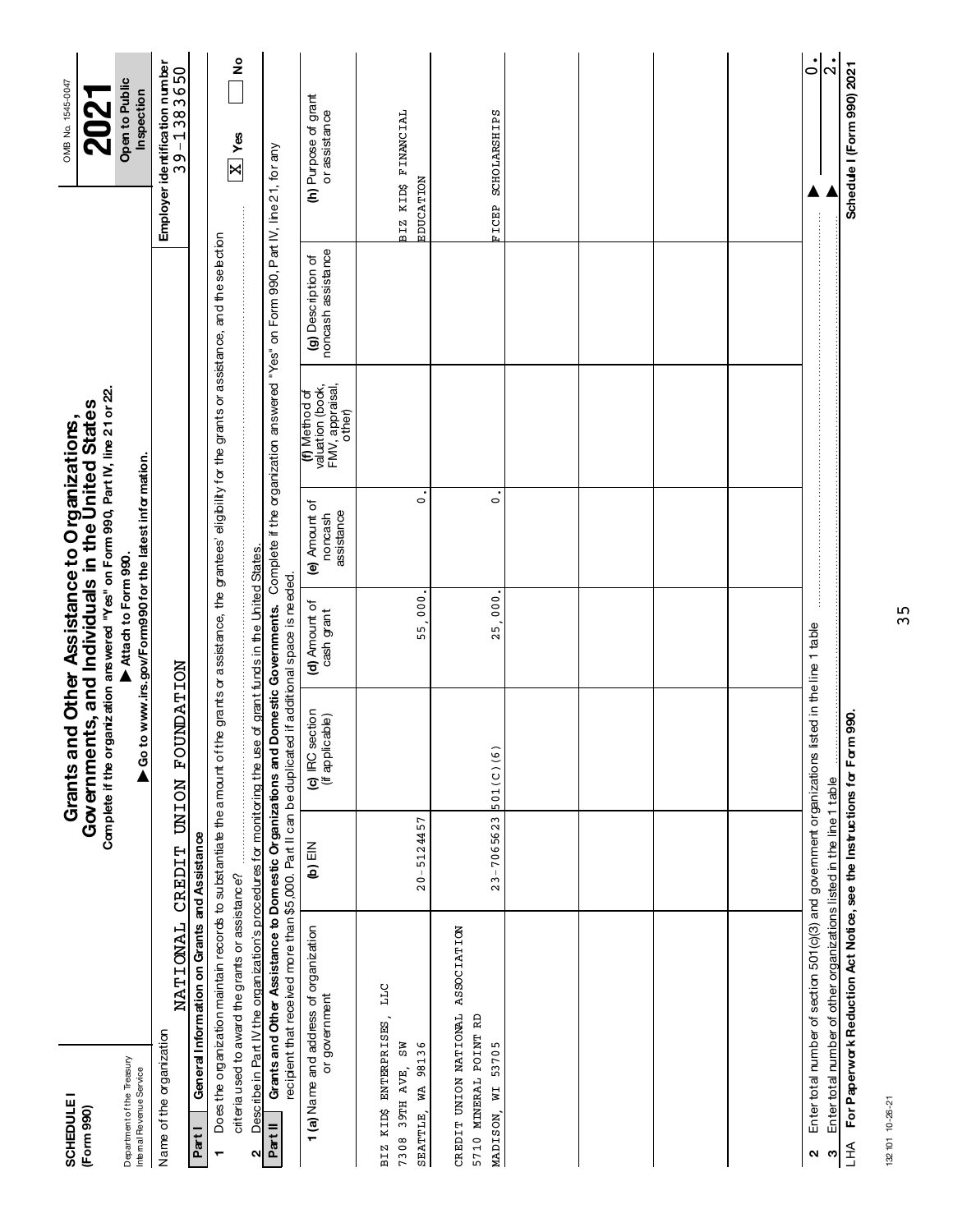| NATIONAL CREDIT<br>Schedule   (Form 990) 2021                                                                                                       | UNI                         | <b>NOITACHION</b>           |                                                                            |                                                          | Page 2<br>39-1383650                  |
|-----------------------------------------------------------------------------------------------------------------------------------------------------|-----------------------------|-----------------------------|----------------------------------------------------------------------------|----------------------------------------------------------|---------------------------------------|
| Grants and Other Assistance to Domestic Individuals.<br>Part III can be duplicated if additional space is needed.<br>Part III                       |                             |                             | Complete if the organization answered "Yes" on Form 990, Part IV, line 22. |                                                          |                                       |
| (a) Type of grant or assistance                                                                                                                     | (b) Number of<br>recipients | (c) Amount of<br>cash grant | (d) Amount of non-<br>cash assistance                                      | (e) Method of valuation<br>(book, FMV, appraisal, other) | (f) Description of noncash assistance |
| SCHOLARSHIPS                                                                                                                                        | 17                          | 32,900.                     | $\dot{\circ}$                                                              |                                                          |                                       |
|                                                                                                                                                     |                             |                             |                                                                            |                                                          |                                       |
|                                                                                                                                                     |                             |                             |                                                                            |                                                          |                                       |
|                                                                                                                                                     |                             |                             |                                                                            |                                                          |                                       |
|                                                                                                                                                     |                             |                             |                                                                            |                                                          |                                       |
| Supplemental Information. Provide the information required in Part I, line 2; Part III, column (b); and any other additional information.<br>PartIV |                             |                             |                                                                            |                                                          |                                       |
| $\ddot{\phantom{0}}$<br>$\mathbf{\Omega}$<br><b>TINE</b><br>$\mathsf{H}$<br>PART                                                                    |                             |                             |                                                                            |                                                          |                                       |
| $U \cdot S$<br><b>EACH</b><br><b>REQUIRES</b><br><b>FOUNDATION</b><br>THE                                                                           | RECIPIENT                   | <b>REPORT</b><br><b>CH</b>  | <b>USE</b><br>THEIR                                                        | FUND<br>FO                                               |                                       |
| <b>FOUNDATION</b><br>THE<br>ACCORDING TO<br><b>RECEIVED</b>                                                                                         | STANDARDS.                  |                             | STATE CREDIT UNION                                                         |                                                          |                                       |
| <b>ASSOCIATIONS</b><br><b>CINE</b><br><b>FOUNDATIONS</b>                                                                                            | THAT RECEIVED MORE          |                             | THAN \$10,000 OF COMMUNITY                                                 |                                                          |                                       |
| <b>YEAR</b><br>$\mathbf{r}$<br>$\overline{H}$<br><b>GRANTS</b><br>FUND<br>INVESTMENT                                                                | FILE<br><b>MUST</b>         | <b>REPORTS</b>              | ANNUALLY AND<br><b>SEMI</b>                                                |                                                          |                                       |
| ΣZ<br><b>GRANT</b><br><b>OUTREACH</b><br>EACH<br><b>ANNUALLY</b>                                                                                    | <b>GOVERNED</b>             | ፈ<br>BY                     | GRANT AGREEMENT OUTLINING                                                  |                                                          |                                       |
| PROGRESS<br>REQUIREMENTS.<br><b>GRANT</b><br>THE                                                                                                    | REPORTING                   | Ω<br>Η                      | REQUIRED WITH A                                                            | FINAL GRANT                                              |                                       |
| FINAL PAYMENT<br><b>THE</b><br><b>FOR</b><br>REQUIRED<br>REPORT                                                                                     |                             |                             |                                                                            |                                                          |                                       |
|                                                                                                                                                     |                             |                             |                                                                            |                                                          |                                       |

36

Schedule I (Form 990) 2021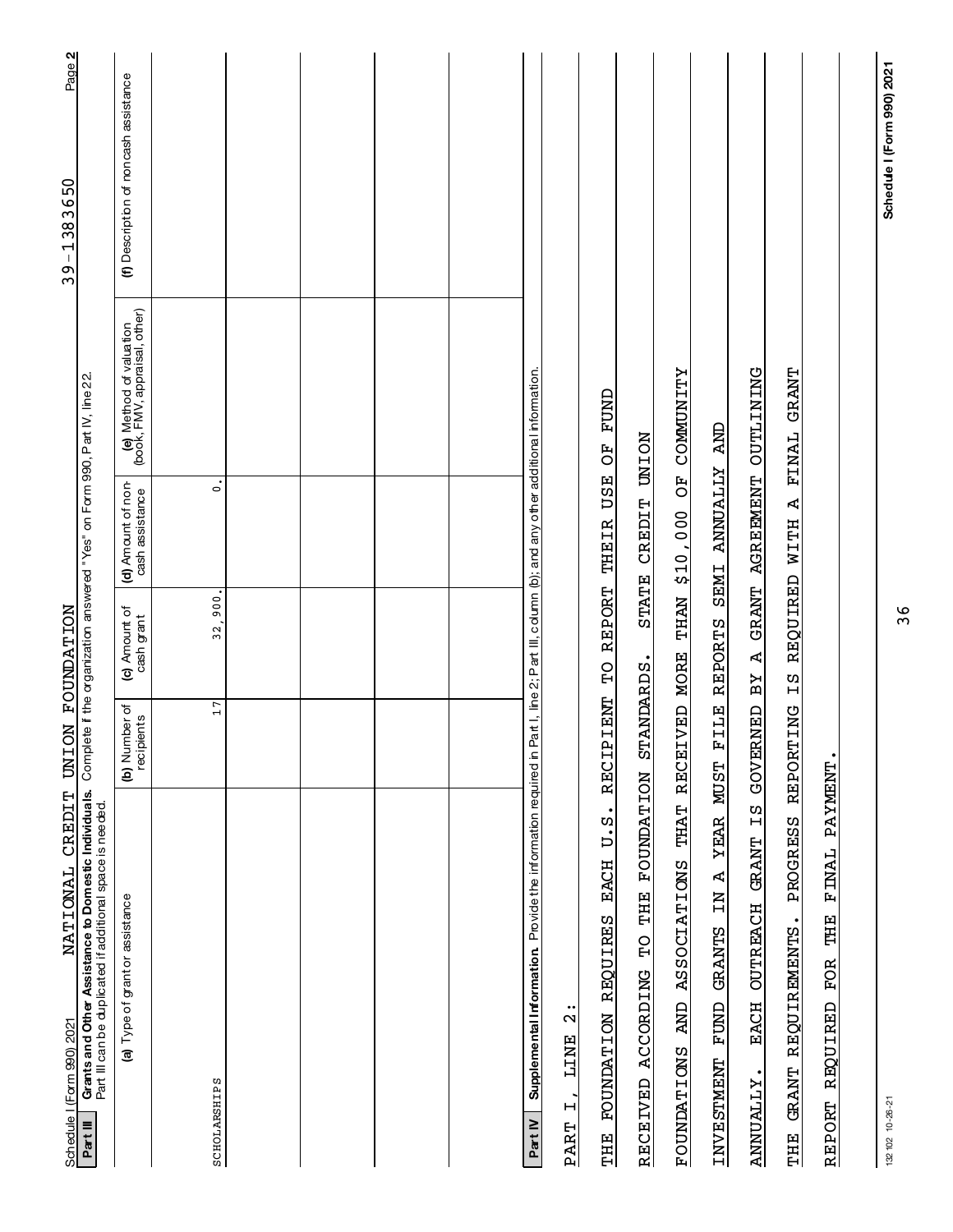|   | Compensation Information<br><b>SCHEDULE J</b>                                                                                                          |                                                                                                                         |  | OMB No. 1545-0047              |     |                         |
|---|--------------------------------------------------------------------------------------------------------------------------------------------------------|-------------------------------------------------------------------------------------------------------------------------|--|--------------------------------|-----|-------------------------|
|   | (Form 990)<br>For certain Officers, Directors, Trustees, Key Employees, and Highest                                                                    |                                                                                                                         |  |                                |     |                         |
|   | <b>Compensated Employees</b>                                                                                                                           |                                                                                                                         |  | 2021                           |     |                         |
|   | Complete if the organization answered "Yes" on Form 990, Part IV, line 23.<br>Attach to Form 990.                                                      |                                                                                                                         |  | Open to Public                 |     |                         |
|   | Department of the Treasury<br>$\blacktriangleright$ Go to www.irs.gov/Form990 for instructions and the latest information.<br>Internal Revenue Service |                                                                                                                         |  | <b>Inspection</b>              |     |                         |
|   | Name of the organization                                                                                                                               |                                                                                                                         |  | Employer identification number |     |                         |
|   |                                                                                                                                                        | NATIONAL CREDIT UNION FOUNDATION                                                                                        |  | 39-1383650                     |     |                         |
|   | Part I                                                                                                                                                 | <b>Questions Regarding Compensation</b>                                                                                 |  |                                |     |                         |
|   |                                                                                                                                                        |                                                                                                                         |  |                                | Yes | No                      |
|   |                                                                                                                                                        | Check the appropriate box(es) if the organization provided any of the following to or for a person listed on Form 990,  |  |                                |     |                         |
|   |                                                                                                                                                        | Part VII, Section A, line 1a. Complete Part III to provide any relevant information regarding these items.              |  |                                |     |                         |
|   | First-class or charter travel                                                                                                                          | Housing allowance or residence for personal use                                                                         |  |                                |     |                         |
|   | Travel for companions                                                                                                                                  | Payments for business use of personal residence                                                                         |  |                                |     |                         |
|   | Tax indemnification and gross-up payments<br>Health or social club dues or initiation fees                                                             |                                                                                                                         |  |                                |     |                         |
|   | Discretionary spending account<br>Personal services (such as maid, chauffeur, chef)                                                                    |                                                                                                                         |  |                                |     |                         |
|   |                                                                                                                                                        |                                                                                                                         |  |                                |     |                         |
|   |                                                                                                                                                        | <b>b</b> If any of the boxes on line 1 a are checked, did the organization follow a written policy regarding payment or |  |                                |     |                         |
|   |                                                                                                                                                        |                                                                                                                         |  |                                |     |                         |
| 2 | Did the organization require substantiation prior to reimbursing or allowing expenses incurred by all directors,                                       |                                                                                                                         |  |                                |     |                         |
|   |                                                                                                                                                        | trustees, and officers, including the CEO/Executive Director, regarding the items checked on line 1a?                   |  | $\mathbf{2}$                   | X   |                         |
|   |                                                                                                                                                        |                                                                                                                         |  |                                |     |                         |
| З |                                                                                                                                                        | Indicate which, if any, of the following the organization used to establish the compensation of the organization's      |  |                                |     |                         |
|   |                                                                                                                                                        | CEO/Executive Director. Check all that apply. Do not check any boxes for methods used by a related organization to      |  |                                |     |                         |
|   | establish compensation of the CEO/Executive Director, but explain in Part III.                                                                         |                                                                                                                         |  |                                |     |                         |
|   | $\lfloor x \rfloor$ Compensation committee                                                                                                             | $X$ Written employment contract                                                                                         |  |                                |     |                         |
|   |                                                                                                                                                        | $\lfloor x \rfloor$ Independent compensation consultant<br>$X$ Compensation survey or study                             |  |                                |     |                         |
|   | $\lfloor x \rfloor$ Form 990 of other organizations                                                                                                    | $\boxed{\text{X}}$ Approval by the board or compensation committee                                                      |  |                                |     |                         |
|   |                                                                                                                                                        |                                                                                                                         |  |                                |     |                         |
| 4 | During the year, did any person listed on Form 990, Part VII, Section A, line 1a, with respect to the filing                                           |                                                                                                                         |  |                                |     |                         |
|   | organization or a related organization:                                                                                                                |                                                                                                                         |  |                                |     |                         |
| a | Receive a severance payment or change-of-control payment?                                                                                              |                                                                                                                         |  | 4a                             |     | х                       |
| b | Participate in or receive payment from a supplemental nonqualified retirement plan?                                                                    |                                                                                                                         |  | 4b                             |     | X                       |
| с | Participate in or receive payment from an equity-based compensation arrangement?                                                                       |                                                                                                                         |  | 4c                             |     | $\mathbf X$             |
|   |                                                                                                                                                        | If "Yes" to any of lines 4a-c, list the persons and provide the applicable amounts for each item in Part III.           |  |                                |     |                         |
|   |                                                                                                                                                        |                                                                                                                         |  |                                |     |                         |
|   |                                                                                                                                                        | Only section $501(c)(3)$ , $501(c)(4)$ , and $501(c)(29)$ organizations must complete lines 5-9.                        |  |                                |     |                         |
|   |                                                                                                                                                        | For persons listed on Form 990, Part VII, Section A, line 1a, did the organization pay or accrue any compensation       |  |                                |     |                         |
|   | contingent on the revenues of:                                                                                                                         |                                                                                                                         |  |                                |     |                         |
|   |                                                                                                                                                        | a The organization? <b>Entitled Strategies and Strategies and Strategies</b> and The organization?                      |  | 5a                             |     | х                       |
|   |                                                                                                                                                        |                                                                                                                         |  | 5b                             |     | X                       |
|   |                                                                                                                                                        | If "Yes" on line 5a or 5b, describe in Part III.                                                                        |  |                                |     |                         |
|   |                                                                                                                                                        | 6 For persons listed on Form 990, Part VII, Section A, line 1a, did the organization pay or accrue any compensation     |  |                                |     |                         |
|   | contingent on the net earnings of:                                                                                                                     |                                                                                                                         |  |                                |     |                         |
|   |                                                                                                                                                        | a The organization? <b>Entitled Strategies and Strategies and Strategies</b> and The organization?                      |  | 6a                             |     | $\overline{\mathbf{x}}$ |
|   |                                                                                                                                                        |                                                                                                                         |  | 6b                             |     | $\overline{\texttt{x}}$ |
|   |                                                                                                                                                        | If "Yes" on line 6a or 6b, describe in Part III.                                                                        |  |                                |     |                         |
|   |                                                                                                                                                        | 7 For persons listed on Form 990, Part VII, Section A, line 1a, did the organization provide any nonfixed payments      |  |                                |     |                         |
|   |                                                                                                                                                        |                                                                                                                         |  | 7                              |     | х                       |
| 8 |                                                                                                                                                        | Were any amounts reported on Form 990, Part VII, paid or accrued pursuant to a contract that was subject to the         |  |                                |     |                         |
|   |                                                                                                                                                        | initial contract exception described in Regulations section 53.4958-4(a)(3)? If "Yes," describe in Part III             |  | 8                              |     | x                       |
| 9 |                                                                                                                                                        | If "Yes" on line 8, did the organization also follow the rebuttable presumption procedure described in                  |  |                                |     |                         |
|   |                                                                                                                                                        |                                                                                                                         |  | 9                              |     |                         |
|   |                                                                                                                                                        | LHA For Paperwork Reduction Act Notice, see the Instructions for Form 990.                                              |  | Schedule J (Form 990) 2021     |     |                         |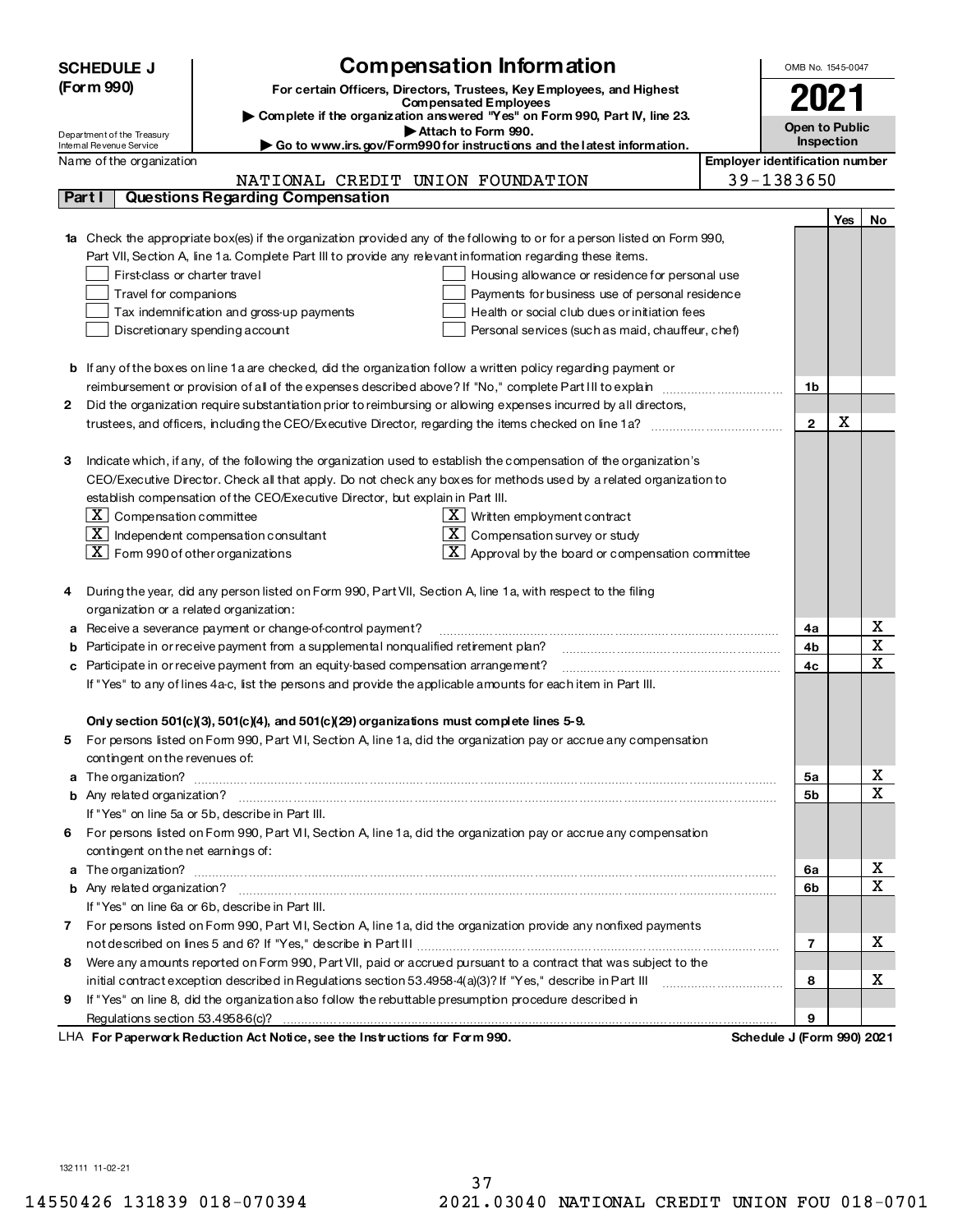| Schedule J (Form 990) 2021                                                                                                                                                                             |                | NATIONAL CREDIT UNION FOUNDATION         |                                           |                                                  | $39 - 1383650$                                     |                                      |                                                                                    | $\sim$<br>Page:                           |
|--------------------------------------------------------------------------------------------------------------------------------------------------------------------------------------------------------|----------------|------------------------------------------|-------------------------------------------|--------------------------------------------------|----------------------------------------------------|--------------------------------------|------------------------------------------------------------------------------------|-------------------------------------------|
| Part II   Officers, Directors, Trustees, Key Employees, and Highest Compensated Employees. Use duplicate copies if additional space is needed                                                          |                |                                          |                                           |                                                  |                                                    |                                      |                                                                                    |                                           |
| For each induidual whose compensation must be reported on Schedule J, report compensation from the organization on row (i) and from related organizations, described in the instructions, on row (ii). |                |                                          |                                           |                                                  |                                                    |                                      |                                                                                    |                                           |
| Do not list any individuals that aren't listed on Form 990, Part VII.                                                                                                                                  |                |                                          |                                           |                                                  |                                                    |                                      |                                                                                    |                                           |
| Note: The sum of columns (B)(i) for each listed individual must equal the total amount of Form 990, Part VII, Section A, line 1a, applicable column (D) and (E) amounts for that individual.           |                |                                          |                                           |                                                  |                                                    |                                      |                                                                                    |                                           |
|                                                                                                                                                                                                        |                | (B) Breakdown of W-2                     |                                           | and/or 1099-MISC and/or 1099-NEC<br>compensation | (C) Retirement and<br>other deferred               | D) Nortaxable<br>benefits            | Total of columns<br>$\textcolor{blue}{\textbf{(B)(i)}\textbf{-}\textbf{(D)}}$<br>⊕ | (F) Compensation<br>in column (B)         |
| (A) Name and Title                                                                                                                                                                                     |                | compensation<br>$\ddot{\mathbf{0}}$ Base | compensation<br>(ii) Bonus &<br>incentive | compensation<br>reportable<br>(iii) Other        | compensation                                       |                                      |                                                                                    | reported as deferred<br>on prior Form 990 |
| CHRISTIANE HYLAND<br>$\frac{1}{1}$                                                                                                                                                                     | ε              | 930<br>360                               | 503<br>Ō                                  | 0                                                | 000<br>$\frac{6}{2}$                               | 0                                    | 433<br>396                                                                         | $\overline{5}$                            |
| EXECUTIVE DIRECTOR                                                                                                                                                                                     | ⊜              | $\circ$                                  | 0                                         | $\circ$                                          | 0                                                  | $\circ$                              | $\overline{\phantom{0}}$                                                           | $\frac{1}{\circ}$                         |
| ANDRE PARRAWAY<br>(2)                                                                                                                                                                                  |                | 288.<br>95<br>$\overline{\phantom{0}}$   | 250.<br>ഥ                                 | $\dot{\circ}$                                    | 962.<br>17                                         | $\dot{\circ}$                        | 500<br>218                                                                         | $\ddot{\circ}$                            |
| CHIEF FINANCIAL & OPERATIO                                                                                                                                                                             | εs             | $\dot{\circ}$                            | $\dot{\circ}$                             | $\dot{\circ}$                                    | $\dot{\circ}$                                      | $\dot{\circ}$                        | $\dot{\circ}$                                                                      |                                           |
| DANIELLE BROWN<br>(3)                                                                                                                                                                                  |                | 905.<br>146                              | 070.<br>ω                                 | $\circ$                                          | 669.<br>$\frac{1}{3}$                              | 286.<br>∞                            | 930-<br>171                                                                        |                                           |
| ENGAGEMENT DIRECTOR                                                                                                                                                                                    | εg             | $\dot{\circ}$                            | $\dot{\circ}$                             | $\circ$                                          | $\circ$                                            | $\circ$                              | $\circ$                                                                            |                                           |
| CHAD HELMINAK<br>(4)                                                                                                                                                                                   |                | 823.<br>4<br>$\mathbf{\Omega}$<br>H      | $\overline{42}$ .<br>$\infty$<br>4        | 0 0                                              | 402.<br>$\mathbf{\Omega}$<br>$\mathord{\text{--}}$ | 858<br>O<br>$\overline{\phantom{0}}$ | 925<br>158                                                                         | <u>         </u>                          |
| & COOPERATI<br>DIRECTOR OF DE                                                                                                                                                                          | εg             | $\circ$                                  | $\dot{\circ}$                             | $\bullet$                                        | $\circ$                                            | $\circ$                              | $\bullet$<br>$\circ$                                                               | $\dot{\circ}$                             |
|                                                                                                                                                                                                        |                |                                          |                                           |                                                  |                                                    |                                      |                                                                                    |                                           |
|                                                                                                                                                                                                        | εg             |                                          |                                           |                                                  |                                                    |                                      |                                                                                    |                                           |
|                                                                                                                                                                                                        |                |                                          |                                           |                                                  |                                                    |                                      |                                                                                    |                                           |
|                                                                                                                                                                                                        | ຣ ⊜            |                                          |                                           |                                                  |                                                    |                                      |                                                                                    |                                           |
|                                                                                                                                                                                                        |                |                                          |                                           |                                                  |                                                    |                                      |                                                                                    |                                           |
|                                                                                                                                                                                                        | € ⊜            |                                          |                                           |                                                  |                                                    |                                      |                                                                                    |                                           |
|                                                                                                                                                                                                        |                |                                          |                                           |                                                  |                                                    |                                      |                                                                                    |                                           |
|                                                                                                                                                                                                        | $\epsilon$ a   |                                          |                                           |                                                  |                                                    |                                      |                                                                                    |                                           |
|                                                                                                                                                                                                        |                |                                          |                                           |                                                  |                                                    |                                      |                                                                                    |                                           |
|                                                                                                                                                                                                        | $\epsilon$ and |                                          |                                           |                                                  |                                                    |                                      |                                                                                    |                                           |
|                                                                                                                                                                                                        |                |                                          |                                           |                                                  |                                                    |                                      |                                                                                    |                                           |
|                                                                                                                                                                                                        | $\epsilon$ a   |                                          |                                           |                                                  |                                                    |                                      |                                                                                    |                                           |
|                                                                                                                                                                                                        |                |                                          |                                           |                                                  |                                                    |                                      |                                                                                    |                                           |
|                                                                                                                                                                                                        | ຣ ⊜            |                                          |                                           |                                                  |                                                    |                                      |                                                                                    |                                           |
|                                                                                                                                                                                                        |                |                                          |                                           |                                                  |                                                    |                                      |                                                                                    |                                           |
|                                                                                                                                                                                                        | ε ⊜            |                                          |                                           |                                                  |                                                    |                                      |                                                                                    |                                           |
|                                                                                                                                                                                                        |                |                                          |                                           |                                                  |                                                    |                                      |                                                                                    |                                           |
|                                                                                                                                                                                                        | $\epsilon$ a   |                                          |                                           |                                                  |                                                    |                                      |                                                                                    |                                           |
|                                                                                                                                                                                                        |                |                                          |                                           |                                                  |                                                    |                                      |                                                                                    |                                           |
|                                                                                                                                                                                                        | εg             |                                          |                                           |                                                  |                                                    |                                      |                                                                                    |                                           |
|                                                                                                                                                                                                        |                |                                          |                                           |                                                  |                                                    |                                      |                                                                                    |                                           |
|                                                                                                                                                                                                        | ε ⊜            |                                          |                                           |                                                  |                                                    |                                      |                                                                                    |                                           |
|                                                                                                                                                                                                        | εg             |                                          |                                           |                                                  |                                                    |                                      |                                                                                    |                                           |
|                                                                                                                                                                                                        |                |                                          |                                           |                                                  |                                                    |                                      |                                                                                    |                                           |
|                                                                                                                                                                                                        |                |                                          |                                           |                                                  |                                                    |                                      |                                                                                    | Schedule J (Form 990) 2021                |

38

# 132112 11-02-21 13211211-02-21

# ଧା Schedule J (Form 990) 2021 NATLI UNALI C.K.ELIJLI UN LON FOUNDATLION Page

NATIONAL CREDIT UNION FOUNDATION

 $39 - 1383650$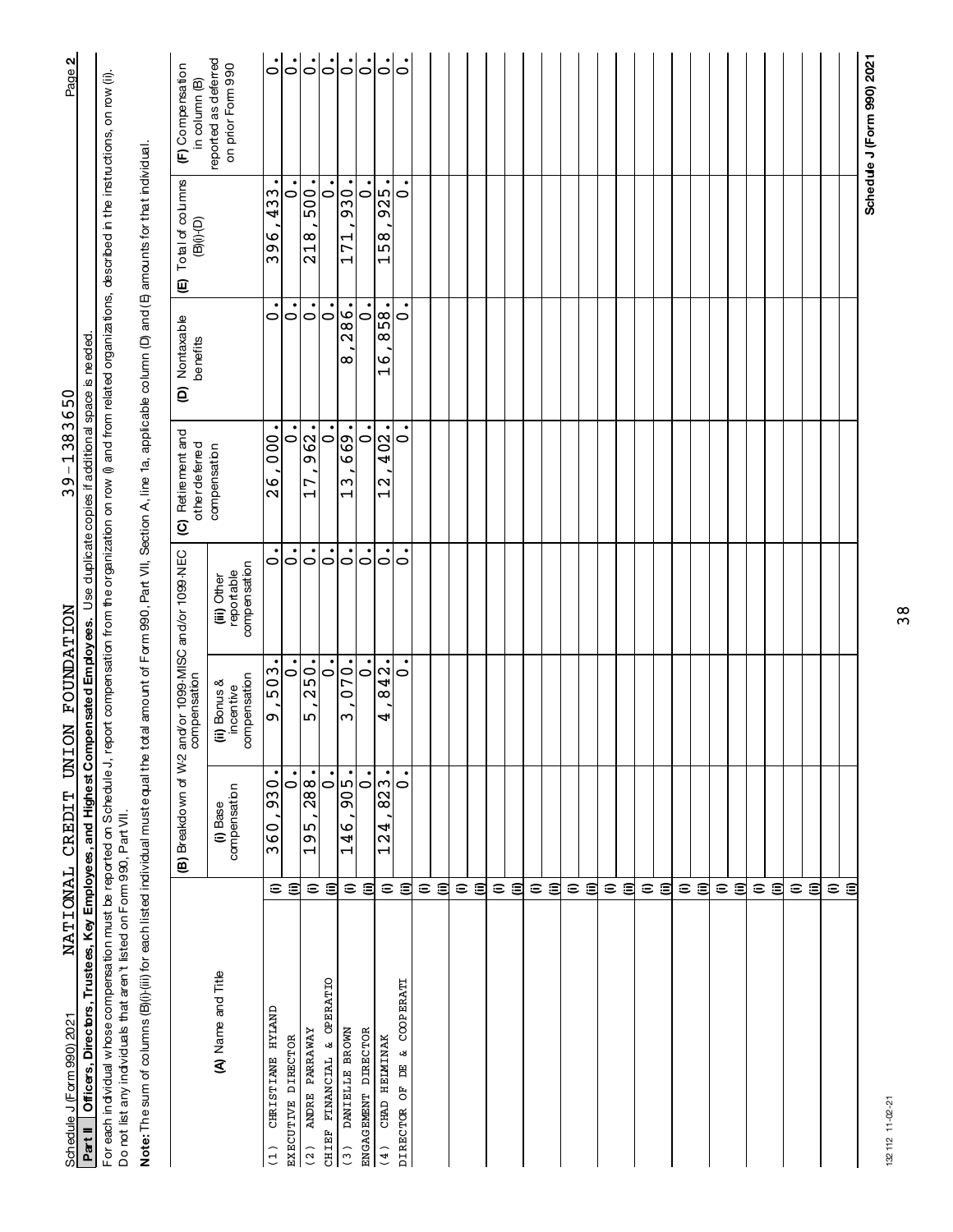| NATIONAL CREDIT UNION FOUNDATION<br>Part III   Supplemental Information                                                                                                                                        | $39 - 1383650$             | Page 3 |
|----------------------------------------------------------------------------------------------------------------------------------------------------------------------------------------------------------------|----------------------------|--------|
| Provide the information, explanation, or descriptions required for Part I, lines 1a, 1b, 3, 4b, 4c, 5a, 5b, 6a, 5b, 6a, 6b, 7, and 8, and for Part II. Also complete this part for any additional information. |                            |        |
|                                                                                                                                                                                                                |                            |        |
|                                                                                                                                                                                                                |                            |        |
|                                                                                                                                                                                                                |                            |        |
|                                                                                                                                                                                                                |                            |        |
|                                                                                                                                                                                                                |                            |        |
|                                                                                                                                                                                                                |                            |        |
|                                                                                                                                                                                                                |                            |        |
|                                                                                                                                                                                                                |                            |        |
|                                                                                                                                                                                                                |                            |        |
|                                                                                                                                                                                                                |                            |        |
|                                                                                                                                                                                                                |                            |        |
|                                                                                                                                                                                                                |                            |        |
|                                                                                                                                                                                                                |                            |        |
|                                                                                                                                                                                                                |                            |        |
|                                                                                                                                                                                                                |                            |        |
|                                                                                                                                                                                                                |                            |        |
|                                                                                                                                                                                                                |                            |        |
|                                                                                                                                                                                                                |                            |        |
|                                                                                                                                                                                                                |                            |        |
|                                                                                                                                                                                                                | Schedule J (Form 990) 2021 |        |

39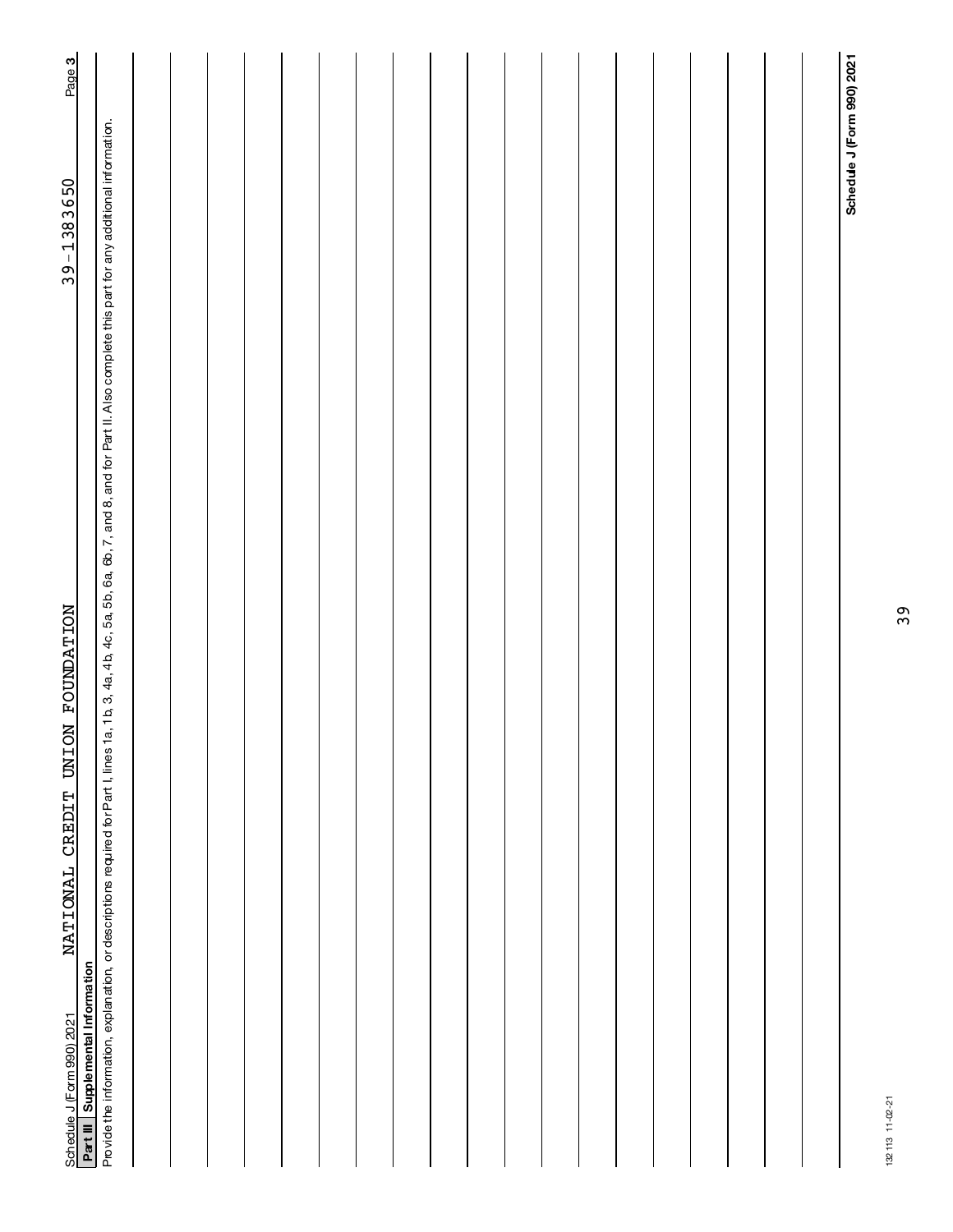**SCHEDULE O** (Form 990)

Department of the Treasury Internal Revenue Service

Name of the organization

# Supplemental Information to Form 990 or 990-EZ

-<br>Complete to provide information for responses to specific questions on Form 990 or 990-EZ or to provide any additional information. Attach to Form 990 or Form 990-EZ. Go to www.irs.gov/Form990 for the latest information.



NATIONAL CREDIT UNION FOUNDATION

Employer identification number 39-1383650

FORM 990, PART III, LINE 1, DESCRIPTION OF ORGANIZATION MISSION:

FUNDING CATALYTIC GRANTS, HOLDING CONVENINGS, OFFERING RESOURCES AND

TOOLS TO IGNITE CREDIT UNIONS TO CENTER THEIR STRATEGY ON FINANCIAL

WELL-BEING FOR ALL 2. INSPIRING CREDIT UNIONS TO LEVERAGE THEIR

COOPERATIVE VALUES TO REINFORCE AN ORGANIZATIONAL CULTURE THAT EMPOWERS

AND MOTIVATES EMPLOYEES BY CELEBRATING, DEVELOPING AND HELPING RETAIN

TALENT AT CREDIT UNIONS BY OFFERING EDUCATION AND ENGAGEMENT

OPPORTUNITIES THAT ALIGN PURPOSE WITH ACTION 3. RESPONDING WHEN

DISASTER STRIKES AND HELPING CREDIT UNIONS INCREASE THEIR BUSINESS

RESILIENCY THROUGH THE COOPERATIVE VALUE OF "PEOPLE HELPING PEOPLE" BY

ASSISTING THE CREDIT UNION COMMUNITY TO CONTINUE SERVING MEMBERS WHEN

DISASTER STRIKES THROUGH FUNDRAISING, GRANT MAKING AND RESOURCES

FORM 990, PART III, LINE 4B, PROGRAM SERVICE ACCOMPLISHMENTS:

2,000 CREDIT UNION PROFESSIONALS HAVE EARNED THEIR CUDE DESIGNATION AND

USED THIS NEW KNOWLEDGE TO IMPROVE THE QUALITY OF LIFE FOR THEIR

MEMBERS, COLLEAGUES AND COMMUNITIES AROUND THE GLOBE.

FORM 990, PART VI, SECTION B, LINE 11B:

THE FOUNDATION'S AUDIT COMMITTEE REVIEWS THE FORM 990 AND THEN FORWARDS TO

THE BOARD OF DIRECTORS FOR APPROVAL. ALL BOARD MEMBERS MUST APPROVE THE

990 PRIOR TO IT BEING FILED.

FORM 990, PART VI, SECTION B, LINE 12C:

CONFLICT OF INTEREST DISCLOSURE STATEMENTS ARE COMPLETED ANNUALLY BY EACH

BOARD MEMBER AND EMPLOYEE. THE DISCLOSURE FORMS ARE REVIEWED BY OFFICER.

LHA For Paperwork Reduction Act Notice, see the Instructions for Form 990 or 990-EZ. **Schedule O (Form 990) 2021** 132211 11-11-21

14550426 131839 018-070394

2021.03040 NATIONAL CREDIT UNION FOU 018-0701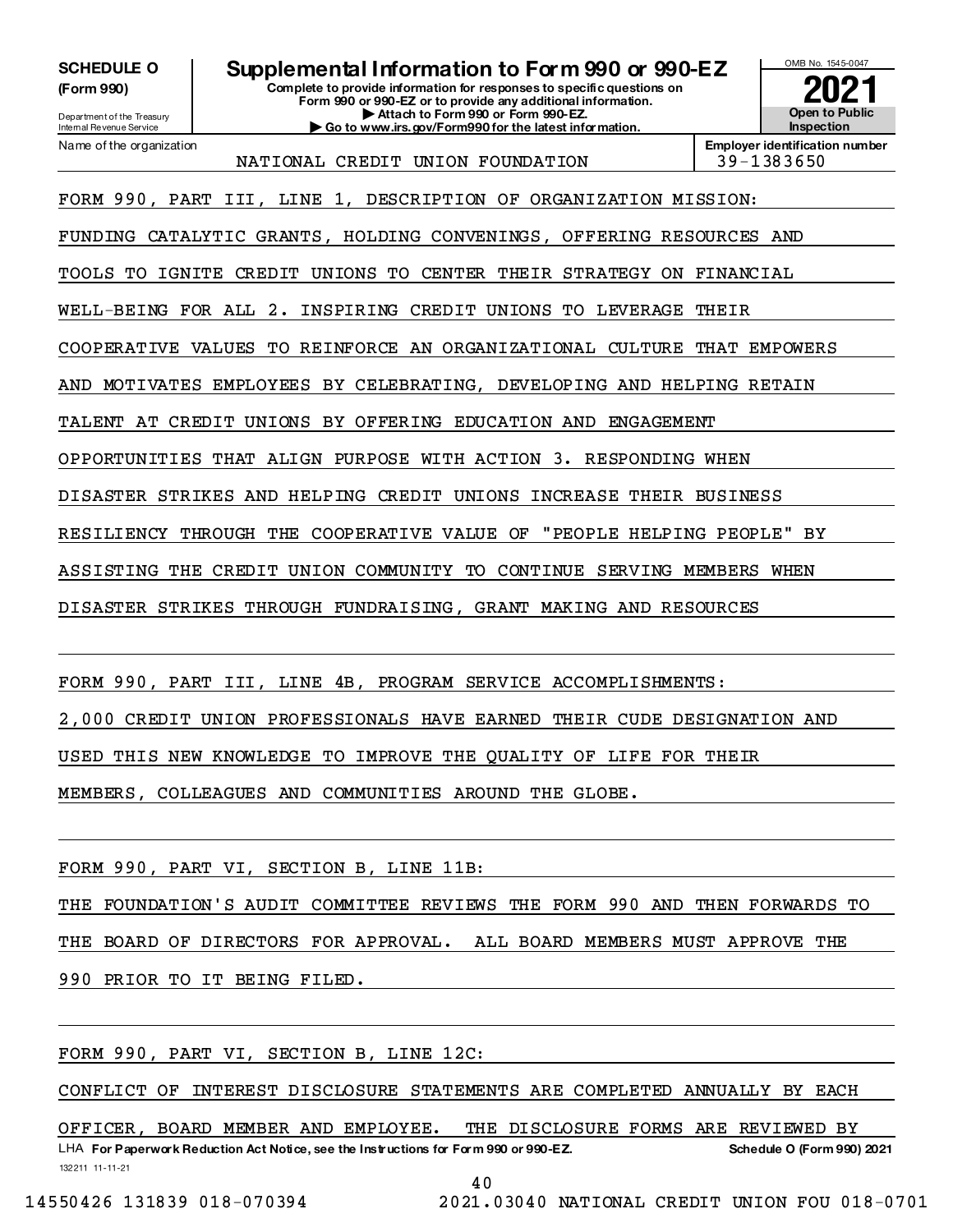| Schedule O (Form 990) 2021                                                  | Page 2         |  |  |  |  |  |
|-----------------------------------------------------------------------------|----------------|--|--|--|--|--|
| Name of the organization<br><b>Employer identification number</b>           |                |  |  |  |  |  |
| NATIONAL CREDIT UNION FOUNDATION                                            | $39 - 1383650$ |  |  |  |  |  |
| SUMMARIZED AND PRESENTED TO ALL BOARD MEMBERS.<br>THEN<br>AND.<br>LEGAL;    | SUMMARY<br>A   |  |  |  |  |  |
|                                                                             |                |  |  |  |  |  |
| POTENTIAL CONFLICTS IS PROVIDED AT EACH BOARD<br>ΟF<br>MEETING.             |                |  |  |  |  |  |
|                                                                             |                |  |  |  |  |  |
|                                                                             |                |  |  |  |  |  |
| FORM 990, PART VI, SECTION B, LINE 15:                                      |                |  |  |  |  |  |
|                                                                             |                |  |  |  |  |  |
| ANNUAL PROCESS FOR DETERMINING THE EXECUTIVE DIRECTOR'S COMPENSATION<br>THE |                |  |  |  |  |  |

SHALL CONSIST OF THE FOLLOWING ACTIONS. 1. ANNUALLY, EACH BOARD MEMBER COMPLETES AN EXECUTIVE DIRECTOR PERFORMANCE EVALUATION FORM. 2. EXECUTIVE DIRECTOR COMPLETES A SELF-EVALUATION REPORT, 3. REVIEW OF COMPARABLE COMPENSATION DATA, 4. BOARD CHAIR AND PRESIDENT, IN COOPERATION WITH THE EXECUTIVE COMMITTEE, SHALL REVIEW EVALUATION REPORTS AND OTHER INFORMATION, 5. FINALIZE DETERMINATION OF ANNUAL COMPENSATION AND BONUS. 6. BOARD CHAIR SHALL REPORT RESULTS TO THE ENTIRE BOARD, AND 7. FOUNDATION SHALL MAINTAIN DOCUMENTATION OF THE INFORMATION GATHERED, THE PROCESS AND RESULTS. EXECUTIVE DIRECTOR REVIEWS THE PERFORMANCE OF OTHER OFFICERS AND KEY EMPLOYEES AND MAKES SALARY ADJUSTMENTS ACCORDING TO THE ESTABLISHED POLICY AND GUIDELINES.

FORM 990, PART VI, LINE 17, LIST OF STATES RECEIVING COPY OF FORM 990: AL,AK,CA,CO,CT,FL,GA,IL,KS,KY,ME,MD,MA,MI,MN,MS,MT,NH,NJ,NM,NY,NC,ND,OH,OK OR,PA,RI,SC,TN,VA,WA,WV,WI,UT,DC,HI

FORM 990, PART VI, SECTION C, LINE 18:

FINANCIAL STATEMENTS ARE AVAILABLE ON THE ORGANIZATION'S WEBSITE AND UPON

REQUEST. CONFLICT OF INTEREST POLICY AND GOVERNING DOCUMENTS ARE AVAILABLE UPON REQUEST.

FORM 990, PART VI, SECTION C, LINE 19:

13221211-11-21 Schedule O (Form 990) 2021 CONFLICT OF INTEREST POLICY AND GOVERNING DOCUMENTS ARE AVAILABLE UPON 41